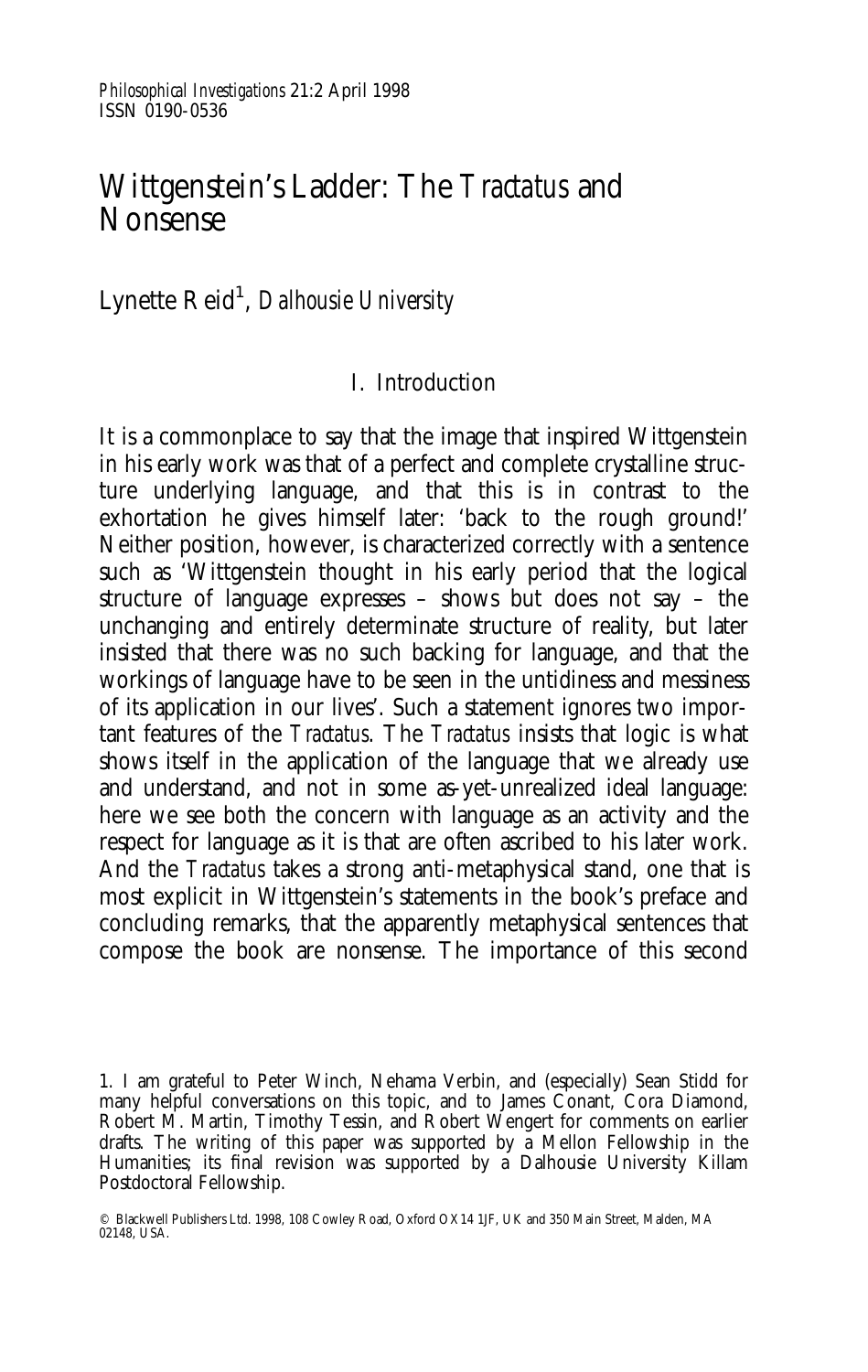point has recently been argued in a number of articles by Cora Diamond and James Conant.<sup>2</sup>

The metaphysical reading of the *Tractatus* skips the preface and has little to say to make sense of the closing remarks: with its frame removed, the book begins with what appears to be an account of the ultimate constituents of any possible world; then it moves to what appears to be an account of the logic required by any language that will have the capacity to represent any possible world; it closes with what appears to be a recommendation that one adopt a mystical attitude towards what lies beyond the limits of the expressive powers of any language. What could this suggest to the reader if not the idea that logic has its foundation in the metaphysical structure of reality, and the idea that the ineffable nature of that metaphysical structure is a consequence of the nature of language?

The fundamental problem with this reading, apart from the fact that it contradicts the book's preface and closing assertions that it is

All citations to the *Tractatus* in this paper are to Ludwig Wittgenstein, *Tractatus Logico-Philosophicus*, trans. C.K. Ogden (London: Routledge and Kegan Paul, 1922).

<sup>2.</sup> The second point (about the status of the propositions of the *Tractatus* as nonsense) is argued by Cora Diamond in her 'Throwing Away the Ladder: How to Read the *Tractatus*', in *The Realistic Spirit: Wittgenstein, Philosophy, and the Mind* (Cambridge, MA: The MIT Press, 1991), pp. 179–204, 'Introduction II: Wittgenstein and Metaphysics', in ibid., pp. 13–38, and 'Ethics, Imagination, and the Method of Wittgenstein's *Tractatus*', in *Bilder der Philosophie*, ed. Richard Heinrich and Helmuth Vetter, Wiener Reihe 5 (Vienna: R. Oldenbourg, 1991), pp. 55–90; it is also emphasized by James Conant in his 'Throwing Away the Top of the Ladder', *Yale Review* 79 ( January 1991), pp. 328–364, 'Must We Show What We Cannot Say?' in *The Senses of Stanley Cavell*, ed. Richard Fleming and Michael Payne (Lewisburg: Bucknell University Press, 1989), pp. 242–283, 'Kierkegaard, Wittgenstein and Nonsense', in *Pursuits of Reason*, ed. Ted Cohen, Paul Guyer, and Hilary Putnam (Lubbock: Texas Tech University Press, 1992), pp. 195–224, 'The Search for Logically Alien Thought: Descartes, Kant, Frege, and the *Tractatus*', *Philosophical Topics* 20 (1991), pp. 101–166, 'Putting Two and Two Together: Kierkegaard, Wittgenstein, and the Point of View for Their Work as Authors', in *Philosophy and the Grammar of Religious Belief,* ed. Timothy Tessin and Mario von der Ruhr (London: Macmillan and New York: St. Martin's Press, 1995), pp. 248–331, and 'The Method of the *Tractatus*', forthcoming in *Wittgenstein in America,* ed. Peter Winch and Timothy McCarthy. Some of these arguments appeared earlier in H. O. Mounce, *Wittgenstein's* Tractatus*: An Introduction* (Chicago: University of Chicago Press, 1981), Chapter 11 ('The Propositions of Philosophy'), pp. 101–109. The first point (about the application of logic in language) is the subject of Winch, 'The Unity of Wittgenstein's Philosophy', in *Studies in the Philosophy of Wittgenstein* (New York: Humanities Press, 1969), pp. 1–19, and 'Language, Thought and World in Wittgenstein's *Tractatus*', in *Trying to Make Sense* (Oxford: Basil Blackwell, 1987), pp. 3–17, and is emphasized in Rush Rhees, ' "The Philosophy of Wittgenstein",' in *Discussions of Wittgenstein*, pp. 37–54, especially p. 39.

<sup>©</sup> Blackwell Publishers Ltd. 1998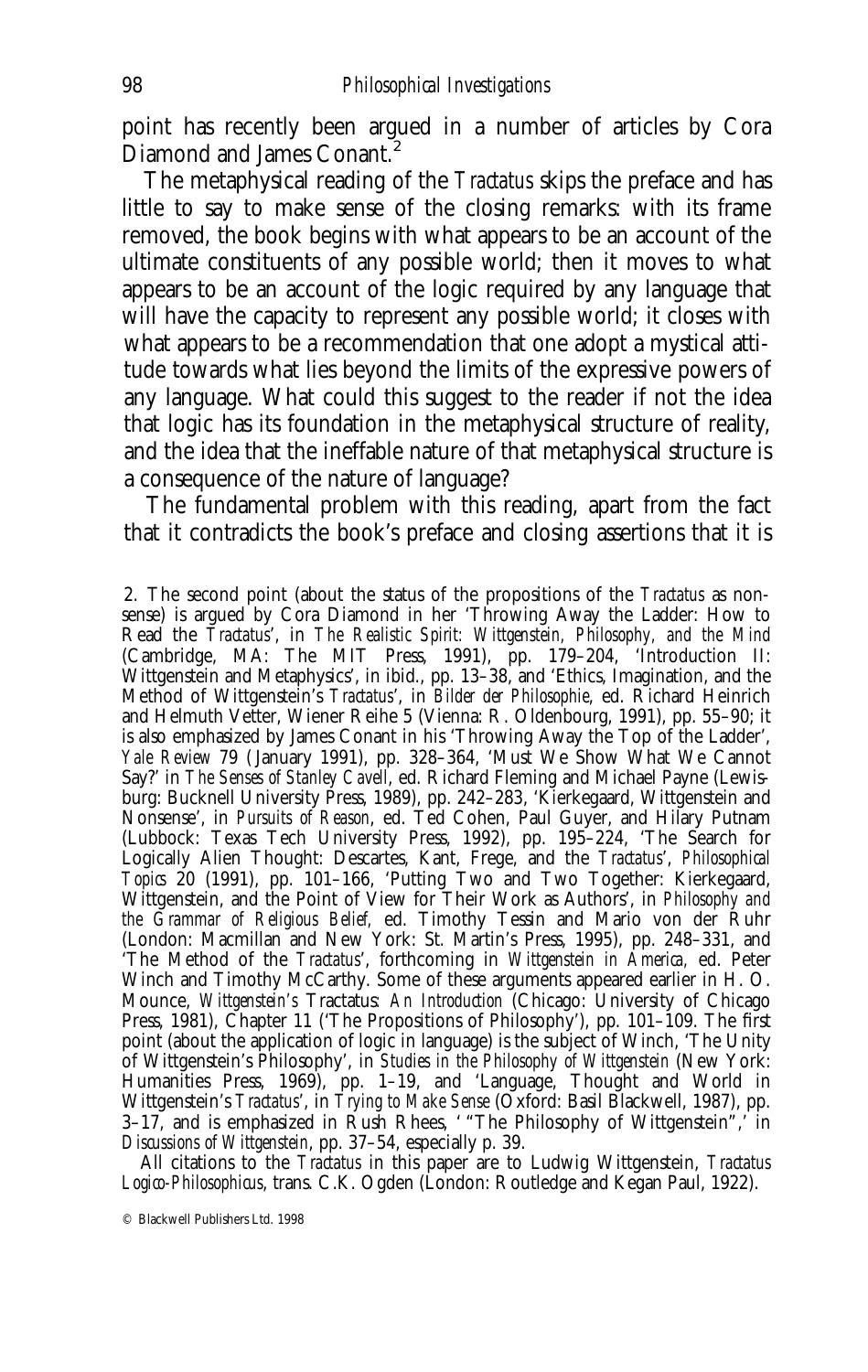nonsense, is that, as Conant and Diamond argue, it is unintelligible on the *Tractatus* view to say that there is something that is true but that is, nonetheless, impossible to state. It is no help to speak of contemplating these metaphysical features of the world in thought, as Anscombe does when she writes,

There is indeed much that is inexpressible – which we must not try to state, but must contemplate without words.<sup>3</sup>

Since thought for Wittgenstein is, as far as this question goes, on precisely the same level as written or spoken sentences.<sup>4</sup> Thought is a matter of operating with mental symbols, and these mental symbols in their combination in thought-sentences stand in the same sort of representing relation to the world as written or spoken symbols in their combination in written or spoken sentences. So there is no comfort to be found in the idea of allowing a great cacophony in the head concerning that which one is supposed to pass over in silence.

Conant and Diamond argue that the preface of the book and its closing comments are designed to emphasize the idea of plain nonsense. There is no such thing as deep and important nonsense, the

4. Ramsey points this out in his review, and calls it a great advance (*Mind* 32, 128 (1923) 465–78). The point about the logical parity of thought and language remains highly controversial; some commentators hold that Wittgenstein thinks of thought as being able to accomplish logical feats that language itself is incapable of. Norman Malcolm most prominently argues that thought, the structure of which cannot fail to mirror correctly the structure of the world, plays a necessary role in mediating the relationship between language and the world – without which mediation the signs of language are dead – in *Nothing is Hidden: Wittgenstein's Criticism of his Early Thought* (Oxford: Basil Blackwell, 1986), pp. 63–82. P. M. S. Hacker takes a different view of the logically necessary role of thought in *Insight and Illusion,* pp. 73–80, where according to what he calls Wittgenstein's 'Doctrine of the Linguistic Soul', the transcendental subject endows names with meaning through mental acts. This is something of an elaboration on the view presented in Anscombe's *Introduction*; she argues that 'thinking the sense of the proposition' is a matter of correlating the names with objects (pp. 68–69) and is an essential step in making a picture into an assertion. H. O. Mounce, in his *Wittgenstein's* Tractatus*: An Introduction* (Chicago: University of Chicago Press, 1981), pp. 30–33, argues the opposite, as does Peter Winch in 'Language, Thought and World in Wittgenstein's *Tractatus*', in *Trying to Make Sense* (Oxford: Basil Blackwell, 1987), pp. 3–17, and James Conant and Cora Diamond in the articles cited above, p. 98 n. Wittgenstein's comment 'Does a *Gedanke* consist of words? No! But of psychical constituents that have the *same sort of relation to reality as words*' (my italics) in a letter to Russell seems decisively in favour of this reading, which claims no greater logical powers for representation in thought than for any other representation (*Letters to Russell, Keynes, and Moore*, edited by G. H. von Wright, translated by B. F. McGuinness [Oxford: Basil Blackwell, 1974], p. 72).

<sup>3.</sup> G. E. M. Anscombe, *An Introduction to Wittgenstein's* Tractatus, 3rd ed. (Philadelphia: University of Pennsylvania Press, 1971), p. 19.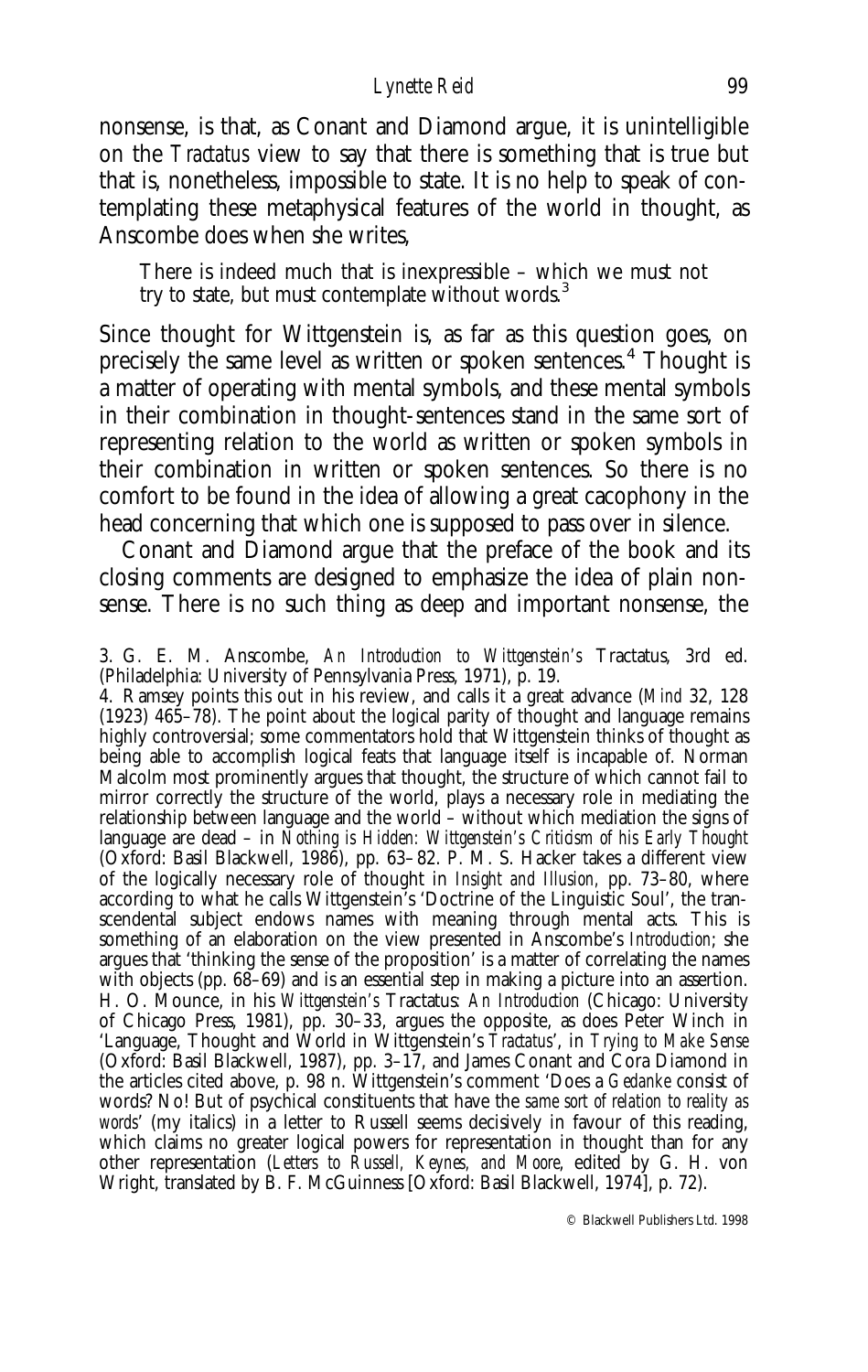*Tractatus* says; there is only one kind of nonsense, and it is fundamentally uninteresting, since it has no logical structure. So there is no such thing as grasping the propositions of the *Tractatus*, no such thing as saying that they are true, but that they nonetheless cannot be stated. To say 'the world is everything that is the case' is no better than to say 'piggly-wiggle': both are simply noises to which no meaning has been assigned.<sup>5</sup> What Wittgenstein says in the closing comments is not that the person who understands the propositions of the *Tractatus* sees them as nonsense, but that the person who understands the author sees them as nonsense. According to Diamond and Conant, we do not understand the author of the *Tractatus* unless we throw away the ladder, unless we discard any claim to have understood his text.

Diamond and Conant treat the metaphysical reading as being either simply the result of ignorance of the fact that the *Tractatus* claims itself to be nonsense or simply the result of commentators willfully refusing to go the extra step.<sup> $6$ </sup> But to treat the metaphysical reading as a misunderstanding of Wittgenstein's intentions, to treat it as a failure to read what is given on the page, requires us to take Wittgenstein's intentions as coherent, and to believe that what is given on the page is not itself the product of philosophical confusion. The frame contains not just the statements Conant and Diamond rely on, but also the assertion that in this work 'thoughts are expressed', and that 'the *truth* of the thoughts communicated here seems to [Wittgenstein] unassailable and definitive' (p. 29).<sup>7</sup>

The metaphysical reading of the *Tractatus* gets a foothold precisely because the method of the *Tractatus*, and the ladder image as an expression of that method, provide it one. To recognize this is not to say that the metaphysical reading is correct: we can keep the aim of criticizing metaphysics at the centre of our understanding of the *Tractatus* without insisting that its account of nonsense and its grasp of its own methodology are sound.

<sup>5.</sup> See Diamond, 'Ethics, Imagination, and the Method of Wittgenstein's *Tractatus*', p. 64.

<sup>6.</sup> See, for example, Diamond, 'Ethics, Imagination, and the Method of Wittgenstein's *Tractatus*', p. 56.

<sup>7.</sup> My thanks to Nehama Verbin for her refusing to let me forget that the preface also contains these statements.

<sup>©</sup> Blackwell Publishers Ltd. 1998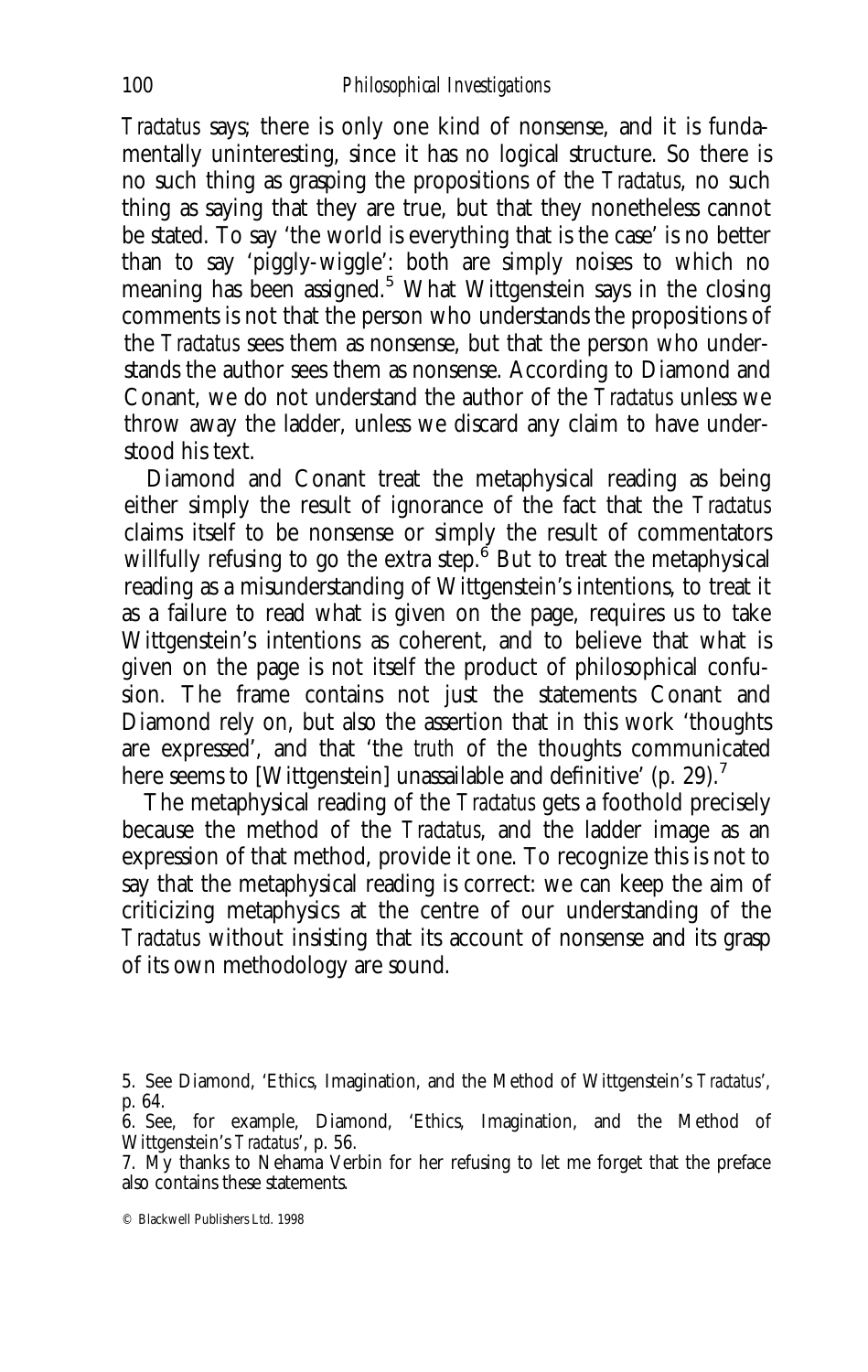#### *Lynette Reid* 101

#### II. Falsehood vs. Nonsense

The *Tractatus* is, according to Diamond and Conant, aimed at a goal that is quite different from that of convincing a reader of a thesis, where a thesis is something that can be stated and understood, something for which, or against which, there might be arguments. The attempt to convince someone that what he says is nonsense requires a different approach than does the attempt to convince someone that what he says is false. One can hardly treat what someone who speaks nonsense says as something that can be supported or contradicted by the evidence, as something that fits into the logically articulated structure of an argument. The goal in disputing a piece of nonsense is not to convince the one who utters it that he is saying something false, even something necessarily false, but that he is saying nothing at all. Conant and Diamond claim to draw this view from the *Investigations*:

When a sentence is called senseless, it is not as it were its sense that is senseless. But a combination of words is being excluded from the language, withdrawn from circulation.<sup>8</sup>

They then argue that Wittgenstein throughout his life conceived of the proper task of philosophy in the face of metaphysical claims to be that of demonstrating not that such claims are false, but that they are nonsense.

It should not be particularly surprising that there is the possibility for a kind of mistake in our use of language that cannot be corrected by arguing the person in error into a thesis that is contrary to the mistaken one in the sense in which not-*p* is contrary to *p*. A curious feature of language – or something about language that appears curious given a natural and initially compelling view of what the function and nature of language is  $-$  is that it is something whose right exercise encompasses what might be called, from another point of view, the making of mistakes. When someone says something false, her use of language has not gone *awry*: in her false statement, the words in their particular combination mean precisely what they would mean if her statement were true. It is because a statement represents what it does represent whether it is true or false that we can

<sup>8.</sup> Wittgenstein, *Philosophical Investigations*, 2nd ed, ed. G. E. M. Anscombe, R. Rhees, and G. H. von Wright; trans. G. E. M. Anscombe (Oxford: Basil Blackwell, 1958), §500.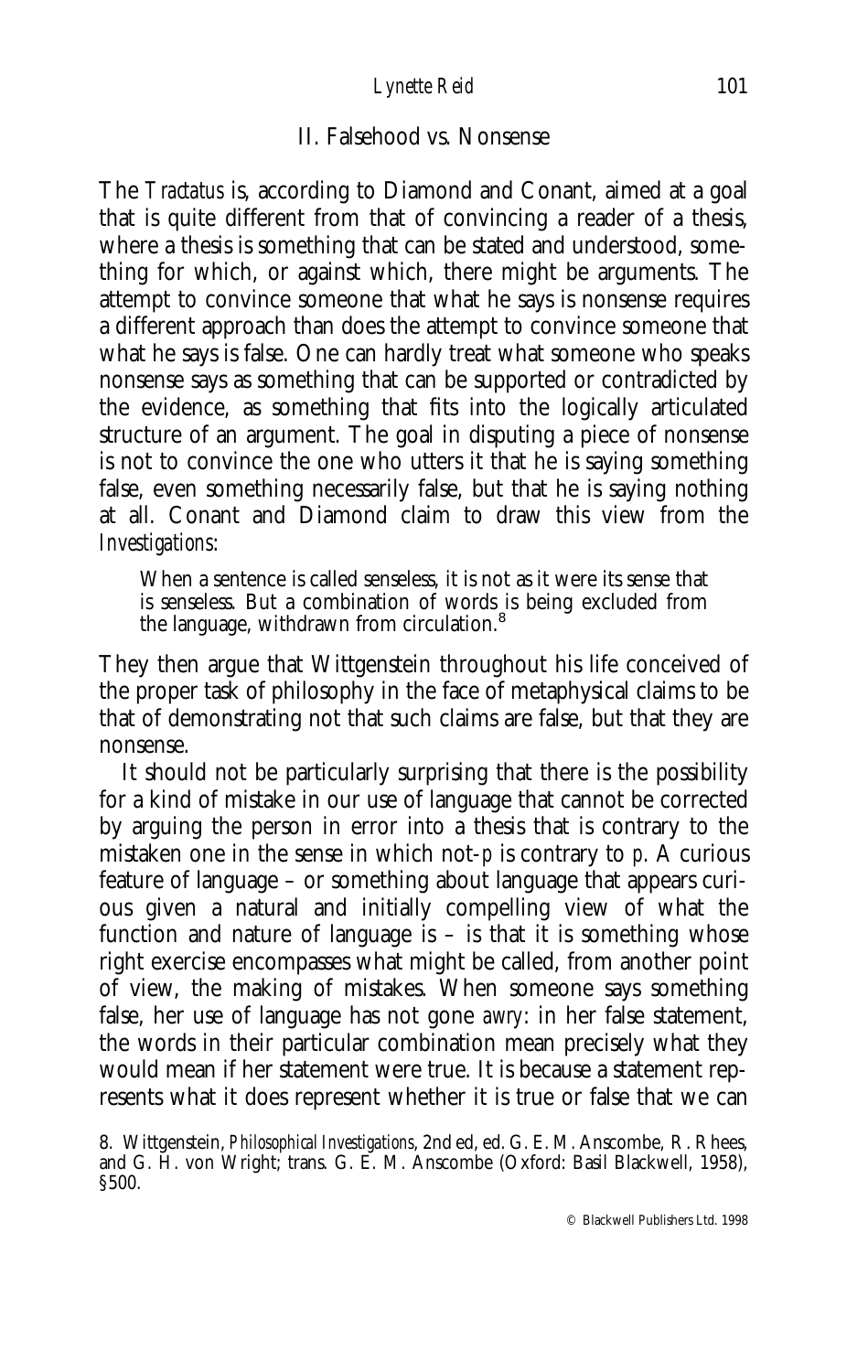tell, when the statement is false, *what* it is that is false. A conception of the nature of language ought not *begin* with the idea that its purpose is to capture truths: saying something without knowing its truth or falsity, or without being committed to its truth or falsity, arguing for or against it, finding out that it is false, attempting to deceive someone into thinking it true when it is false, and mistakenly thinking something true are all things that happen within what is in an important sense the *correct* use of language. It should not be surprising, then, that there should be ways that we might go wrong in using language that are different from those provided for by the notion of falsehood, and that there should be mistakes that cannot be treated as mistakes about matters of fact. We might describe this kind of error as a kind of error for which the 'mistaken' person needs to be shown not that what he says is false, but that his use of language is confused, or that he says nothing.

Furthermore, where there is a possibility of error not in the sense of saying something false, but in the sense of failing to master the technique of using language to say things that are either true or false, there will be a complementary possibility of misunderstanding the nature of language by failing to notice the difference between these two kinds of error – by understanding a statement that is nonsensical, a statement that demonstrates a failure to master the technique of using language, as a statement of a particularly false kind of falsehood, for example – a falsehood made false not by the facts as they happen to be, but by logic or the structure of reality itself preventing the very possibility of its truth.

The *Tractatus* cannot, of course, be putting forward the view that there is only one sort of error, the error of falsehood, and that there is no such thing as mastery of the technique of using language to say things that are true or false, a mastery that is an achievement, something at which one can fail. The critique I summarized above of the ideal of language according to which language works correctly only in one sense, that is, when it states truths – so that its function, its meaningfulness, its connection to reality when it is doing anything but stating truths becomes philosophically problematic – is what the *Tractatus* teaches. Its central thought is that language makes its connection to reality through propositions that mean what they do whether they are true or false: this insight provides Wittgenstein with materials to criticize both the idea in Frege and Russell that there is a logical structure to the world that we appeal to in the justi-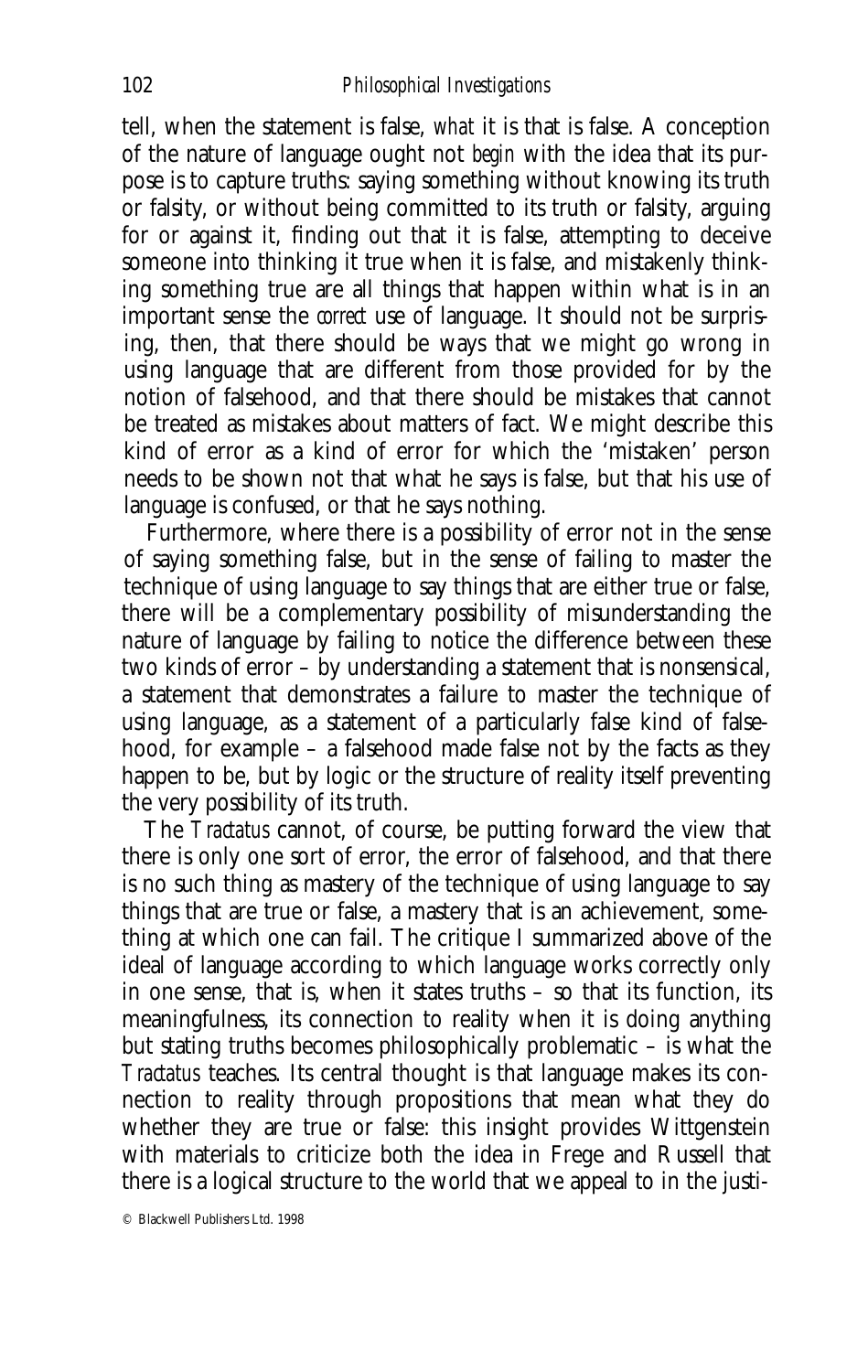fication of inference, and the idea that there must be presuppositions of the sort Frege accepted that names have reference before propositions achieve the capability for having truth-values, the sort of presupposition Russell tried to fill in with the idea of knowledge by acquaintance.<sup>9</sup>

The term 'nonsense' has its home in these linked criticisms of points where Frege and Russell supposed logic to be in need of some nod of approval from reality. I take it that Conant and Diamond are right that the rejection of the idea that language as such needs nods of approval from reality is the essential aim of the *Tractatus*.

I have characterized mistakes about meaning as being different from mistakes about matters of fact. Conant and Diamond believe that there is a fundamental difficulty we encounter when we set about describing what it is like to fail to master the technique of using language to say things that might be true or false, that is, when we set about describing nonsense. In order to see why it might seem that we cannot simply specify and describe the mistakes we make when these are mistakes about meaning and not about matters of fact, let us return to something I said above: nonsense cannot be treated as something to be argued for or against in the logically articulated structure of an argument. This appears to be the case because of the close fit between what it is for something to be the sort of thing that can be true or false and what it is for something to be capable of playing a logical role in an argument. Patterns of reasoning are patterns of truth-possibilities, to use a phrase from the *Tractatus*. If something is a piece of nonsense, that is, not the sort of thing that is capable of being true or false, it can hardly play a role in an argument. Furthermore, according to the tradition to which Frege is giving birth when Wittgenstein is writing the *Tractatus*, the internal articulation of a proposition is also identified in terms of the truth or falsity of the whole proposition. If we follow Frege's specification of reference in terms of contribution to the truth-value of a proposition, we can hardly say that a proposition is nonsense *because* the object meant by some part of it does not admit of combination with the concept meant by another part of it. A name will only mean an object, and a concept-expression will only mean a function, in a proposition that makes sense, that is, in a proposition that

9. I give this reading of the *Tractatus* in my dissertation, 'The Determinacy of Logic in Wittgenstein's *Tractatus*' (unpublished manuscript, University of Illinois, 1996).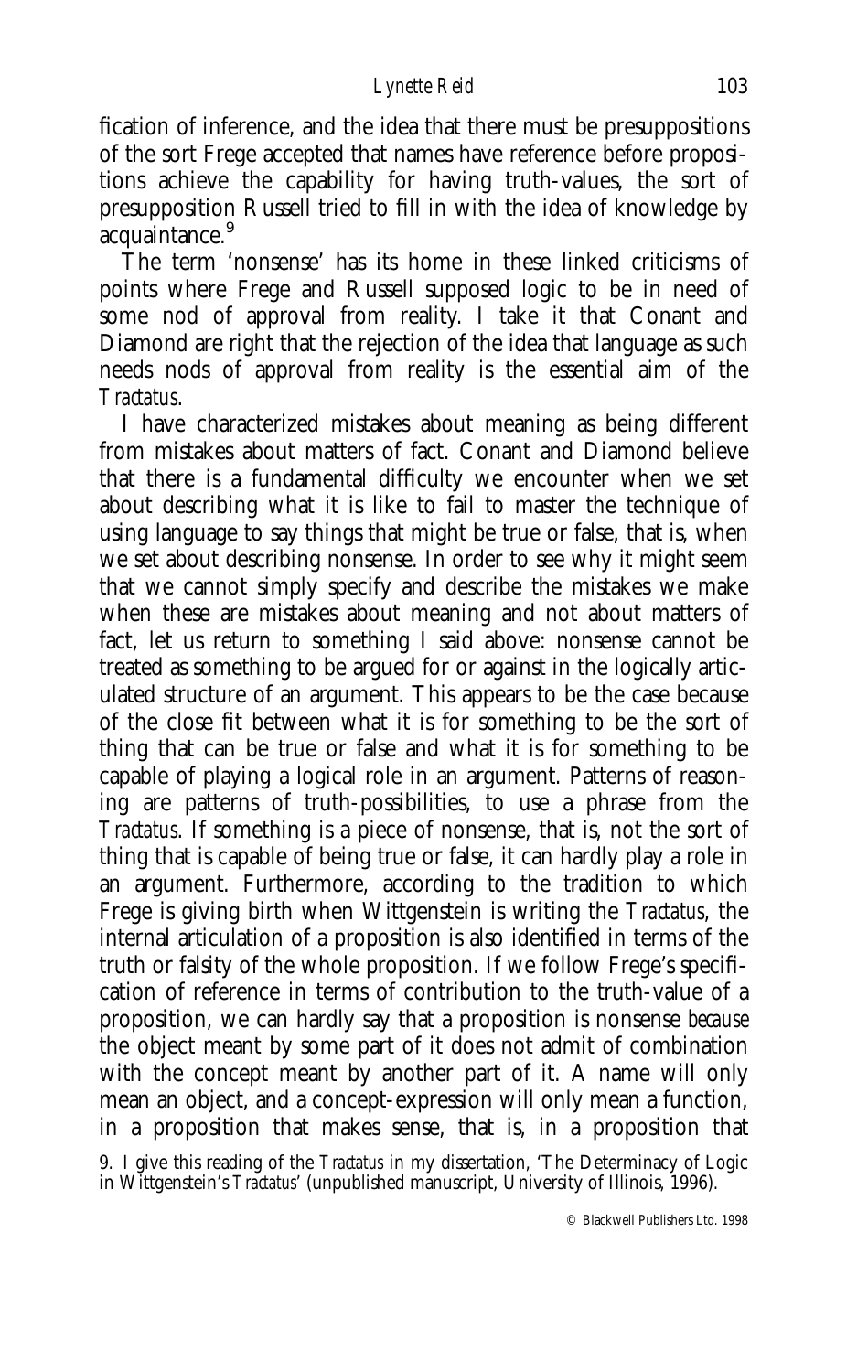succeeds at being the sort of thing that might be true or false. Here we can see an opposition developing between something's being the sort of thing that is capable of being true or false and something's being entirely out of the realm of logic. It is this opposition that makes it appear impossible to describe the achievement of making sense and the failure of uttering nonsense. If something is just noise, it can hardly be a part of an argument. If something is just noise, it can hardly be composed of parts that have semantic characteristics. Similarly, to describe someone as thinking that something makes sense when it in fact does not seems to require us to treat it at one and the same time as being both the sort of thing that can be true or false – the sort of thing to which logical and semantic terms apply – and as being mere noise. In Frege's terms, such an item must somehow be a mere fact about human psychology with no logical significance whatsoever, and yet at the same time, insofar as we describe it as something that is believed by someone, it must belong to the realm of thoughts.<sup>10</sup>

Conant and Diamond believe that this opposition between the merely psychological and the logical is necessary to the *Tractatus*' conception of nonsense and its attendant rejection of metaphysics, and that it is essential to Wittgenstein's rejection of metaphysics throughout his entire philosophical life.<sup>11</sup> In the next section, I describe what I take to be important problems that arise if we attempt to take the propositions of the *Tractatus* to be plain nonsense, problems that remain even if we think of ourselves as 'completely' throwing away the ladder once we have climbed it. In Section IV, I argue that Wittgenstein himself was not clear in the *Tractatus* about what in the work needs to be kept and what needs to be thrown away, and I suggest this is related to a lack of clarity about what it is to discard something as nonsense. In Sections V and VI, I look at how Conant and Diamond apply what they take to be the *Tractatus*' account of nonsense to specific examples, and argue that the philosophical requirements, drawn from Frege and the *Tractatus*, that they employ in treating these examples distort our understanding of them, rather than provide illumination. In Section VII, I indicate briefly the sources of the criticisms I advance in Sections V and VI in the

<sup>10.</sup> See Diamond, 'Ethics, Imagination, and the Method of Wittgenstein's *Tractatus*', p. 67. 11. See ibid. pp. 65–66.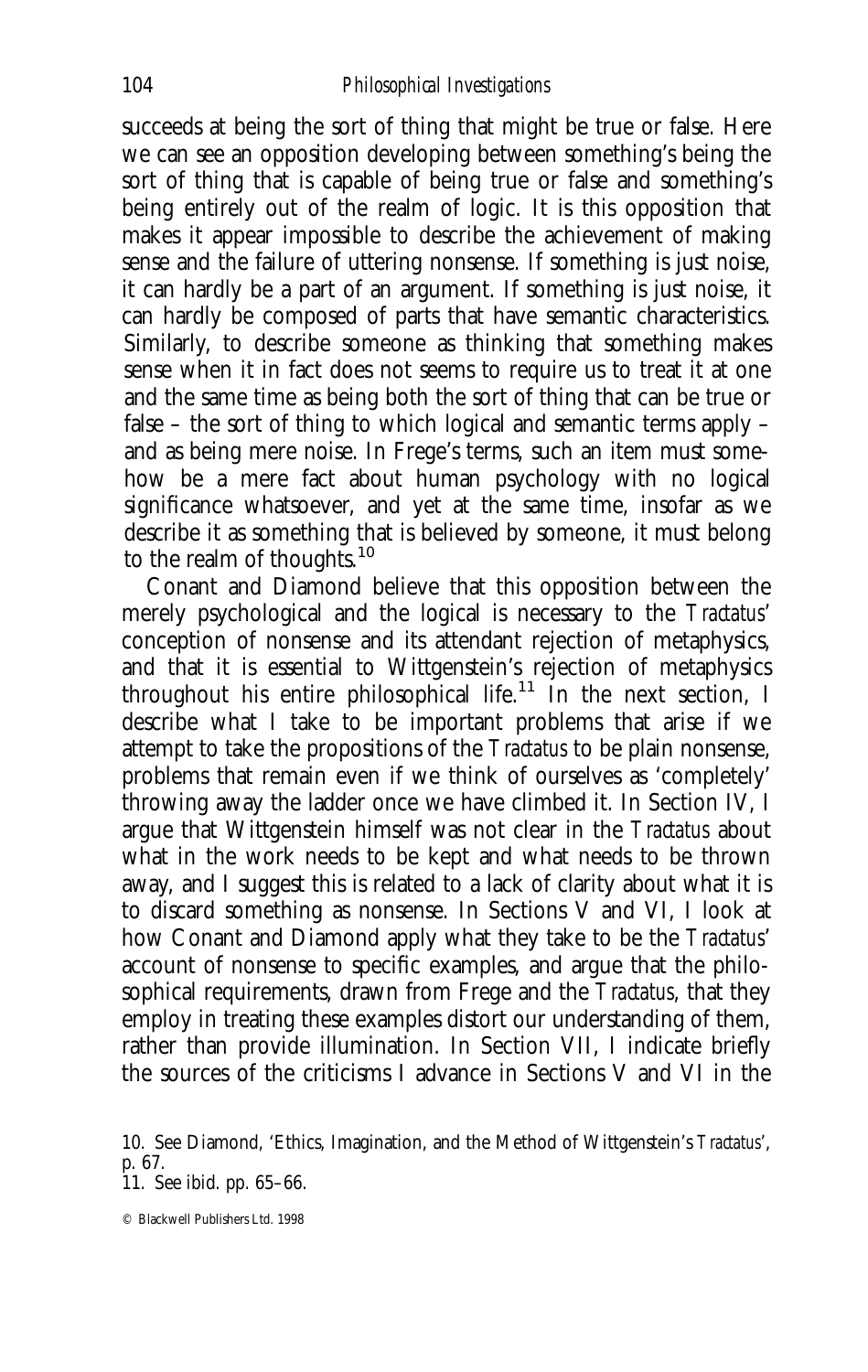*Investigations*, and so challenge the idea that the *Tractatus*' account of the relationship between rejecting metaphysics and recognizing something as nonsense is preserved in Wittgenstein's later philosophy.

## III. Throwing Away the Ladder

Wittgenstein's image of the ladder that the reader must discard after she has climbed it captures the thought that her coming to see something as nonsense means, not coming to have certain true beliefs about an object where previously she had false beliefs, but coming to abandon the whole attempt to have beliefs, true or false, like the nonsensical ones she once attempted to hold. Conant and Diamond consider the ladder image to be the key to a proper understanding of the *Tractatus*: we are told that the ladder must be *completely* thrown away, that we must throw away the *top* of the ladder, and so on. It is important, then, to ask whether we can think through the application of this image to the process of realizing that something is nonsense, or to the process of abandoning the attempt to do metaphysics. The ladder image is one of three that Sextus Empiricus invokes in defence of the skeptic's use of argument to establish the irreality of argument:<sup>12</sup>

For there are many things which do to themselves the same thing as they do to other things. For example, just as fire consumes its fuel and then destroys itself along with it, and just as purgative medicines expel fluids from the body and then eliminate themselves as well, in the same way the argument against demonstration is able to wipe itself out after having destroyed all demonstration. And again, just as it is not impossible for someone, after climbing up a ladder to a higher place, to knock down the ladder with his foot after he gets up there, so too it is not unreasonable for the skeptic, after arriving at the establishment of his point by using the

12. 'The irreality of argument' means the irreality of arguments that purport to lead to conclusions that are non-evident (Sextus Empiricus, PH I.27) – which thesis amounts to an argument for the irreality of argument altogether, as the skeptics understood argument, since an argument to what is already evident was not considered an argument (for much the same reasons that Mill complained of the circularity of the syllogism), and that an argument can take you to what is not already clear is what is being denied. (Burnyeat, 'Protagoras and Self-Refutation in Later Greek Philosophy', *Philosophical Review* 85, 1 [January 1976], pp. 44–69; Sextus Empiricus PH II.13.)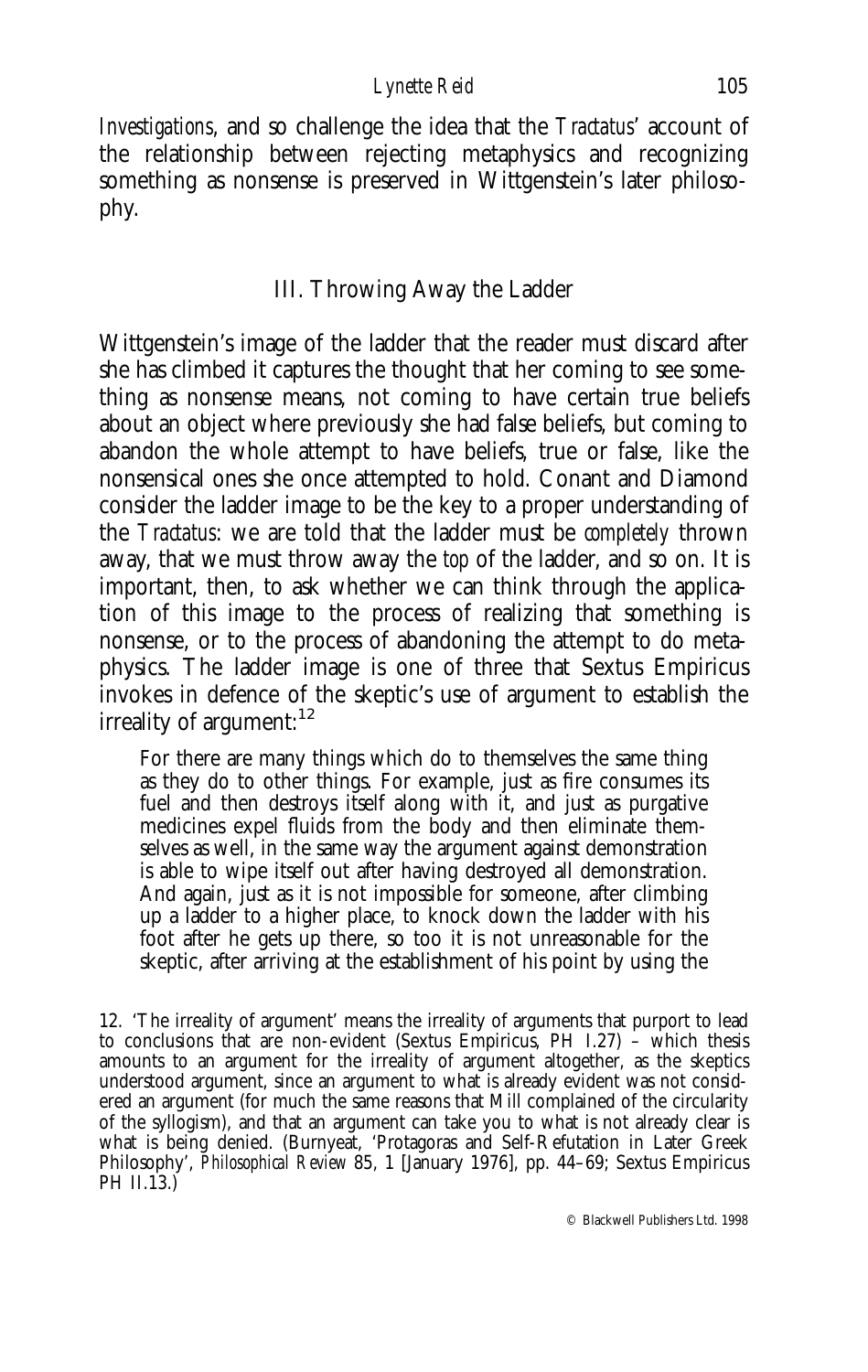argument which demonstrates that there is no demonstration as a kind of step-stool, thereupon to destroy this argument itself. $^{13}$ 

This is in response to the charge of self-refutation that the stoics advance against skepticism: the stoics argue that the very attempt to *argue* for the skeptic's thesis demonstrates a commitment to argument that belies their conclusion. The skeptic advocates accepting this charge of the stoic, in a certain sense: the good skeptic should accept that he can really no more believe the conclusion for which he himself argues (there is no such thing as argument) than the opposite of the conclusion.

Sextus Empiricus responds to the stoic's charge with these analogies, which deny the central feature of argument on which the stoic relies. A purge removes itself by the further exercise of the same power which it uses to remove what it has been administered to remove; fire (as it is conceived here) similarly accomplishes first the destruction of the material that it burns and then moves on to its selfdestruction. A ladder has the power to take us somewhere before we toss it away. The initial accomplishment is self-sufficient, and what happens at the end does not reflect back on the identity of the process that brought us the accomplishment. Nothing we do with the ladder once we have climbed it can change the fact that we have climbed it. According to the stoic, this is not possible in the case of argument: the skeptic's argument, if we are convinced that it is right, has the effect of convincing us that its supposed power, the power of any argument to accomplish anything, is – and *was* – illusory. It isn't that an argument, to begin with, accomplishes its destructive goal, and then *after* that has been accomplished, also destroys itself: once it destroys itself, we look back at the initial 'accomplishment' of the argument and its own 'self-destruction' in a different light. We realize that nothing was accomplished. To recall the terms of the last section, given that argument is not a purely psychological phenomenon, but one subject to logical evaluation, we can rightly refuse to be convinced of anything by the skeptic's argument: according to the skeptic himself, he has not even given us an *argument*.

The skeptic, however, understands his goal to be simply to get you to stop engaging in this activity of arguing. He does not particularly care that you cease to care about arguments *because of* a

13. *Hellenistic Philosophy: Introductory Readings*, ed. and trans. Brad Inwood and Lloyd Gerson (Indianapolis: Hackett Publishing Company, 1988), M 8.480-81.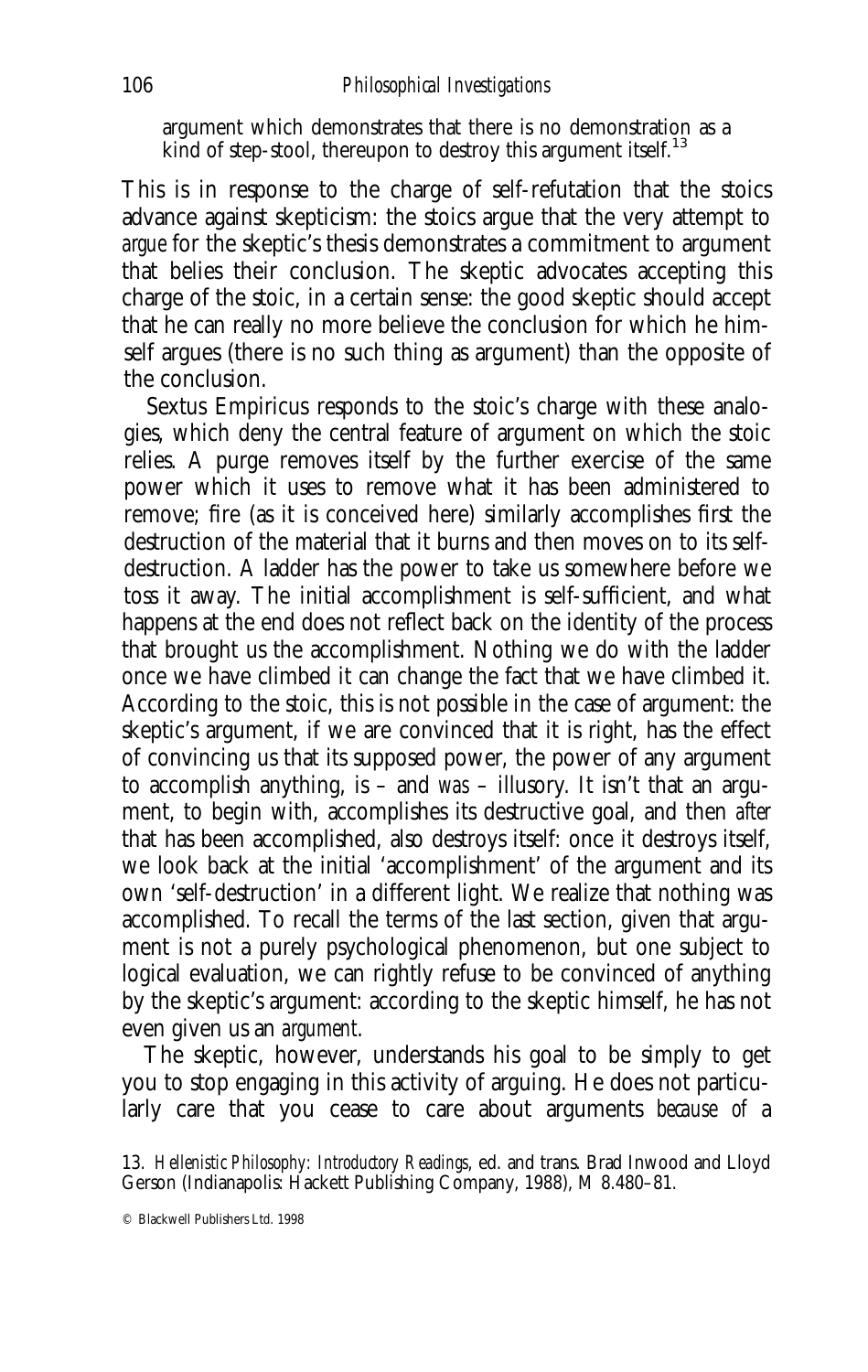commitment to any particular argument about why you must stop arguing – he would even prefer that you have no such basis for giving up argument, since such a basis would indicate a failure in the end to grasp the illusory nature of argument. He simply wants you to stop making all this noise. Sextus Empiricus justifies the skeptic's indiscriminate use of all arguments, good or bad, in this way: his goal is to get his opponent to stop – to stop *completely* (PH 3.280–281). If a skeptical argument is successful, that means that one particular string of noises has the effect of making you stop the production of any further similar strings of noises; if the skeptical argument brings you in addition to lose any taste you might have had for repeating this one particular string of noises itself, the one that brought you to stop, then so much the better.

The problem for the skeptic with characterizing argument in this psychologistic fashion is that he loses the ability to characterize the very thing that he opposes: if he wants you to treat any point about which there is dispute with the attitude of *isostheneia*, then what is the understanding of argument that he expresses in his determination of what does and does not count as dispute about a point? Does the skeptic simply withhold assent from everything that is in fact disputed? This stand would give the stoic an easy way to reduce the skeptical argument to a different kind of absurdity, an absurdity in practice. The skeptic wants to preserve belief in plain, indisputable matters of fact; the stoic can simply dispute these each in turn until the skeptic is left with nothing.

The same problem arises for the *Tractatus*. When Conant and Diamond say that we must throw away the ladder *completely*, they are saying we must make the retrospective move that expresses an understanding of argument in the logical and not the psychologistic sense: we must reject the idea that the book has taught us anything, throw away the idea that through this book we have grasped anything. That is to say that we realize that we now need to withdraw our assent to the argument as a whole: we must recognize that the results of the argument of the *Tractatus* do reflect back on the process we have gone through and lead us to re-evaluate it. The problem shows itself with two faces.

First, this withdrawal of assent to the whole text is something we are driven to do by our acceptance of the argument. What can discarding the ladder *be*, if discarding it is what it brings us to do – if throwing it away is still, in the logical sense, 'keeping' it? If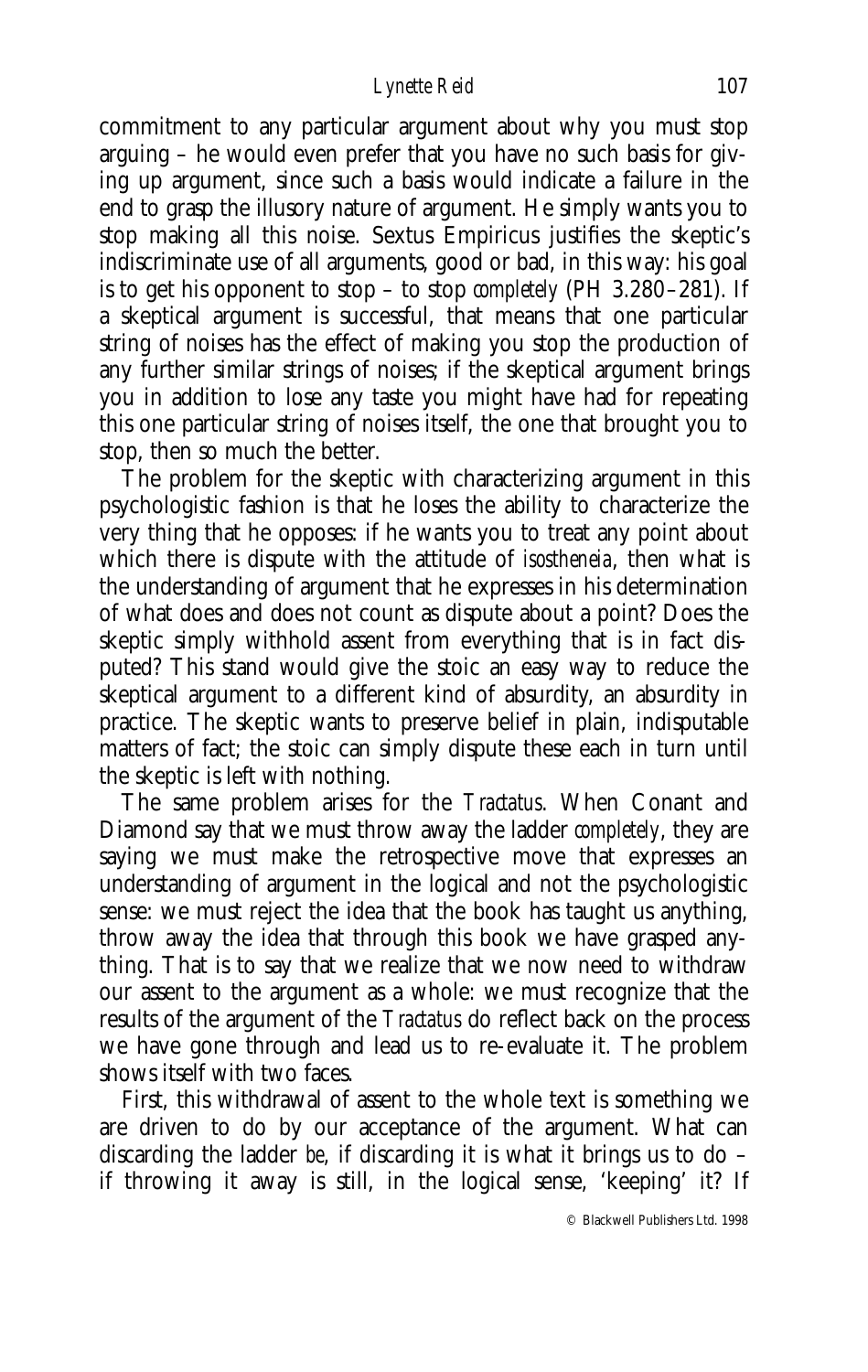withdrawing our assent to these propositions is an act we take that is expressive of our grasp of these propositions, if it is the logical result of the propositions that lead up to the one telling us to discard them all, how can we 'throw them away' in the sense of withdrawing not just our assent to them but our claim to have understood them at all, without also 'keeping them' in the sense of taking this action as the result of these propositions, that is, an action which is expressive of our grasp of them?

Second, we are left with the *Tractatus* version of the skeptical problem: the *Tractatus* loses the ability to characterize that to which it objects. Nonsense negated is still nonsense: 'there is no such thing as a standpoint outside the form of representation' is no better than 'there is a standpoint outside the form of representation'. What good does it do to say that the *Tractatus* is anti-metaphysical, if we cannot understand what 'metaphysical' means?

### IV. 'Exiguous' metaphysics

Our first inclination might be to look for a solution to how we are to understand the *Tractatus* by asking whether there are *parts* of the *Tractatus* that are not to be jettisoned as nonsense. If we understand a philosophical stand to be 'metaphysical' insofar as it involves one in legislating on *a priori* grounds what can and cannot be, we might think that one can be metaphysical about the world, on the one hand, or about language, on the other. So we might think that Wittgenstein makes self-consciously metaphysical statements about the world in the *Tractatus* only in order to bring us to the point of ceasing to make such statements, and we might think that this procedure relies on him making metaphysical demands on language – on what can count as a proposition, a name, a thought, and so on  $$ about which he is not self-conscious. It might be that Wittgenstein's intention to do away with metaphysics about the world depends on a great deal of unacknowledged metaphysics about language. Diamond says that this metaphysics about language is only 'metaphysics' in an extremely exiguous sense.<sup>14</sup>

14. Diamond at one point includes the propositions of logic in what Wittgenstein means us to jettison ('Ethics, Imagination, and the Method of Wittgenstein's *Tractatus*', p. 79), but says that there is an unselfconscious metaphysics about language in the *Tractatus* ('Throwing Away the Ladder', pp. 181, 182, and in 'Wittgenstein and Metaphysics', pp. 19–20).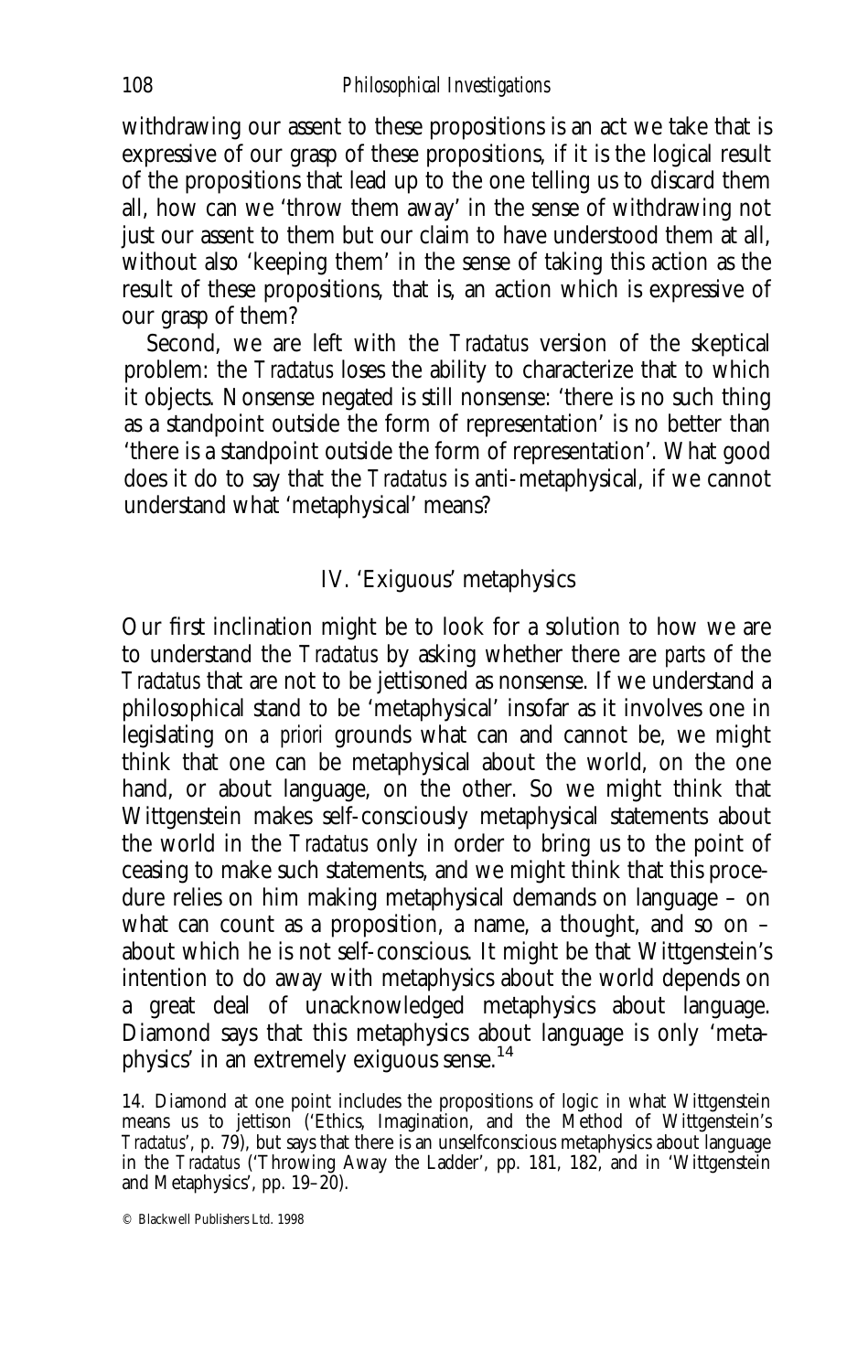While it is indeed a commitment to the end to analysis, and not (for example) a brute metaphysical commitment to atomism, as Fogelin would have it, $^{15}$  or a metaphysical commitment to the fundamental reality of possibility, as Bradley would have it,<sup>16</sup> that guides the *Tractatus*' talk about the nature of objects and the distinction between objects and facts, the *Tractatus* itself does not maintain a neat dividing line between metaphysical assertions about reality and metaphysical assertions about language. A number of Wittgenstein's statements about language, statements that legislate about what it is for a sentence to have a use, what makes it a determinate combination of signs, seem to have the same feature of coming apart and dissolving into uninformative emptiness that the metaphysical statements about objects and facts do, and they do so in various ways. Some do so in a self-conscious way, and are spelled out in some detail: his understanding of the significance of the truth-table notation is like this, although the general applicability of the point is insufficiently considered. The truth-table notation demonstrates clearly that the combination of elementary propositions, that is, propositions that make some demands on reality, into 'necessary truths' results in propositions that no longer make any demands on reality whatsoever.<sup>17</sup> In some, the details are spelled out in an unsatisfactory fashion, as is the case in his discussion of how the values of a variable are given (see pp. 125–8 below). And some of his statements about what makes up the world – the primacy of facts over objects – are not entirely ironical.

15. Robert J. Fogelin, *Wittgenstein*, 2nd ed. (London: Routledge and Kegan Paul, 1987).

16. Raymond Bradley, *The Nature of All Being: A Study of Wittgenstein's Modal Atomism* (Oxford: Oxford University Press, 1992).

17. Conant, in an attempt to preserve an intelligible and systematic distinction in the *Tractatus* between nonsense and senselessness, excludes tautologies from being the sort of nonsense the *Tractatus* itself is ('The Method of the *Tractatus*'). In 4.4611, Wittgenstein does say that tautologies and contradictions are senseless but not nonsensical and that they are part of the symbolism. But in 4.466 he describes them as being 'the limiting cases of the combinations of symbols, namely their dissolution'. That is, as he explains in 4.4661 and 4.462, because the expressions that are internal to the propositions that make up tautologies and contradictions are inessential to the symbol, they no longer stand in representing relations to the world at all. This is a somewhat startling claim – that in 'either it is raining or it is not raining', 'it is raining' does not stand in any representing relation to reality – but it is Wittgenstein's claim. We might compare it to a similar move he makes in the *Investigations*, where he insists that the apparent truth of a statement of the form '*p* or not-*p*' does not endow sense on  $p$  in all possible contexts  $(\S 352)$ .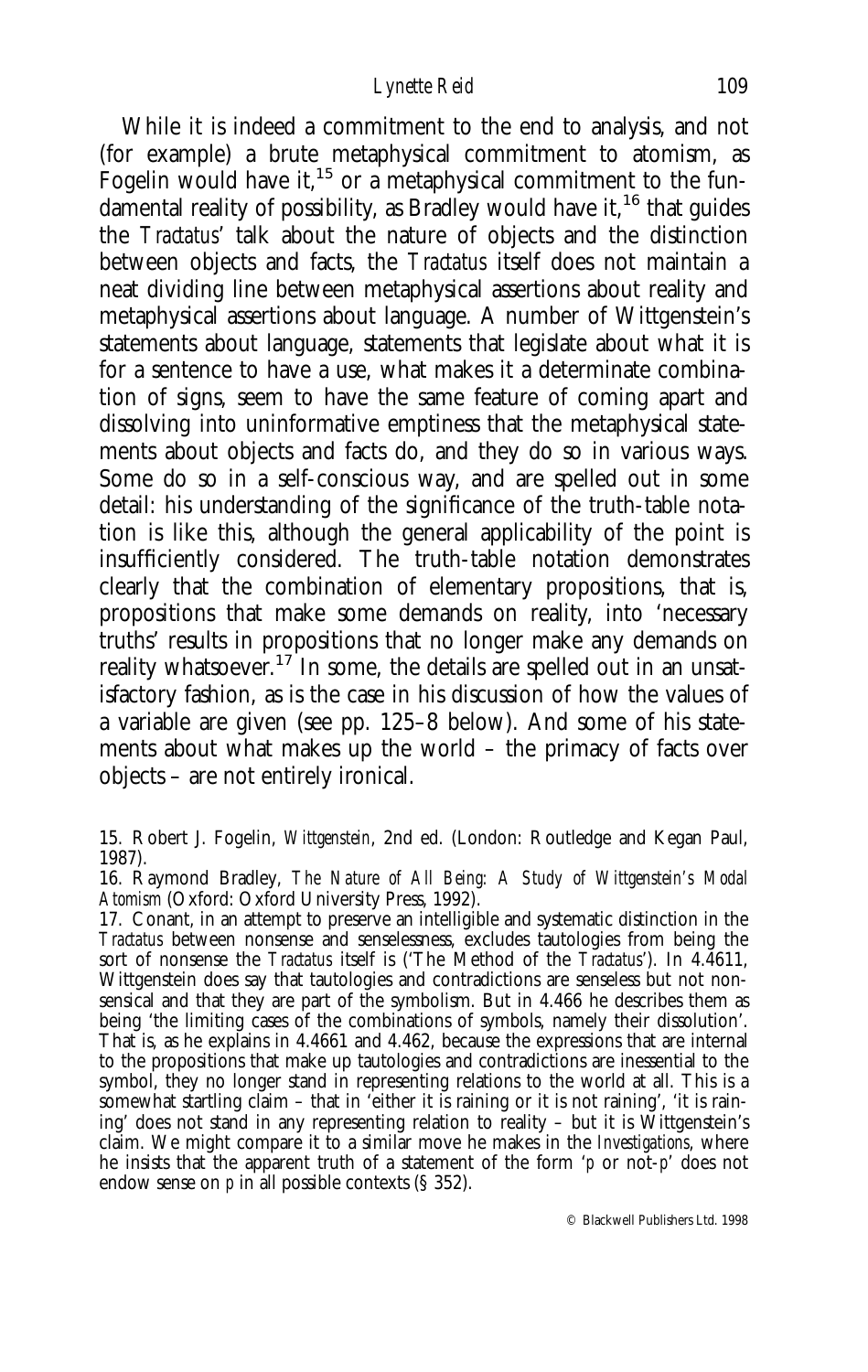In some cases this process of dissolving philosophical theses into emptiness happens in such a way that it is hard to see any explanation for it but the existence of conflicting tendencies of thought in the *Tractatus*. Let us take the claim that analysis must come to an end in elementary propositions. This claim is the one that Diamond and Conant isolate as a piece of metaphysics to which Wittgenstein is unselfconsciously committed in the *Tractatus* and which he came to criticize later. However, the *Tractatus* already contains another line of thought that places the apparently metaphysical appearance of this commitment into question.

Analysing a complex proposition, according to the *Tractatus*, involves breaking it down into its truth-conditions: we ask ourselves, 'under what conditions would we call this true? under what false?' But the *Tractatus* already admits that to think that making such a list is at the heart of analysis is to have a superficial understanding of logical analysis. The achievement of logical clarity comes not in making such a list as long and detailed as possible, according to the *Tractatus*: rather, logical clarity comes when we recognize that when some questions arise, we do not treat them as more conditions to add to the list, but instead see that treating such questions seriously would mean destroying the context in which the proposition under analysis makes sense as a serious assertion. For example, it is perfectly in line with what Wittgenstein says about complete analysis in the *Tractatus* to say that an analysis of 'the pile of sand in the back yard is a heap' would not involve answering the question, 'would we call it a heap if there were 4,177 grains of sand and not if there were 4,176?' and including the answer to this question amongst the truth conditions. It would instead involve recognizing that such a question does not arise in the contexts in which talk about heaps has an application. Ruling out such a question belongs to  $-$  is characteristic of  $$ the form of representation in question. It is this moment in analysis that the *Tractatus* refers to when it says that philosophical analysis does not clarify propositions in the sense of introducing clarity where there was none before, but shows us that they are already clear as they stand: our scruples about their clarity are misunderstandings. Wittgenstein puts this point in the *Tractatus* by saying:

The result of philosophy is not a number of 'philosophical propositions', but to make propositions clear.

Philosophy should make clear and delimit sharply the thoughts which otherwise are, as it were, opaque and blurred. (4. 112)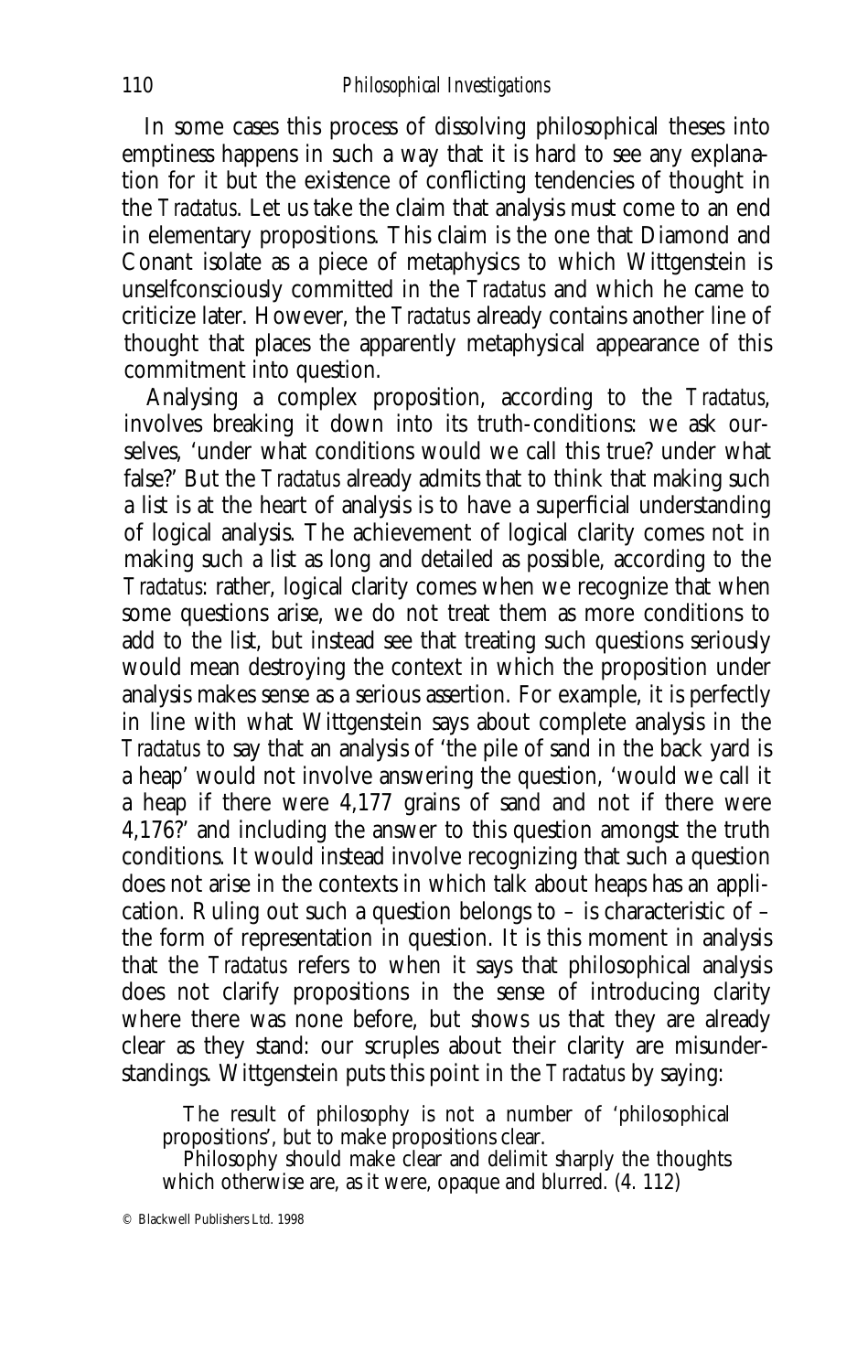#### *Lynette Reid* 111

This suggestion that thoughts are 'otherwise opaque and blurred' is qualified by 'as it were'. Why does he qualify it? Wittgenstein's letters to Ogden entirely (if inelegantly) disambiguate what is being said here:

I think it cannot be the RESULT of philosophy 'to make prop[osition]s clear': this can only be it(')s TASK. The *result* must be that the prop[osition]s *now have become dear* that they ARE clear.<sup>18</sup>

This is to say not that 'all the possible questions', in the sense in which that is understood by traditional discussions of the sorites paradox, are already answered in the proposition, and philosophical analysis uncovers the implicit specifications. Rather, our grasp of the proposition in its application involves ruling out some 'possible' questions as worse than irrelevant to the sense of the proposition under analysis. We do not, through analysis as the *Tractatus* understands it, come to see that the line between a heap and a non-heap is 4,176 grains of sand, but that the sense of '*x* is a heap' does not require such a question to be raised and answered.<sup>19</sup>

The fact that the *Tractatus* contains this anti-metaphysical perspective on the problem of vagueness and analysis is often missed because commentators rely on the *Notebooks* idea that a proposition divides the world into two: *all the states of affairs* that make it true, and *all the states of affairs* that make it false. This view does not actually occur in the *Tractatus*; instead, he speaks in 4.023 of the proposition leaving reality only two alternatives: yes or no. It does not restrict reality to these two alternatives at the level of the elementary propositions, which we reach at the end of analysis, by giving us a list of all possible states of affairs and saying which mean 'yes' and which mean 'no' –

18. *Letters to C.K Ogden, with Comments on the English Translation of the Tractatus* Logico-Philosophicus, ed. by G. H. von Wright (Oxford: Basil Blackwell, and London: Routledge and Kegan Paul, 1973), p. 49. The Pears and McGuinness translation, despite its claim  $(p, v)$  that it has been done with an eye to the Ogden letters, gives 'Philosophy does not result in "philosophical propositions", but rather in the clarification of propositions', which is not bad; but then for the next sentence gives a translation directly in contradiction with what Wittgenstein writes to Ogden: 'Without philosophy thoughts are, as it were, cloudy and indistinct: its task is to make them clear and to give them sharp boundaries'. (*Tractatus Logico-Philosophicus*, trans. D. F. Pears and B. F. McGuinness [London: Routledge and Kegan Paul, 1961].)

19. Throughout this paragraph I have said that we 'rule out' talk about the numbers of grains of sand: this way of speaking is in accordance with the tone of the *Tractatus*, but it is not entirely satisfactory. The *Investigations* approach would be to point out that such questions simply do not arise.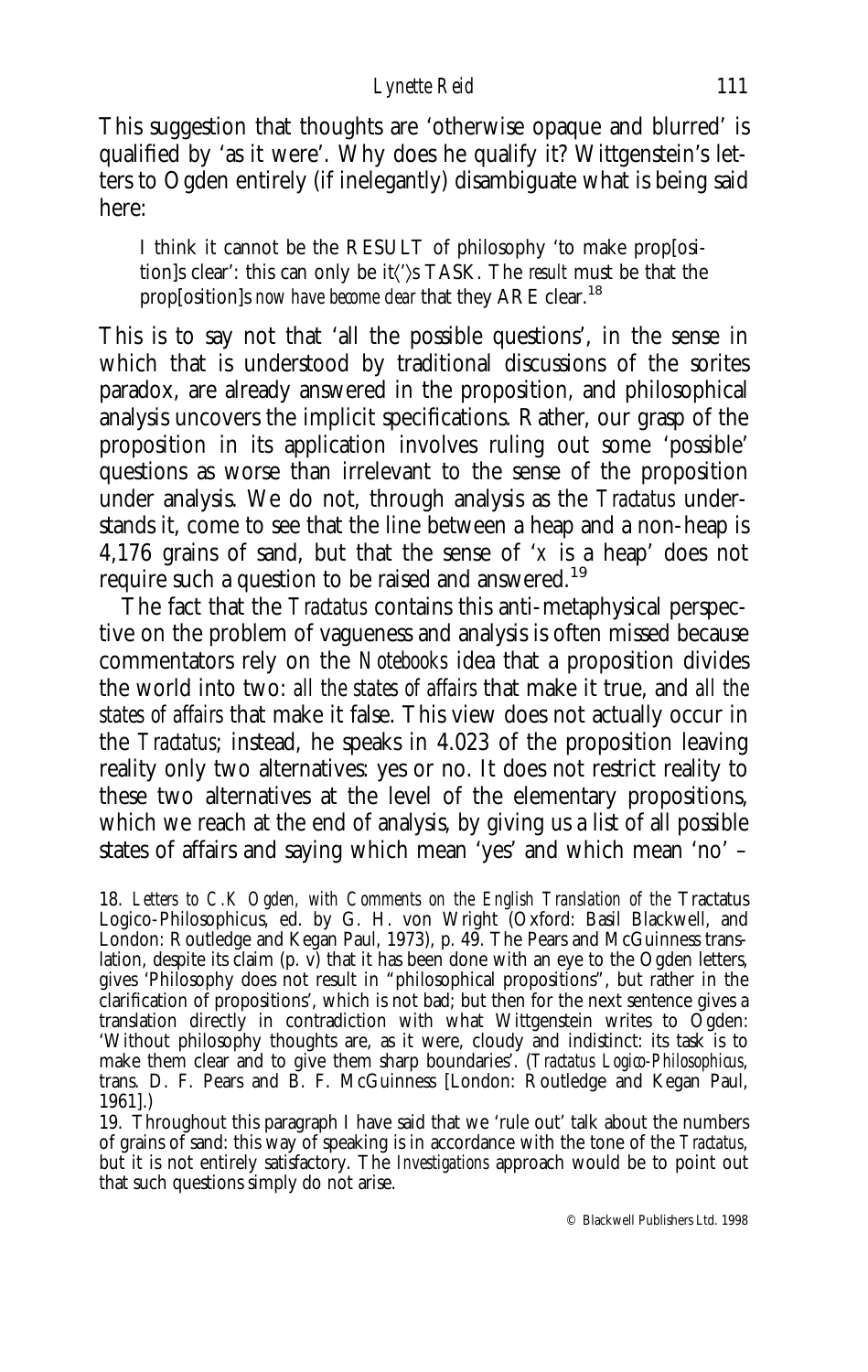that is how we give the meaning of a complex proposition, not the meaning of an elementary proposition – but by bringing us to realize that there is a point at which the attempt to further specify truthconditions expresses a misunderstanding of the proposition.<sup>20</sup>

The analysis of a proposition that appears simple on its surface into what is clearly a truth-functionally complex proposition is a small part of the story of achieving logical clarity. But the *Tractatus* gives such analysis pride of place in its account of logic, and in its rejection of Frege's and Russell's metaphysics. Wittgenstein does not in the *Tractatus* come to terms with this issue in a satisfactory fashion.<sup>21</sup> Here, anti-metaphysical slogans and pictures muddy the waters. Wittgenstein's insouciance about what the real simple objects or elementary names are hardly qualifies as a well-thought-out antimetaphysics. His refusal to face the question of what the end of analysis would look like is licensed precisely by his opposition to philosophy as a super-physics: when the question is raised, he says that it is not up to philosophers to say what does and does not exist in the world (the 5.55s). Wittgenstein appeals to the special status of logic to license his setting aside the question of what the real objects are; and he understands this license to extend to setting aside the project of considering what it would be like to come to the point of finding out what the real objects are.

<sup>20.</sup> At the level of the elementary proposition, the *Tractatus* can hardly be said to have a 'truth-conditional theory of meaning', as is often claimed.

<sup>21.</sup> Conant tries to save Wittgenstein from contradiction here by saying that the use of a correct logical notation in presenting a thought does nothing but ward off philosophical confusion and does this by ensuring that the true logical structure of the thought is presented perspicuously in the notation ('The Method of the *Tractatus*'). But the philosophical mistake Wittgenstein is making in the *Tractatus*, surely, is to think of logic as something to be gathered from the notation at all. If the logic of our language is perfectly in order as it is, it is not something that needs to be laid bare by a notation (which marks the object/concept distinction, for example); logic just is the pattern of human life with language, and warding off philosophical confusion means removing the philosophical blinders that prevent us from seeing patterns of human life and that lead us to look instead at 'logic' or the 'world'. Even if Wittgenstein understands his use of symbolic notation in the *Tractatus* to be merely elucidatory, the idea that clarity is achieved through the notation laying out the logical form, rather than through moving our attention away from the bare notation and toward the patterns of human life in which languages have their home, panders to this confusion and does not cure it. Insofar as Wittgenstein is committed already in the *Tractatus* to the idea that ordinary language does not need to answer to any logical scruples - that looking at logic just means looking at patterns of human life with language – this commitment is at odds with the *Tractatus* idea that we might achieve philosophical clarification through notational reform.

<sup>©</sup> Blackwell Publishers Ltd. 1998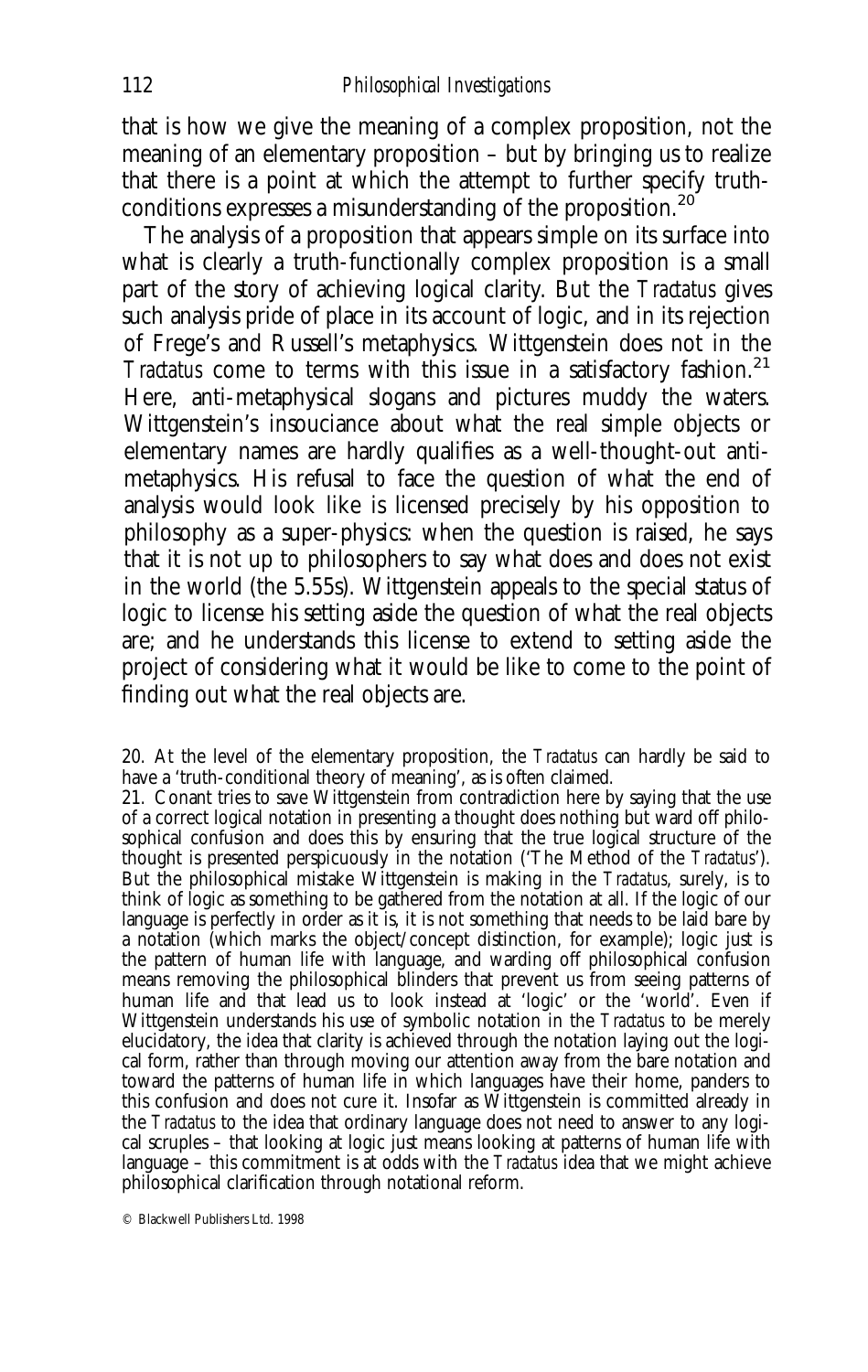The opening of the *Tractatus* with 'the world' appears to be metaphysics of the purest sort, but it has the same mixture of motivations that his talk of the end of analysis does. Conant and Diamond take it to be a lure that draws us into a metaphysical view that the work will have us throw away at the end: while such talk of the world is metaphysics through and through, it is not metaphysics to which the *Tractatus is* committed, because Wittgenstein lures us into it only to get us to reject it.<sup>22</sup> But this starting point has the very anti-metaphysical goal, against Frege and Russell, of insisting that it is through ordinary propositions describing the world, propositions that say what they do whether they are true or false, and not through logical laws describing the structure of reality, that logic makes its contact with reality. All we need to suppose exists in the world in order to account for language, meaning, and logic, are the ordinary facts that propositions state – that is to say, we do not suppose the *existence* of anything in order to account for language, since any of those ordinary facts might not have obtained. This is the point of opening the *Tractatus* with talk about the world as composed of facts instead of talk about its logical structure or its ontology in the sense of a catalogue of the kinds of objects and relations that must exist. 'The world is everything that is the case' is not a lure to get us to suppose that we can see 'everything that is the case', but a statement that the world contains nothing more, nothing over and above, ordinary facts. And it is also a statement beginning the diagnosis of one philosophical confusion that leads to metaphysics: it stands in opposition to the idea that the world is composed of objects. These are not points we are meant to throw away: our rejection of Fregean and Russellian metaphysics, if we are convinced by the *Tractatus*, is an expression of our grasp of these points.

There does not, then, appear to be a neat dividing line between a metaphysics about language, to which Wittgenstein is unselfconsciously committed, and a metaphysics about the world, into which he lures us only in order to have us discard it at the end. It should not be particularly surprising that his talk both about language and about the world shows such a mixture of motivation: we can hardly expect there to be a neat dividing line between metaphysics about language and metaphysics about the world. Whatever problems there are with the *Tractatus* idea of 'nonsense' or 'complete analysis' (or the

22. See Diamond, 'Ethics, Imagination, and the Method of Wittgenstein's *Tractatus*', pp. 71–2n.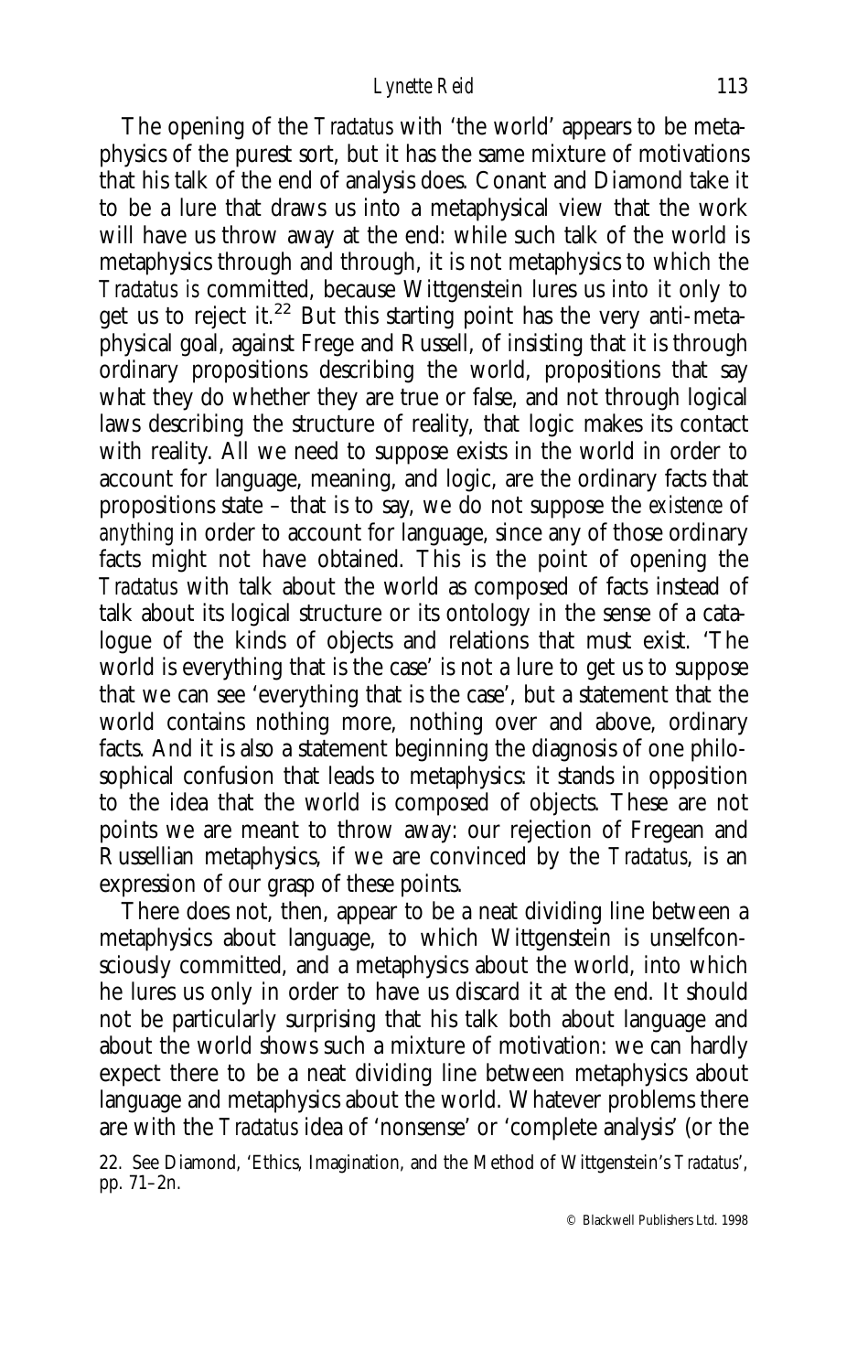other linguistic terms towards which Conant and Diamond think that Wittgenstein has a 'metaphysics' in an exiguous sense) will not exist in isolation from problems in his understanding of the other central terms – ones that are metaphysical in the ontological sense. A central anti-metaphysical lesson of Wittgenstein's writing early and late is that gathering up all the philosophical puzzles into one term is not the route to philosophical understanding. To make the term 'nonsense' bear all the weight of dissolving philosophical problems while insisting that Wittgenstein is clear about the anti-metaphysical status of his talk of 'object', 'reality', 'fact', and (perhaps?) a little shaky on his grasp of the status of his talk of 'language', 'proposition', 'name', is to ignore the centrality of the anti-metaphysical point in the *Tractatus* and throughout Wittgenstein's thought that these terms are all internally related to one another in such a way that any attempt to create a philosophical theory out of, or to locate *the* philosophical solution in, any one of these terms is like playing conjurers' tricks. (The *Tractatus* analogy of logic as a mirror already suggests this point.) We cannot understand the power of the term 'nonsense' to express what is going on when we reject metaphysics, or the strengths and limitations of Wittgenstein's understanding of that power, if we take it to be isolated from what is solid *and what is confused* in his use of the terms 'object', 'fact', and so on. If Wittgenstein is unclear about the status of his talk of nonsense, and the extent to which what he says involves him in legislating illegitimately what can and cannot count as a significant use of language, then there is little reason to expect that this problem exists in isolation from a tendency also to legislate – metaphysically – about what can and cannot count as an object, a fact, an element of the world. Wittgenstein did not maintain neat dividing lines between 'nonsense about language' and 'metaphysical nonsense' in the *Tractatus* because there cannot be such neat dividing lines.

### V. Nonsense and category mistakes

Conant and Diamond express their account of nonsense in the *Tractatus* primarily in discussions of propositions 5.473 and 5.4733, which they read as applying the *Tractatus*' version of Frege's context principle to the nature of nonsense: the person attempting to use a nonsensical combination of words is not doing something made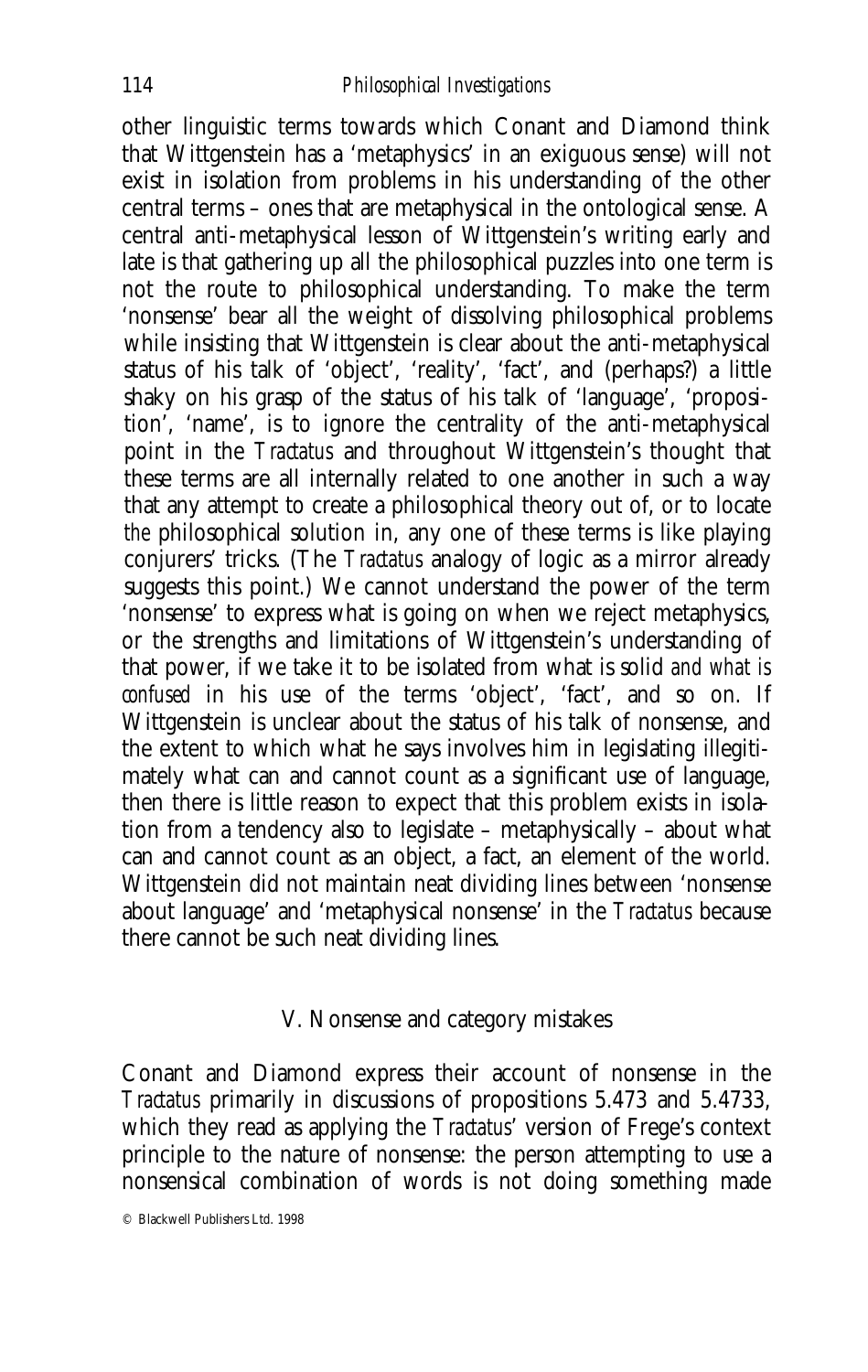impossible by the meanings of those words, but is perfectly free to give the words meaning in their new combination.<sup>23</sup> This account of nonsense is important to the view that Wittgenstein is attempting to bring us up against the incoherence of our own desires in doing metaphysics. If nothing about the structure of the world or the logical categories of language rules out our doing anything we like, then Wittgenstein can treat the metaphysical urge by saying to us 'go ahead and do anything you like'. We can be brought to give up metaphysics, the thought goes, without our having to do so on the basis of a proof that the thing we desire is impossible: instead, we are brought to realize that there is nothing that we desire. I will return to this application of their account of nonsense in the next section; in this section, I will discuss the use Diamond and Conant make of Frege's context principle in their reading of the 5.47s.

I said in Section III above that the *Tractatus* is committed to the idea that there can be two different kinds of mistake in the use of language – one not a kind of mistake at all, but the correct use of language to say something false, and the other a kind of mistake in which one fails to master the technique of using language to make any claim at all. The question naturally arises: what is the person making this second kind of error mistaken about? It is clear that the *Tractatus* rejects the view that nonsense is a super-false kind of falsehood.<sup>24</sup> Making a mistake in the use of language is not a matter of saying *something* that not only is not true, but could not be true. That is, our failure to mean something by the words we say is not because the fact we state is impossible. After all, what we are seeking to understand is the kind of error that consists in our not saying anything at all. We cannot legislate what can and cannot be said on the basis of what we know exists or does not exist in the world. Diamond argues further that if we take the context principle seriously, nonsense cannot be the result of violating logical categories. According to her reading, the roots of Wittgenstein's view of nonsense lie in Frege:

<sup>23.</sup> Diamond discusses this view of nonsense in greatest detail in her papers on Frege ('Frege and Nonsense', and 'What Nonsense Might Be'). It is not entirely clear to me the extent to which she intends to ascribe these views to Wittgenstein. Conant ascribes these views to Wittgenstein in 'The Method of Wittgenstein's *Tractatus*', while leaving open the extent to which he ascribes them to Frege. 24. See Diamond, 'What Nonsense Might Be', pp. 95–96.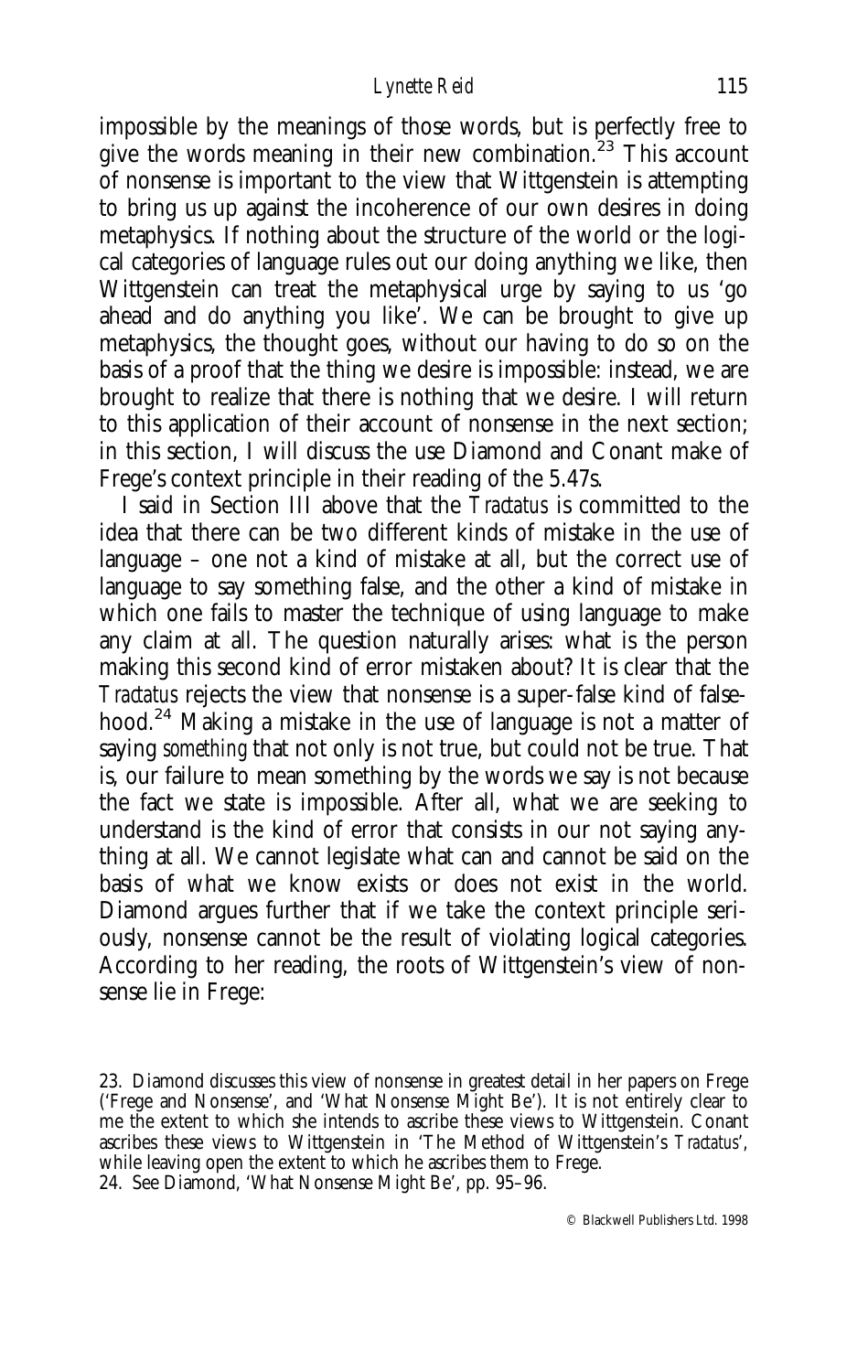The discovery that, although we can put words together so that they make no sense, there is no such thing as putting together words with a certain role in language, or with certain logical powers, so that on account of these roles or these powers, the whole is nonsense – this is surely one of the great things in Frege, and one of the most important things owed to him by Wittgenstein.<sup>25</sup>

People have read into Frege the view that there are propositions that are syntactically correct, composed of words that have meanings and logical roles, but that are nonsense, insofar as there is something about the meanings of the component parts of the proposition, or something about the logical categories to which the words belong, such that they do not – cannot – fit one another. Nonsense would, on this view, be the result of a 'category clash'. In opposition to this, Diamond points out that Frege's context principle commits him to the view that the meaning of a name and the logical category to which it belongs can only be established where the whole sentence of which it is a part has a sense: where the whole is nonsense, the parts cannot be distinguished and questions about their meanings and logical categories cannot be raised.<sup>26</sup> In Section III above, I pointed out that Wittgenstein is commenting on the birth of the semantic tradition that specifies the meaning of a part of a proposition in terms of the contribution it makes to the truth-value of the whole; where there is no such thing as the truth-value of the whole, the part can hardly have a meaning, such that it is something about the nature of the meaning of the part that dictates the whole's inability to carry a truth-value. Taking the context principle seriously, according to Diamond and Conant, enables us to have a perspective on nonsense that does not require that we legislate either on the basis of the world or on the basis of logical categories what can and cannot be said.

If nonsense is not the result of violating logical categories, then what is it? The only kind of error about meaning there can be, Diamond says, is confusion encouraged by the superficial forms of language. For example, 'Chairman Mao is rare' and 'Sandhill cranes are rare' are two sentences that appear to share the same predicate. This, however, is a superficial appearance: '*x* is rare' in the former sentence is a first-level predicate, while in the latter it is a second-

<sup>25.</sup> See Diamond, 'Frege and Nonsense', p. 91.

<sup>26.</sup> This connection to the context principle is developed in detail in 'What Nonsense Might Be', pp. 96–114.

<sup>©</sup> Blackwell Publishers Ltd. 1998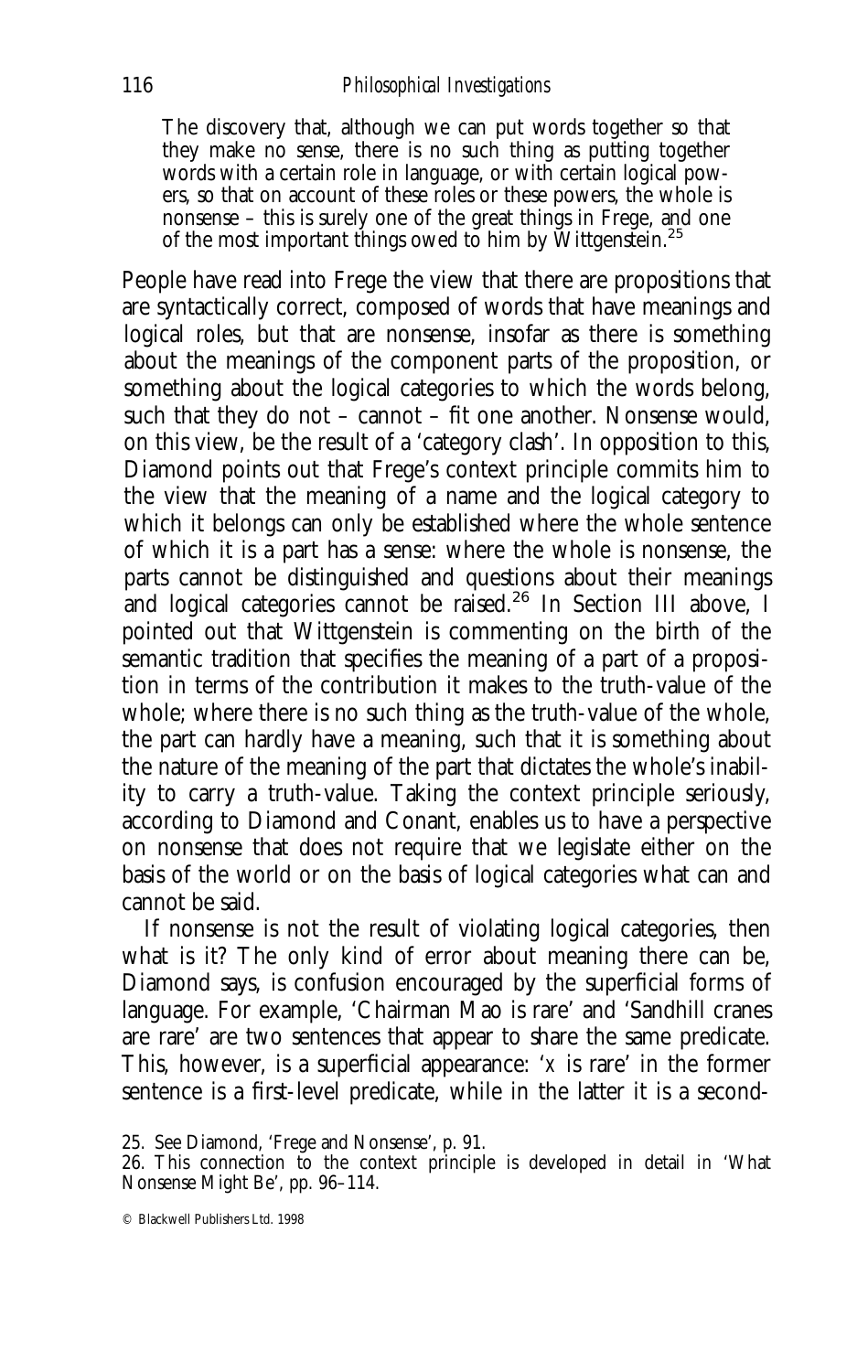level predicate. There is a form of error that builds on this kind of equivocation: if we do not see the possibility of such equivocation, we can think that whatever goes into establishing the meaning of '*x* is rare' for the second sentence will accommodate the first too. So 'Chairman Mao is rare', according to Diamond, is nonsensical because the reference of the first-level predicate '*x* is rare' has not been established, and this might escape our notice, because its meaning as a second-level predicate has been established. Hence the illusion that something has sense when it is nonsense. But nothing in the logical nature of the term '*x* is rare' rules out our assigning meaning to it as a first-level predicate. So, Diamond argues, there is no such thing as category clash; rather, what we think is category clash is really equivocation where we fail to notice that a term is being used in two different logical roles, and where we fail to notice that one of the two meanings between which we equivocate has not been settled. The meaning of '*x* is rare' has been settled only for contexts in which it operates as a second-level predicate, and we fail to notice that it needs a new meaning as a first-level predicate if it is to be applied to 'Chairman Mao'. Conant similarly describes the person speaking nonsense as equivocating between different alternative possibilities of meaning, and hence failing to mean anything at all.

Diamond and Conant seem to be following the *Tractatus* here: Wittgenstein describes nonsense as equivocation that hides the failure to establish meaning, first in 5.473:

Logic must take care of itself.

A *possible* sign must also be able to signify. Everything which is possible in logic is also permitted. ('Socrates is identical' means nothing because there is no property which is called 'identical'. The proposition is senseless because we have not made some arbitrary determination, not because the symbol is in itself unpermissible.)

In a certain sense we cannot make mistakes in logic.

#### And then in 5.4733:

Frege says: Every legitimately constructed proposition must have a sense; and I say: Every possible proposition is legitimately constructed, and if it has no sense this can only be because we have given no *meaning* to some of its constituent parts.

(Even if we believe we have done so.)

Thus 'Socrates is identical' says nothing, because we have given *no* meaning to the word 'identical' as *adjective*. For when it occurs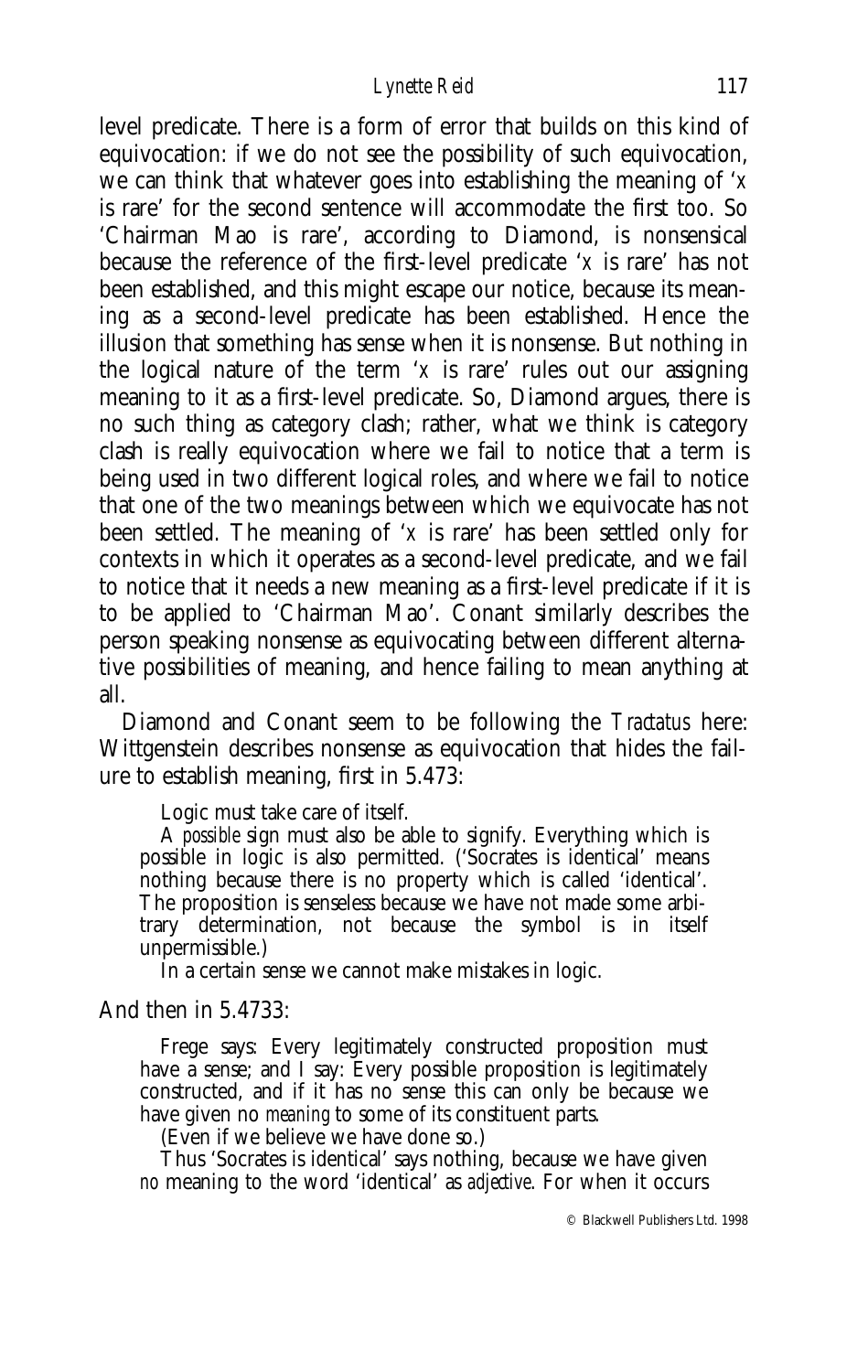as the sign of equality it symbolizes in an entirely different way – the symbolizing relation is another – and therefore the symbol is in the two cases entirely different; the two symbols have the sign in common with one another only by accident.

He is here attempting to characterize nonsense in such a way as to avoid legislating metaphysically about what we can and cannot do. But these passages and their context say nothing about the context principle. In the rest of this section,  $\tilde{I}$  shall discuss two questions about Conant's and Diamond's reading. Does Conant's and Diamond's reading of this passage successfully establish a perspective that enables us to recognize nonsense without legislating metaphysically in advance what can and cannot make sense? And what, if not Wittgenstein's commitment to Frege's context principle, is the source of what Wittgenstein says in the 5.473s?

According to Conant's and Diamond's view, that '*x* is rare' is a second-order predicate does rule out its being used with the same meaning where a first-level predicate is required. When we describe our failing to notice that 'Chairman Mao is rare' has no meaning as an error of equivocation combined with failure to settle meaning, we do say that if the meaning of '*x* is rare' as a second-level predicate is settled, that is, if its meaning is settled in connection with activities of individuating and counting objects, then what has been settled does not extend to the case where it is employed as a first-level predicate, that is, outside of the context of such activities, or in a case where we cannot figure out how to extend such activities. We cannot use '*x* is rare' *with the same meaning*, with its ordinary meaning, when we use it as a first-level predicate. Extending '*x* is rare' to a newly discovered species of bird on Baffin Island would be a matter-of-course, ordinary extension of the use of '*x* is rare'. Its meaning would not change; it would not lose the meaning it has in 'Sandhill cranes are rare'. But extending '*x* is rare' to 'Chairman Mao' is different. New provisions have to be made. The equivocation problem with '*x* is rare' is not merely that its application has not been settled for the context 'Chairman Mao is rare' – for nothing *would* count as extending this expression with its meaning as a second-level predicate to this context. The new thing that must be settled is an entirely different meaning of '*x* is rare', such that we might as well not use the sounds 'is rare' here at all (the 3.32s). Logical categories of the terms in question play a role in our description of this sort of error, no less when it is an error of failure to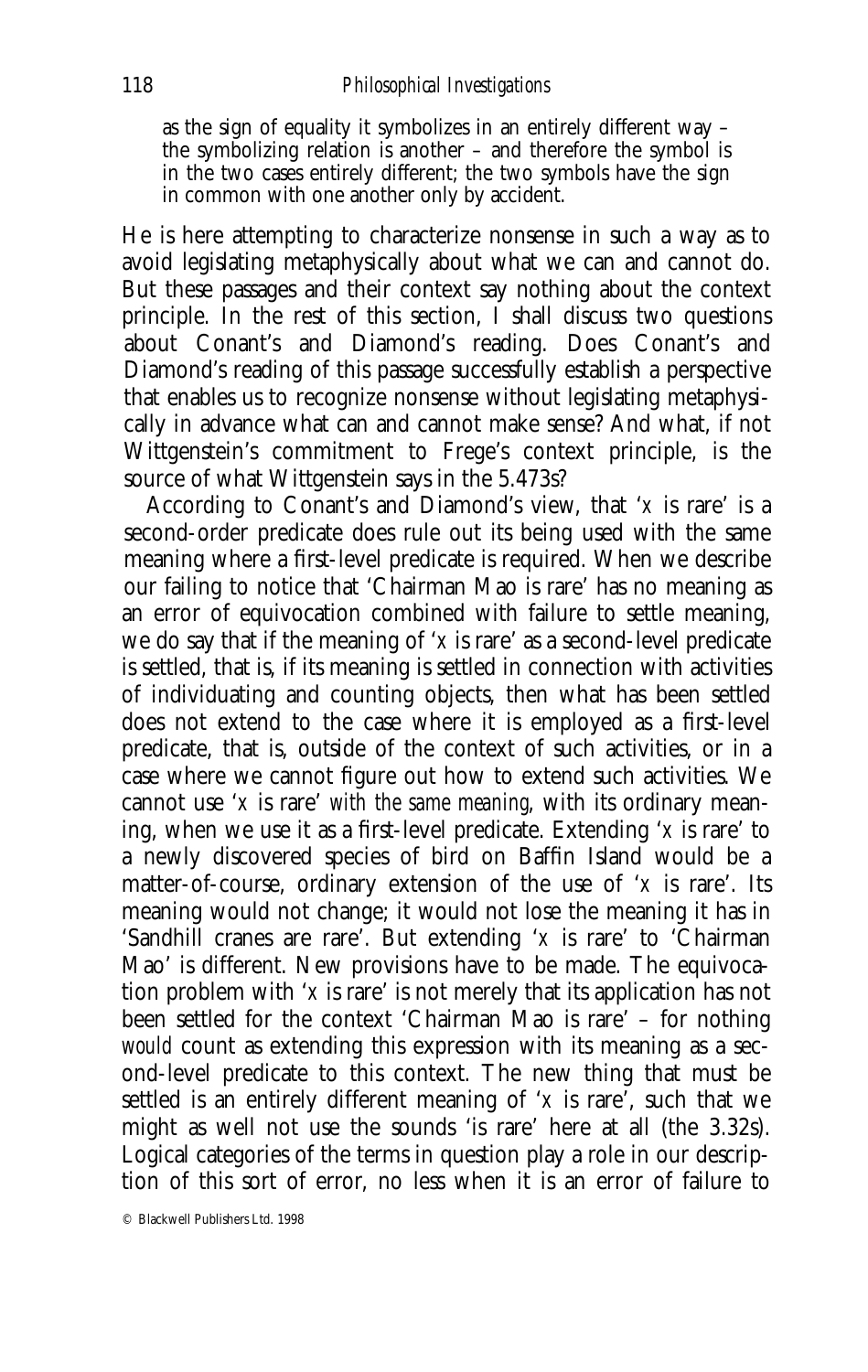assign meaning, masked by equivocation, than when it is an error of 'category clash'. When Wittgenstein says that the symbol is not impermissible, but that we haven't settled its meaning, this underemphasizes the fact that the necessity of settling a new meaning for the sign in this particular case is part of what it is for the symbol to be the symbol that it is. It makes little difference to our understanding of the status of logic whether we say that in 'Chairman Mao is rare' we have a second-level predicate that is being used wrongly here in a sentence that requires a first-level predicate, or say that in this case the proposition (and hence the part of it 'is rare') doesn't mean anything, for if '*x* is rare' were a first-level predicate, its meaning wouldn't be settled; if it were a second-level predicate, then the reference of 'Chairman Mao' would not be settled as a suitable concept-expression of the sort that completes second-level predicates. In either case we still want an understanding of what it is for the meanings of words to clash, an understanding that is antimetaphysical in the sense of not legislating in advance.

Perhaps it appears that Conant and Diamond are doing no legislating here because in the example under discussion – 'Chairman Mao is rare' – it would be hard to imagine there being any point to insisting that 'is rare' is being used in precisely the same sense in which it is used in 'Sandhill cranes are rare'. But the example under discussion is philosophically contrived. James Conant discusses a very good real example: in the 1988 vice-presidential debate, Lloyd Bentsen says to Dan Quayle: 'Senator, you're no Jack Kennedy'. Conant describes our ability to make sense of this linguistic innovation, which has the form of using a proper name as a predicate, in terms of our ability to see through the surface grammar, according to which 'Jack Kennedy' appears to be a proper name, to 'what Bentsen really is saying' – which lets us see the real logical form of the expression, in which it is operating as a concept-expression. So, Conant states, Bentsen must be saying something like 'Senator, you're no instance of exemplary statesmanship'.<sup>27</sup>

Let us ask ourselves, as far as we can without philosophical preconceptions, what might go into answering the question of whether 'Jack Kennedy' is, in this example, being used as a proper name or, contrary to appearances, as a concept-expression. One thing that might guide us is our grasp of grammatical distinctions of the sort we

27. See Conant, 'The Method of the *Tractatus*'.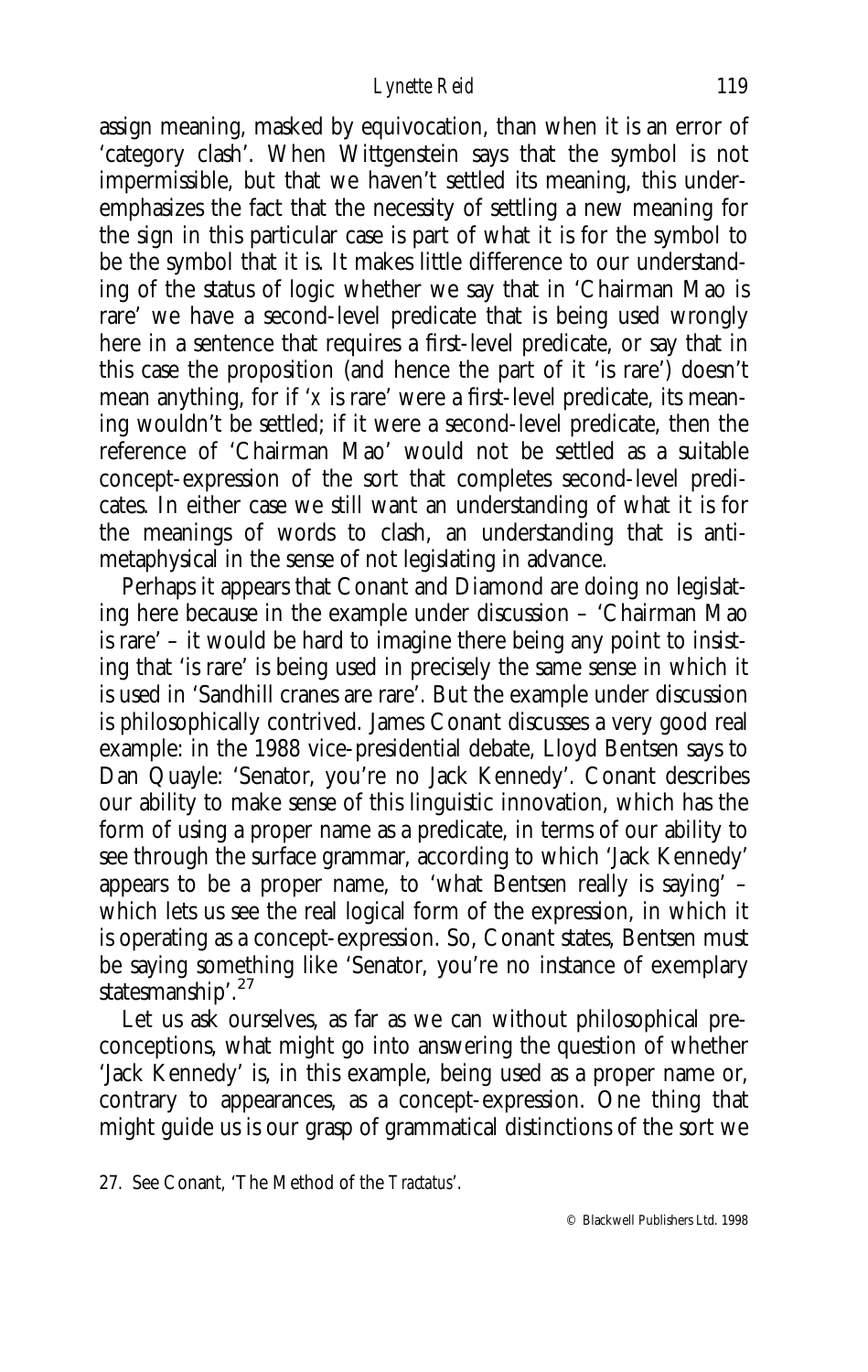are taught in school. Another thing that might guide us is a theory like Frege's according to which we ought to be able to segment sentences that make sense into proper names and concept-expressions, or first-level concept-expressions and second-level conceptexpressions, and so on. Another thing that might guide us is the context: what does Lloyd Bentsen say before he says this? Another thing that might guide us in our decision is what it looks like to explain what Lloyd Bentsen means here with this (to us philosophers) curious-sounding predicate 'is no Jack Kennedy' to someone who does not understand it. These criteria need not all speak in the same way. If we consider one, we might say it is a proper name; if we consider another, we might say it is a concept-expression. If we let the grammatical form of the sentence and Frege guide us, we will say that it must be a predicate, a concept-expression, and we will cast about for some way to construct concept-expressions out of proper names, some general logical form of doing so.28 And then we will do what Conant does: we will give some Theory of Descriptions-like account of the meaning of predicates constructed with proper names; so we will work from a list of true descriptions of Jack Kennedy, and choosing some salient description, we will say that, 'surface appearances' to the contrary, what Lloyd Bentsen really meant to say was something like 'Senator, you're no instance of exemplary statesmanship'.

If we look at the context, things will appear quite different. What Lloyd Bentsen said, in full, was: 'Senator, I knew Jack Kennedy. Jack Kennedy was my friend. Senator, you're no Jack Kennedy'. I suppose Lloyd Bentsen might have tried saying: 'Senator, I knew an instance of exemplary statesmanship. Senator, an instance of exemplary statesmanship was my friend. Senator, you're no instance of exemplary statesmanship'. But then he would not have been saying anything very much like what he did in fact say. He might also have said 'Senator, I knew Jack Kennedy. Jack Kennedy was my friend.

28. Diamond also discusses the idea of a general possibility in language of transforming words from one logical use to another for example, by the device of treating proper names as concept expressions, as in 'Another Anastasia lives in Charlottesville' ('Frege and Nonsense', pp. 81–83). How, on the Tractarian view, there can be that general possibility in language, the possibility of creating new possibilities, new logical forms, is not at all clear. In any case, that possibility can't be what is suggested in the 5.473s. How can we avoid reading the 5.473s together with 3.322, with the implication that the newly defined 'is identical' might just as well – and should, in the interests of clarity – employ a sign other than 'is identical'?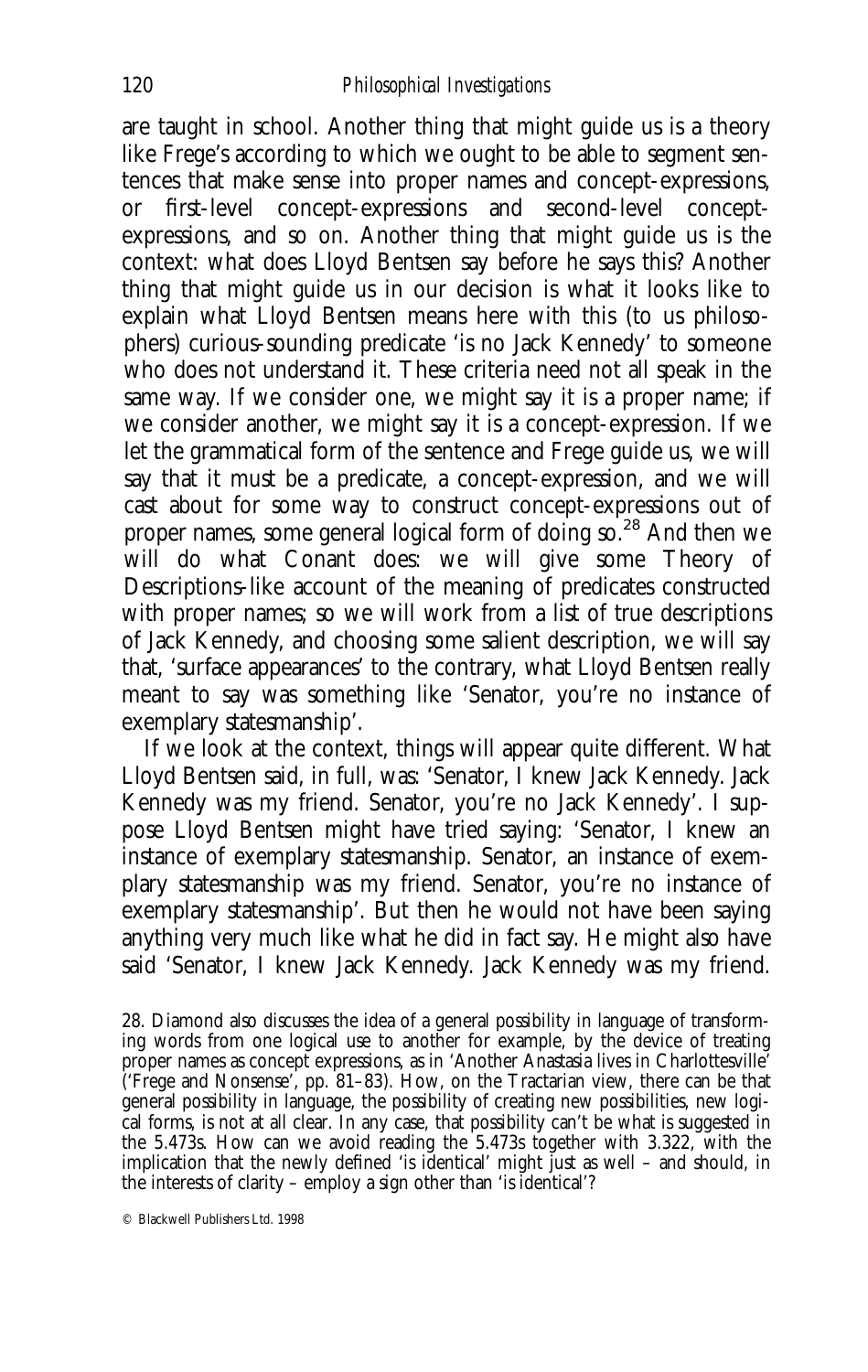Senator, you're no instance of exemplary statesmanship'. Then he would have been saying something that satisfies Frege's scruples, and again, he would not have been saying anything like what he did in fact say. The context here does everything in its power to move us away from thinking of 'is no Jack Kennedy' as a concept-expression. The particularity of what it is for something to be a proper name  $-$  a name of an individual human being with whom one enters into individual human relationships – is emphasized twice in the immediate context of this phrase where Conant, with Frege's logical scruples in mind, wants to say 'Jack Kennedy' cannot possibly be used as a proper name. If we take another of the approaches I have suggested, and ask what it would be to explain to somebody who does not understand Bentsen's use of 'is no Jack Kennedy', again I will be inclined to say that 'Jack Kennedy' *is* being used as a proper name here, if a decision must be made.<sup>29</sup> What we will do in our explanation is describe who Jack Kennedy was, in all his particularity. We might also talk about what it is to attempt to wrap oneself in someone else's mantle: the 'is' here is the 'is of attempting to wrap oneself in someone else's mantle', if we must classify it, and that has a logic all its own, one which we ought not expect will reduce to something that appears in Frege's logical taxonomy. We can describe that logic by describing, for example, how claims about cloaking oneself in another man's mantle go when spoken before television audiences, on the one hand, and when spoken before someone who was a friend of the man whose mantle one claims for oneself, on the other hand. Our explanation of what Bentsen is doing with language will also involve some description of the entire change in American political life that he is suggesting between the generation that included Jack Kennedy and the generation that includes Dan Quayle.

All of these descriptions of different possible ways to answer the question whether 'Jack Kennedy' is or is not a proper name here will be far more logically interesting than any attempt to classify what Lloyd Bentsen says in the terms in which Frege thinks we must classify all uses of language. Conant might say that what I am doing here is what Carnap does with Heidegger when he criticizes the way

29. And here by 'inclined to say' I do not mean what Diamond suggests this phrase means ('Ethics, Imagination and the Method of Wittgenstein's *Tractatus*', p. 72). I do not mean that I feel some psychological attraction to speaking this way, but that I recognize it as nonsensical; I mean this really is how I would be inclined to speak.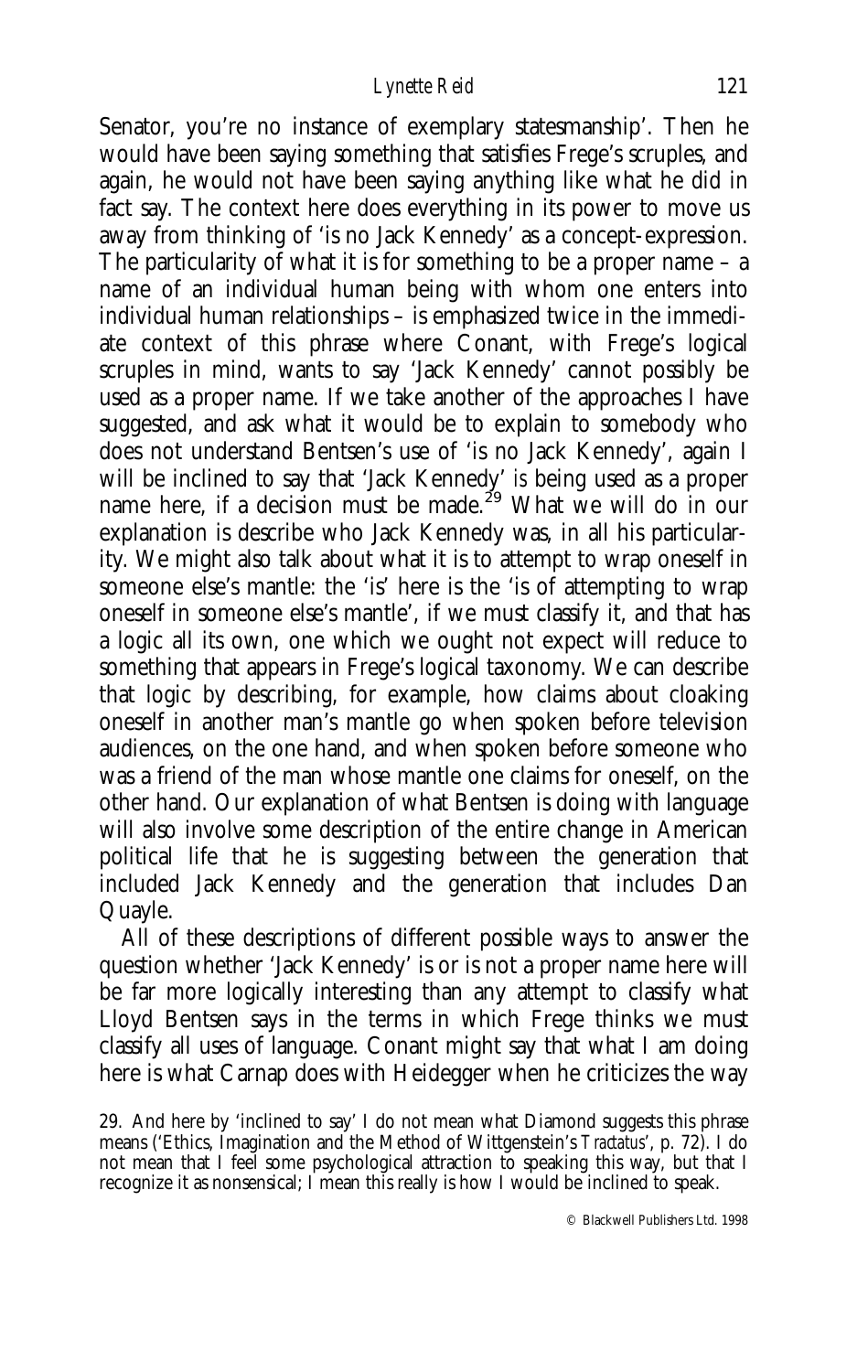he uses the word 'nothing' – I am simply taking what comes before and what comes after (the 'merely psychological surroundings') to dictate my logical analysis, instead of taking the logical structure of the judgment 'you're no Jack Kennedy' as my guide in analysis. To say this, however, is to suppose that we have some access to what 'the logical structure of the judgment' is that is better than the features of the surroundings that I have brought out in my description.

Indeed, it seems difficult to imagine that Wittgenstein could have thought there was much anti-metaphysical progress to be made in moving from saying that a proposition makes no sense because it consists of parts that do not, logically speaking, fit one another to saying that what looks like a proposition is not in fact one, because none of the possible logical segmentations of it into subject and predicate give us a subject whose meaning is determined for that kind of predicate, or a predicate whose meaning is determined for that kind of subject. It is as though Conant and Diamond are saying that we cannot have category clash because we *cannot* combine or even think we are combining words that do not fit. And if we look at the context of the 5.4s, we do not see the issue of the internal articulation of the proposition into names and concept-expressions mentioned here at all, and we see no discussion of the context principle. The topic of this section is the nature of the logical constants, and the confusion between truth-functions and material functions. The specific equivocation discussed in 5.473 and 5.4733 is an equivocation between a logical constant (identity) and something that contributes to what we ask of the world in determining the truth-value of the proposition (which could be any internal component of a proposition; in this case, an adjective). One of the anti-metaphysical stands of the *Tractatus* is that logic cannot judge in advance what the internal articulation of fully analysed propositions will be:<sup>30</sup> contrary to Frege and Russell, who think it essential to the nature of representation that a proposition segment into subject and predicate of some sort, the *Tractatus* denies that there is any point in discussing in advance whether elementary propositions will consist of names and concept-expressions, or *n*-termed relation-expressions, or anything else. The only interest logic takes in the internal components of propositions is that they contribute to what we ask of the world in determining whether propositions are true or false; logic

30. I argue this point in Chapter 6 of my dissertation, 'The Determinacy of Logic in Wittgenstein's *Tractatus*'.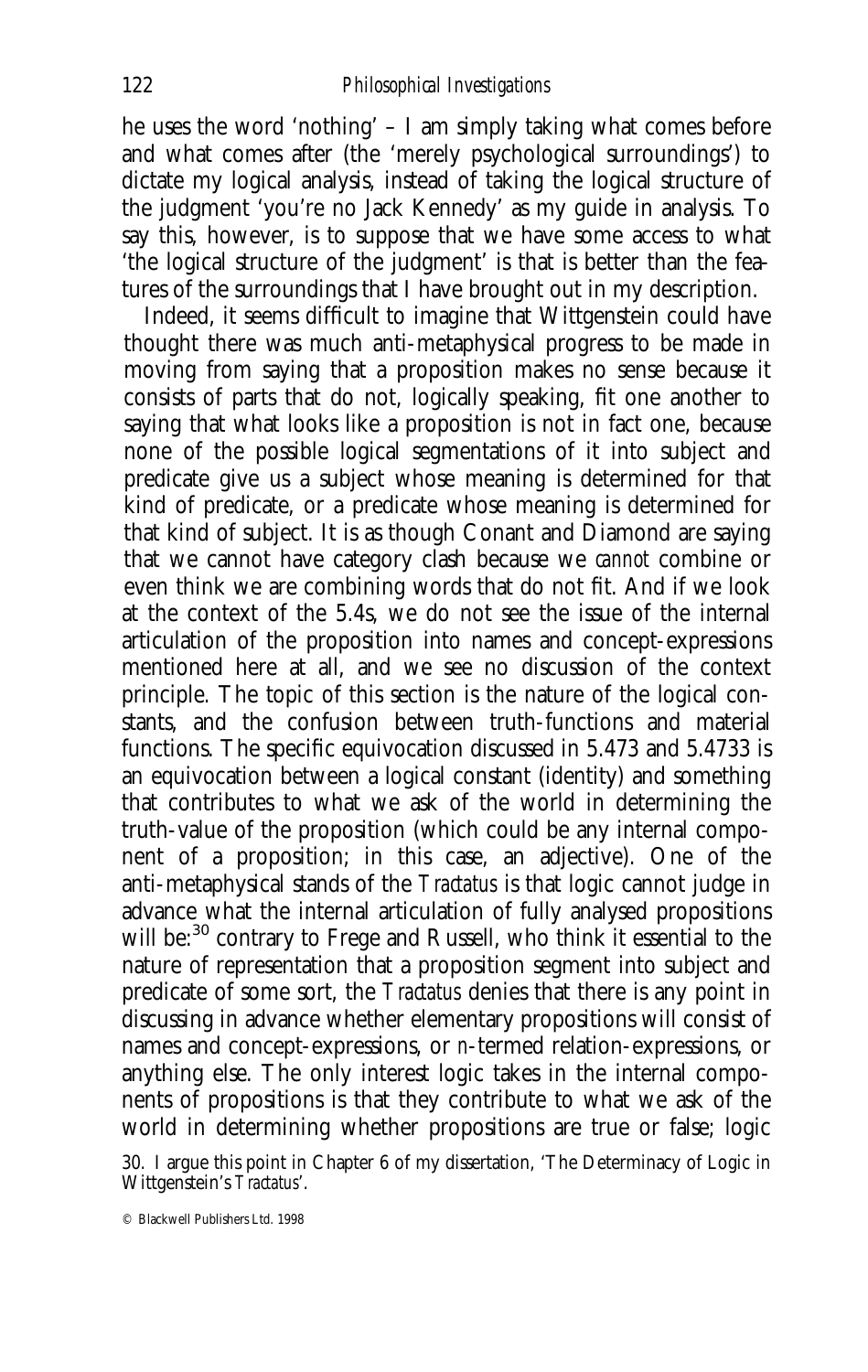only interests itself in this because this is how they contrast with logical constants, and confusing these two is the primary error that gives birth to metaphysics. A name is any point in the proposition at which reality might fall short of it; propositions are entirely composed of names. This means that, having established whether or not a meaning has been settled for a name, there cannot be a further question of the sort Conant and Diamond occupy themselves with, the question of which logical category this meaning belongs to: whether to names, concept-expressions, second-level conceptexpressions, and so on. This point appears anti-metaphysical precisely because it dispenses with *all* talk of logical categories like 'proper name' and 'concept-expression', and because it brings us back to the central feature of propositions which is supposed to save us from metaphysics at many different points in the *Tractatus*: since propositions say what they do whether they are true or false, their meaning is prepared for the world to be entirely different from how it is; that is, their meaning in and of itself makes no demands on the world whatsoever.

It might appear that such a view is again too obviously unsatisfactory to be Wittgenstein's. If we have a system for describing the distribution of colour in space, a proposition will need spatial coordinates and colour specifications. Even if there is no demand of logic that there be something that is the bearer of these properties, or that we treat one of the two as the object that bears the other of the two as a property, it will still be the case that two specifications of colour with no specification of spatial location will fail to express a thought – because, we might say, a specification of colour needs a specification of spatial location (see *Tractatus* 2.0131). But allowing this kind of internal logical articulation of the proposition is still different from (for example) Frege's idea that the proposition must contain an unsaturated part and one or more saturated parts that complete the unsaturated concept-expression. What is necessary to the proposition will depend on the particular methods of representation we employ, and not on requirements that logic lays down in advance for those methods of representation to meet – that, for example, they contain expressions both for particulars and for universals, or something of that kind. Wittgenstein tends in the *Tractatus* to think that anything logically significant in the internal articulation of the proposition will ultimately be analysable into its proper truth-functional form (see *Tractatus* 6.3751). Of course, this was the first aspect of his thinking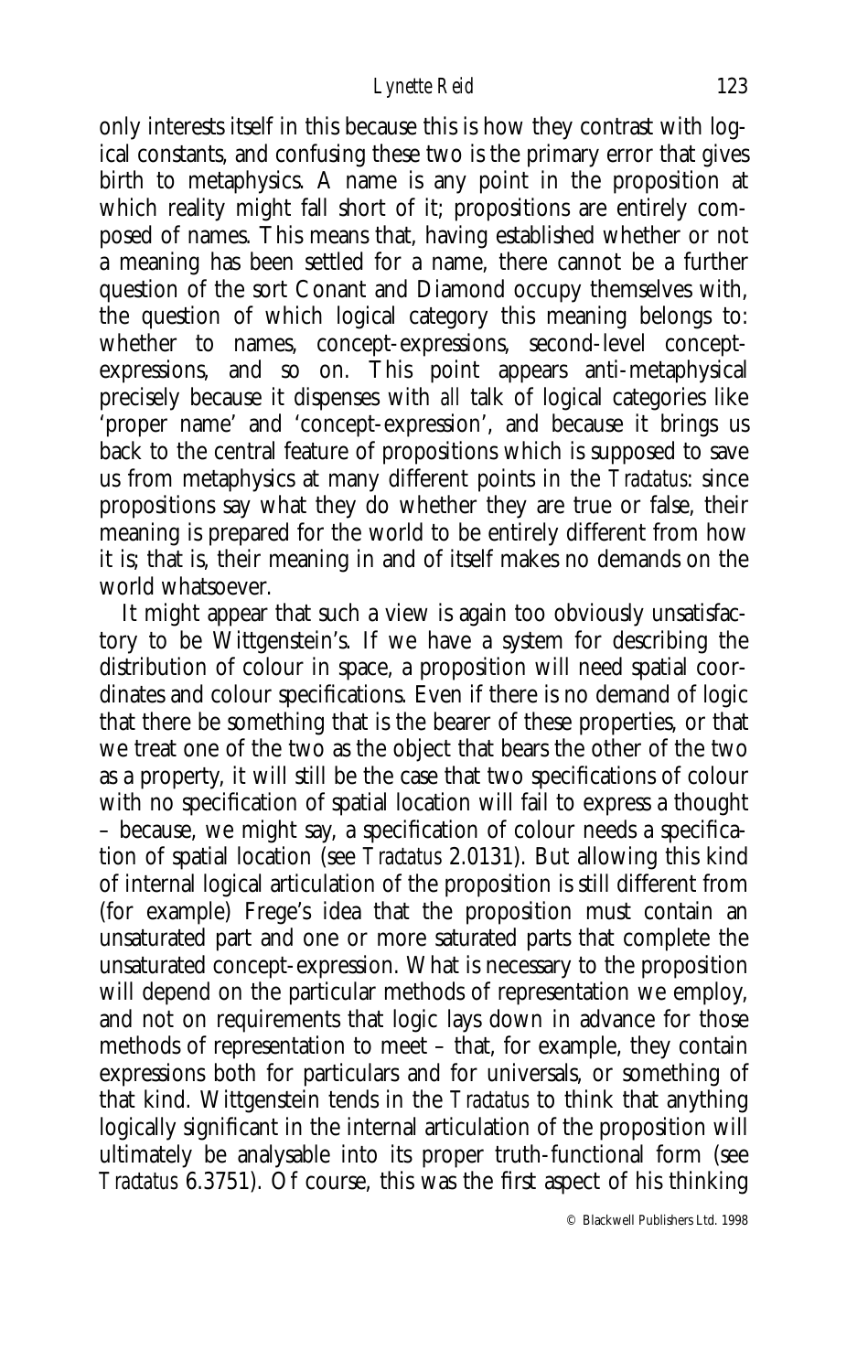in the *Tractatus* that he rejected on his return to philosophy: the logical independence of elementary propositions. His satisfaction with what he has achieved in rejecting some of Frege's metaphysics in the *Tractatus* turns him away from detailed discussion of the kind of logical demand that is internal to a system of representation.

Another anti-metaphysical view that Wittgenstein came to see as unsatisfactory shortly after his return to philosophy plays a role in Diamond's application of the context principle. Another way Diamond has of putting the lesson she draws from the context principle is this.<sup>31</sup> She says that when 'Sandhill cranes' is removed from its argument place in 'Sandhill cranes are rare' to form '*x* is rare', '*x* is rare' remains a second-order predicate, i.e. an expression with a logical category. But with 'Chairman Mao is rare', according to Diamond, we cannot perform the same feat: when '*x* is rare' is formed from this statement, it is no longer an expression with a logical category. It is not a second-order predicate (one that does not fit the name 'Chairman Mao') since the whole from which it is derived means nothing. Hence we cannot say that 'Chairman Mao is rare' is nonsense *because* '*x* is rare' is *here* a second-level predicate. What it means to speak of removing part of a sentence and still having an expression *in its application* is unclear here. Diamond tries to describe '*x* is rare' as a variable expression formed by removing a word – 'Sandhill cranes' in the one case, 'Chairman Mao' in the other. This suggests that mere temporal sequence determines the logic of the expression '*x* is rare'. But this cannot be right. Perhaps I say 'Sandhill cranes are rare', in an ordinary context – we have been noting the birds we've seen on our road trip, and I've looked in a bird book to see which are rare and which not; now I'm telling you what I've found. If I should then utter '*x* is rare' after that, this settles very little about how '*x* is rare' is being used. In discussing Conant's example above, I suggested that we might do well in looking for the logical structure of 'Senator, you're no Jack Kennedy' to look at what Lloyd Bentsen said before he said this; in the case of '*x* is rare', the context does not seem to help us to the same extent. Here the criticism of Carnap can be applied: what comes before does not settle the logic of '*x* is rare'. This is, in part, because '*x* is rare' is not something anyone says outside of a philosophical context.

<sup>31.</sup> This is an adaptation of what she says about the examples 'Another Anastasia Lives in Charlottesville' and 'Another The King of France Lives in Charlottesville' in 'Frege and Nonsense', pp. 83–4.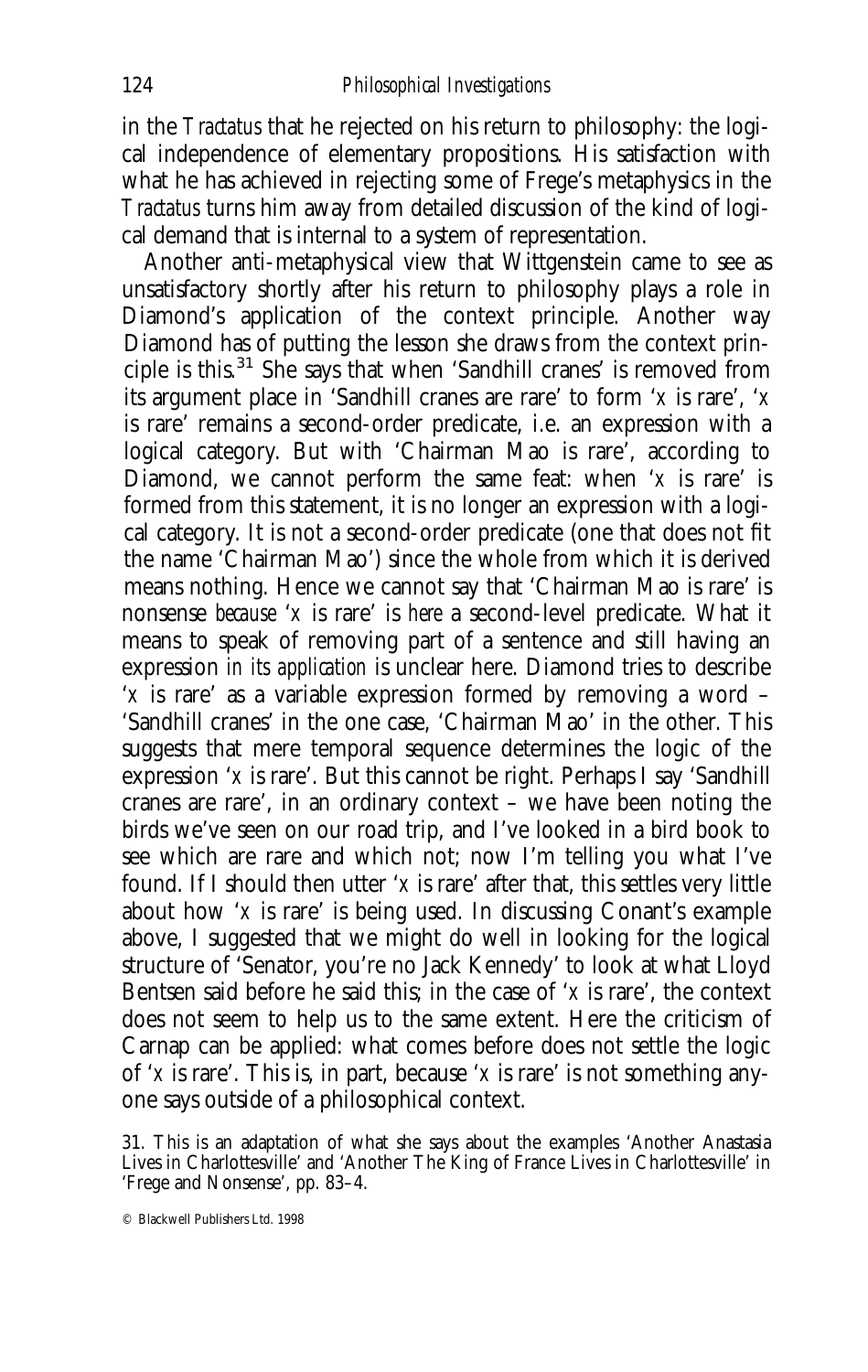Here are two possibilities for how we are to understand the meaning of variable expressions like '*x* is rare'. One is that it has no meaning apart from the meaning of individual instances of its completion with concept-expressions in contexts where assertions are being made about things that are rare. The other is that it has some reference to human activities that are not reducible to these individual assertions in their contexts; rather, these activities have logics of their own, related to individual assertions. That is, where philosophers are inclined to employ a variable expression like '*x* is rare', they might instead look at concrete human activities in which an assertion like 'Sandhill cranes are rare', despite its apparent particularity, has some kind of generality to it. It might have some kind of generality if it is given by a teacher in the course of a lesson teaching the classification of species as rare or endangered, or if it is elicited from a pupil in the process of testing. Or it might have some kind of generality if it is given as a sample in a dictionary entry for 'rare'. There might be a concrete procedure we could describe for generating sentences like this and some place these procedures occupy in the life of a human community, and by invoking the variable expression, we might mean to refer to these procedures. The former is the *Tractatus* view; the latter is the view Wittgenstein came to very soon after his return to philosophy.

In the *Tractatus*, consideration of the application of '*x* is rare' consists only of consideration of the application of the propositions that would result from completing the expression with a name. In 3.317 and 5.501, Wittgenstein says that the description of the possible values of the variable might be accomplished in a number of different ways, but that it is anyway unimportant how it is done. In 5.501, after saying this variety is inessential, he then lists three possibilities: direct enumeration, by function, by formal law. Immediately upon his return to philosophy, Wittgenstein takes an interest in this list as an example of *logical* variety. In 1929 we find Wittgenstein suggesting the idea that the interdefinability of universal and existential quantification works differently in the case where we are in a position to list all the possible values of the variable and the case where we are not.<sup>32</sup> There can be many different kinds of application of expressions with variables in them, a variety that cannot be captured

<sup>32.</sup> See, for example, *Wittgenstein und der Wiener Kreis*, edited by B.F. McGuinness from the notes of Friedrich Waismann (Suhrkamp: Frankfurt am Main, 1984), pp. 38–41.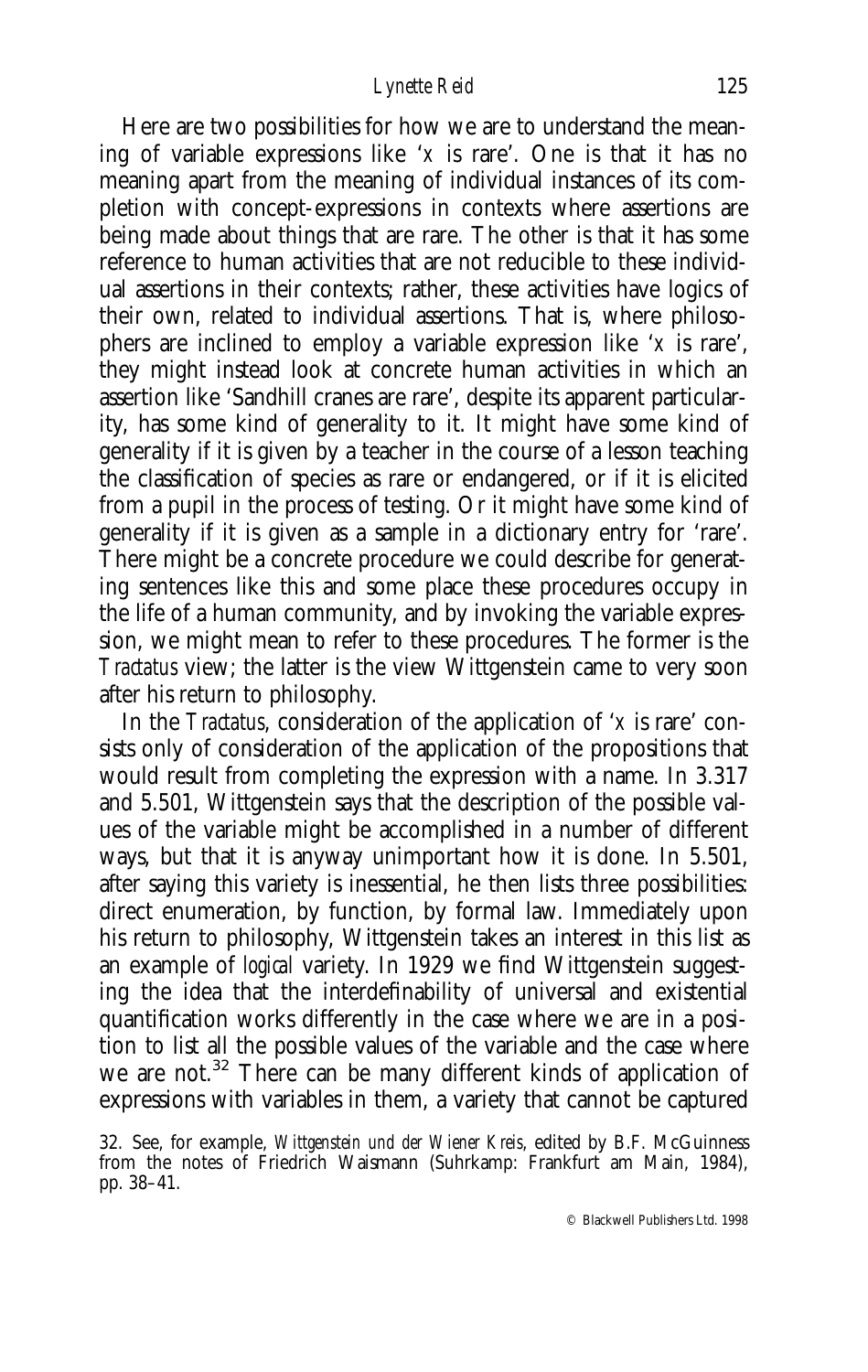on the *Tractatus* conception, with its two ingredients: elementary propositions, and the single logical operation.

The part Wittgenstein's treatment of the logical constant plays in the *Tractatus* cure for metaphysics stands in the way of his recognizing this logical variety: how we describe the propositions that are values of the variable expression is inessential, according to the *Tractatus*, because all that is essential to stop someone from doing metaphysics is that we make him realize that propositions can only be built out of other propositions by logical operations, and that the logical constants that are marks of those operations *do not represent*. Wittgenstein's focus on the anti-metaphysical power of this point – its power to get us to stop supposing that *p* or not-*p* is something we read off the structure of the world – blinds him to the metaphysical commitment that generality and particularity can only be related in one way.

From the point of view of the *Investigations*, whatever activities '*x* is rare' suggests, these do have logical connection with the real application of a sentence like 'Sandhill cranes are rare'. But the logical nature of the propositional variable is not exhausted by a list of the sentences in application that are the values of that propositional variable. Whatever activities stand behind our talk about variable expressions and the applications of variable expressions have their own peculiar logics and need to be described. Here is one possibility: to speak of '*x* is rare' as having an application is to say that there are activities in which we take the statement 'Sandhill cranes are rare' not as a statement about Sandhill cranes, but as one of many possible applications of the second-order predicate '*x* is rare', that is, activities in which we occupy ourselves with meaningful statements using the predicate *as examples of* statements that make sense. Such an activity will have some connection with the real application of particular sentences in the contexts of their assertive use, but describing that activity will not be identical to describing the application of particular sentences in context. If we read Diamond's statement that '*x* is rare' has no meaning when it is formed from 'Chairman Mao is rare' while keeping in mind the idea that we have to spell this out by speaking of some activity that is the application of '*x* is rare', then what she says must mean that whatever activity is gestured at with '*x* is rare' involves treating 'Sandhill cranes are rare' as an example of a permissible statement, and cannot involve interesting ourselves in something like 'Chairman Mao is rare' as one of many impermissible

<sup>©</sup> Blackwell Publishers Ltd. 1998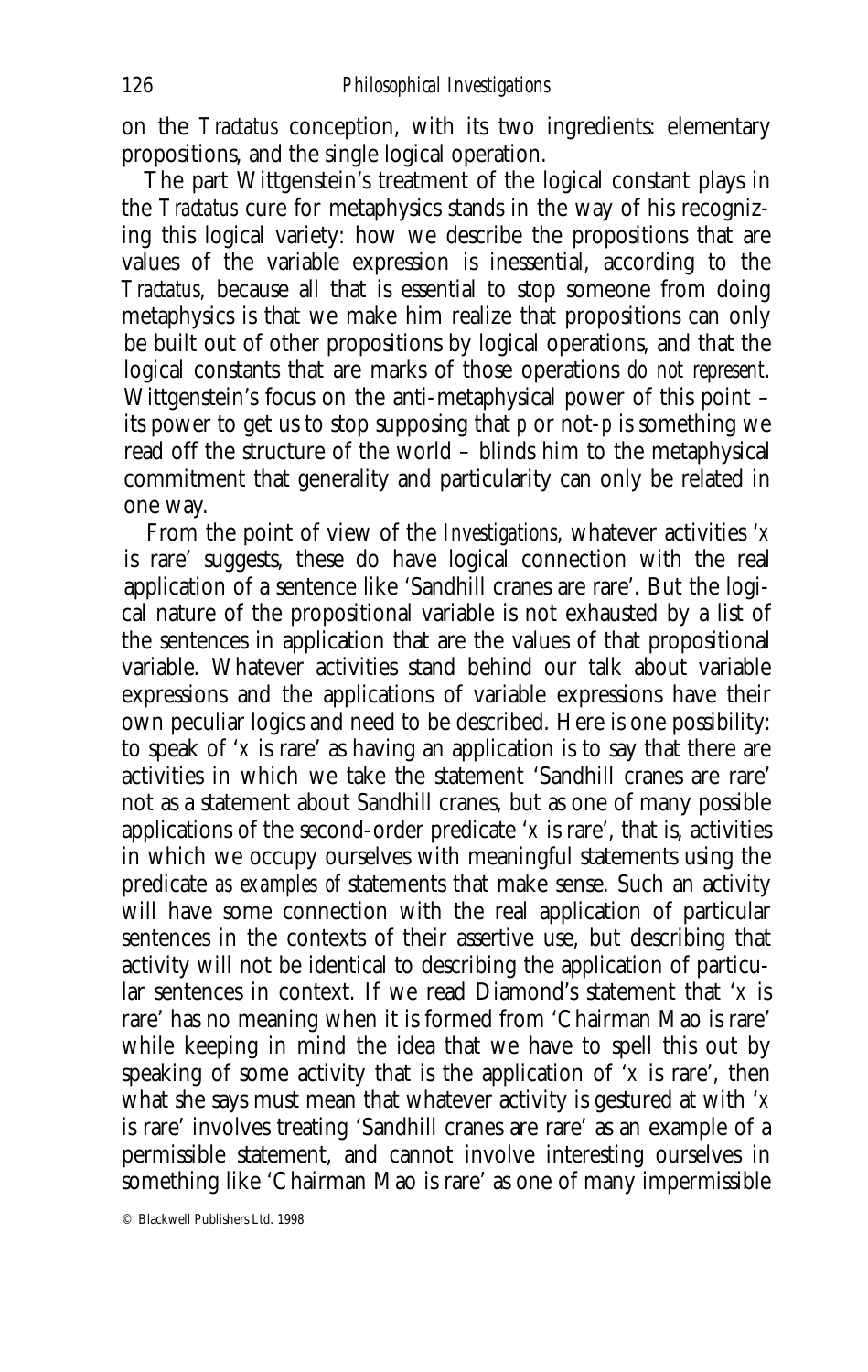applications of the second-order predicate 'is rare'. It seems curious that we should be allowed an activity of taking 'Sandhill cranes are rare' as a sample of the sort of statement in which a second-order predicate may be used – but not an activity of taking 'Chairman Mao is rare' as a sample of the sort of statement in which secondorder predicates may not be used. Why does an activity of exploring a method of representation, of describing a method of representation in its application, involve looking at what it is like to get the activity right, and not involve looking at what it is like to get the activity wrong?

From the *Tractatus* perspective, the fact that we cannot look at 'Chairman Mao is rare' as an example of a sentence in which '*x* is rare' is applied *improperly* does not seem odd: the distinction between falsehood and nonsense, according to the *Tractatus*, lies precisely in the fact that we interest ourselves in sentences that fail to come up to the standard of being true, but do not interest ourselves in sentences that fail to come up to the standard of making sense. In *Tractatus* terms, sentences that are false have an application; sentences that are nonsense have no application. When we find that a statement is false, we do not throw it in the garbage heap. We 'keep' false statements, by adding negation signs to them. Insofar as we thereby say something true by means of the false proposition, we preserve the false statement. We are stating a truth that could not be stated without using the false statement (the 4.06s). We continue to interest ourselves in pictures that are false, they engage our attention, we perform logical operations on them. We (so the *Tractatus* story goes) do not take any such interest in nonsensical statements. We *do* simply toss them in the garbage heap. But this talk of 'tossing statements on the garbage heap' is metaphorical: what does it look like to rule out some things as nonsense, or to treat some things as nonsense? That is a question the *Tractatus* does not and cannot face – and not because of its penetrating and convincing grasp of the impossibility of doing so, as that impossibility is given in the nature of nonsense. ('There is *nothing* that we cannot do here!') This conception of anything's being plain nonsense comes in for criticism in the *Investigations*: there we have descriptions of what it looks like to treat something as nonsense, what it looks like to 'throw it in the garbage heap'. What throwing something in the garbage heap looks like *is* a logical question: the features of nonsense are logical features. That is, they characterize our relationship to language. It is the problematic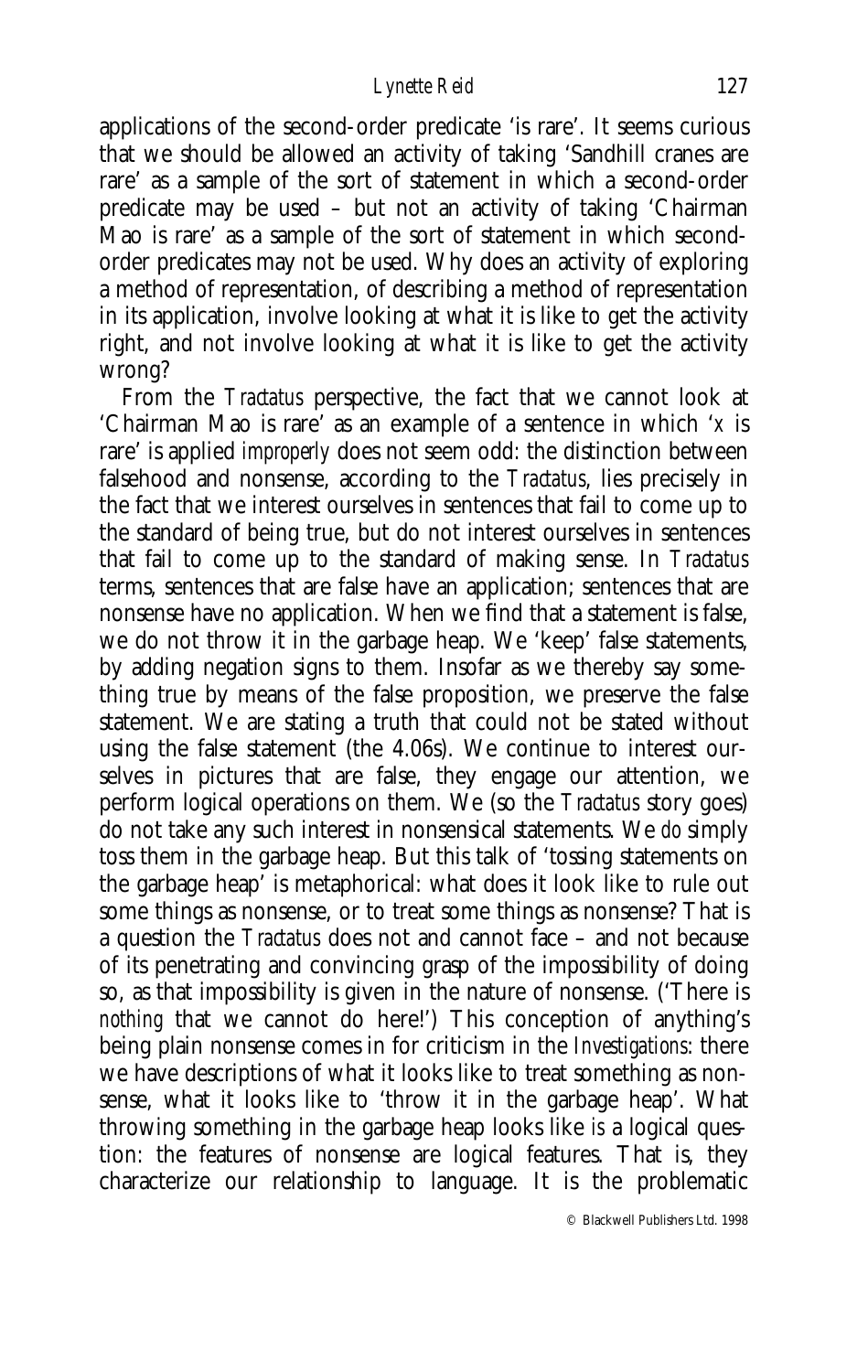understanding the *Tractatus* has of the centrality to language of what can be true or false, the role that plays in its understanding of what the logical application of language is, that keeps it from seeing the features of nonsense as logical.

It seems quite unlikely on the face of it to say that any activity of considering examples of sentences that make sense will involve only sentences like 'Sandhill cranes are rare', and will not involve sentences like 'Chairman Mao is rare', but there are different possibilities here for how and whether nonsensical sentences will come into any activity that we might be thinking of when we employ the variable expression. We teach children how to talk about heaps by talking about the heap of sand in the sand box, and not by engaging in activities of counting sand grains with them – so in our description we can note that the nonsensical reasoning about heaps that I described in Section IV simply does not come up. Or we might want to describe what the exclusion of such activities of counting grains of sand looks like – how someone is treated if she does raise such questions. The descriptions of the recalcitrant learner in the *Philosophical Investigations* are, again, explorations of *various* possible patterns of human life in which we see what it is to master – and what it looks like to fail to master – a technique of language. At the end of §143, for example, Wittgenstein describes the different ways we might encompass the responses of the student who does not respond to training in a normal fashion: where the *Tractatus* suggests a realm that is plain nonsense in an undifferentiated sense, the *Investigations* gives us descriptions of the various different 'faces of nonsense', one might say (to adapt a phrase of Diamond's). To call something 'nonsense' is to treat it in *this* way; for 'nonsense' to stand in some sort of relationship to sentences that make sense is for there to be *these* activities that bring them together – where *this* and *these* are filled out with real descriptions of patterns of human life.<sup>33</sup> But these sorts of descriptions will only satisfy us if we let go of the *Tractatus*' strong Fregean distinction between the psychological and the logical. I shall return below in Section VII to the ways in which the *Investigations* challenges that distinction.

<sup>33.</sup> See Winch, 'Persuasion', in *The Wittgenstein Legacy*, ed. Peter A. French, Theodore E. Uehling Jr., Howard K. Wettstein, Midwest Studies in Philosophy, Vol. 17 (Notre Dame: University of Notre Dame Press, 1992), pp. 123–137, on the description of language games as a form of overcoming the problem of the *Tractatus'* conception of nonsense.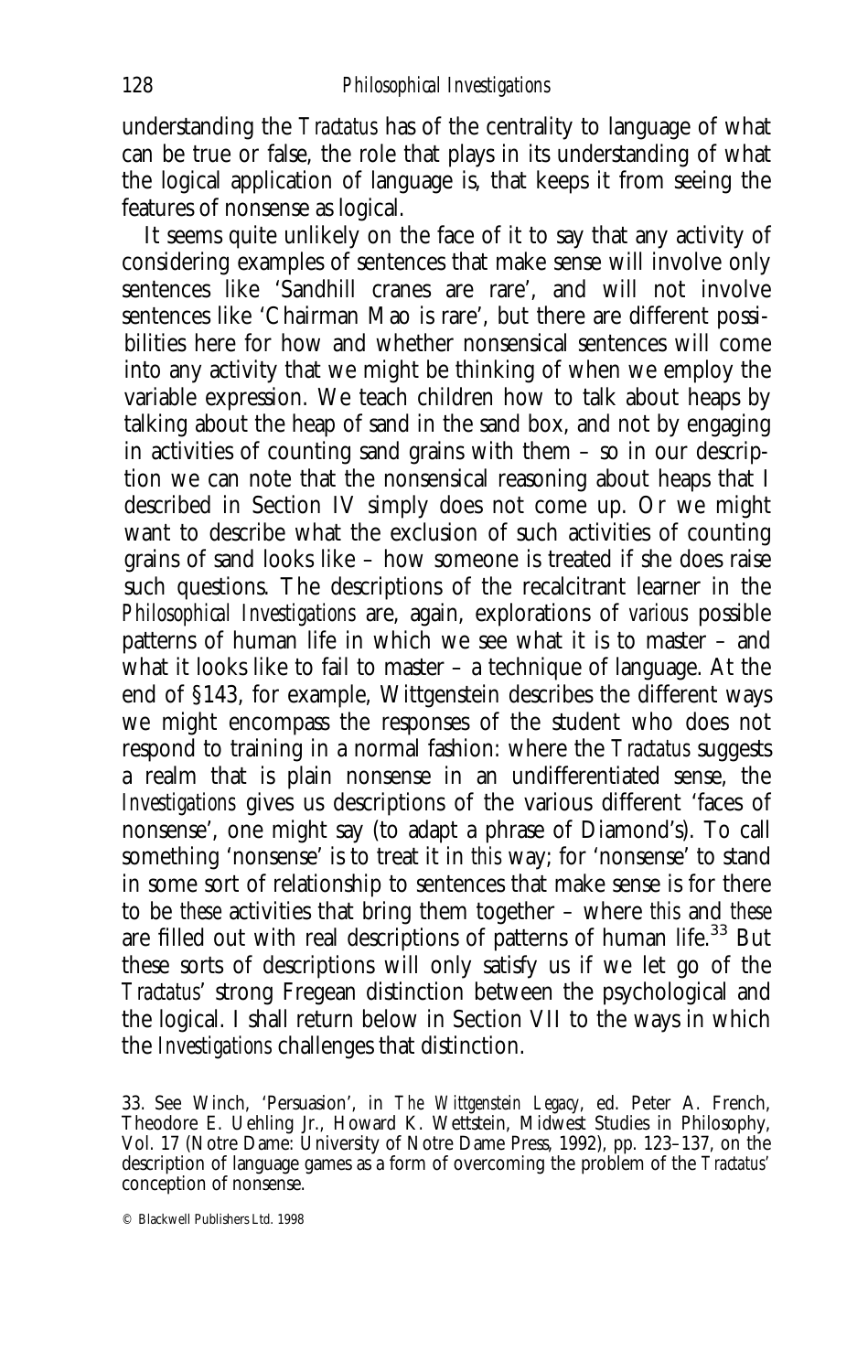# VI. Frustrated intentions, confused desires, and the imagination

In the last section, I discussed how Diamond and Conant build on one idea that is central to the modern semantic tradition instituted by Frege. The idea is that the parts of a proposition have their meanings insofar as they contribute to the truth-value of whole propositions. That idea is central to the division between psychology and logic, and it is the source of their view that we cannot say anything having to do with logic as such about the parts of a 'proposition' that makes no sense. The modern semantic tradition invokes the nature of the proposition as the sort of thing that can be true or false not only in its account of the internal structure of the proposition, but also, more centrally, in its account of the employment of propositions in larger contexts: in the context of an argument, most centrally, and in the context of the attribution of thoughts, beliefs, and so on to human beings. Noises human beings make can play roles in arguments only insofar as they can be identified as the vehicles for the possibilities of truth or falsity; they can only be taken as the grounds for attributing beliefs to a person insofar as they are, similarly, understood as vehicles for truth-possibilities. We cannot identify the parts of a proposition and their logical roles where that 'proposition' fails to achieve the status of being the sort of thing that might be true or false; we also cannot speak of such a series of noises as playing a role in an argument, being what someone believes, convincing someone of something, or contradicting what someone says. So if the propositions of the *Tractatus* are nonsense, then they cannot form an argument that takes us from the point of believing one thing to believing something else instead. And if everything that falls outside of making claims that express truthpossibilities is merely psychological, then it seems like we cannot say anything having to do with logic about attributing 'beliefs' in or 'thoughts' involving nonsense sentences either.

This is Conant's and Diamond's central criticism of traditional readings of the *Tractatus*: traditional readings suppose that the great problems there are about how we are to 'understand' the propositions of the *Tractatus* itself can be solved with the idea that we somehow 'grasp' the thoughts which, we are told, it is nonetheless impossible to express, and that we somehow commit ourselves to their truth; but, Conant and Diamond object, if they are nonsense,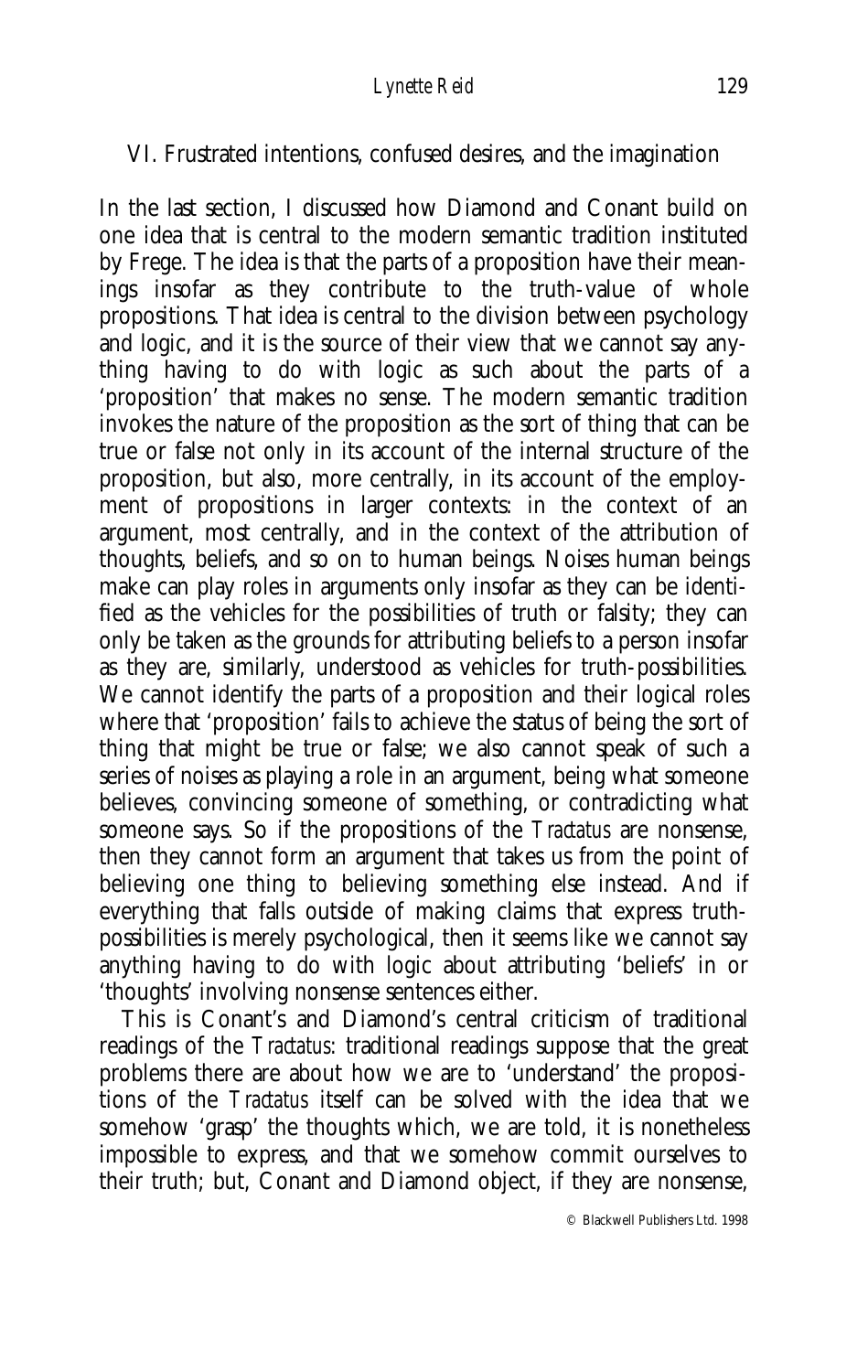they cannot be grasped, on the one hand, and they cannot fit into truth-functional structures, and be spoken of as being 'true', on the other. What, then, do Conant and Diamond have to say about the problem of how we are to understand the process of reading the *Tractatus*? They point out that Wittgenstein does not say that one must understand the propositions of the *Tractatus* in order to see that they are nonsense; he says in 6.54, 'one who understands *me* finally recognizes *them* as senseless'.<sup>34</sup> We are not to understand the doctrine expressed by these propositions, but the point of Wittgenstein's activity as a person who is seeking to free us of illusion: *activity*, not doctrine, and *illusion*, not error. The *Tractatus* does not tell you that there are certain truths beyond the limits of language, or even that there are not truths beyond the limit of language, but that the desire one wants to express as a desire for such truths is no desire at all.<sup>35</sup>

Any account of what this process is like, according to Diamond and Conant, must recognize and accommodate the fact that it asks us at some point to do something that is impossible to do – which description, again, is impermissible; there is no *thing* that we cannot do. Although they emphasize that we are being asked to understand Wittgenstein and not his propositions, they point out that understanding human beings is, for the author of the *Tractatus*, understanding what they say.<sup>36</sup> Similarly, they emphasize that we are being asked to acknowledge the confusion of our own desires, and not the nonsense of the propositions we utter; but understanding what someone desires is, again, understanding something that is given in a proposition that makes sense. They say that understanding the author of the *Tractatus* is understanding the intention with which he says what he does, the intention to get us to stop doing meta-

<sup>34.</sup> 6.54. The italics are mine – or, rather, Mounce's (*Wittgenstein's* Tractatus, p. 101), Diamond's ('Ethics, Imagination, and the Method of Wittgenstein's *Tractatus*: p. 57; 'Introduction II: Wittgenstein and Metaphysics', p. 19), and Conant's ('Throwing Away the Top of the Ladder', p. 344, 'The Search for Logically Alien Thought,' p. 145, and 'Putting Two and Two Together', pp. 270, 285–6).

<sup>35.</sup> Diamond, 'Ethics, Imagination, and the Method of Wittgenstein's *Tractatus*', p. 68; Conant, 'Putting Two and Two Together', pp. 267, 273–75, 282, and the parable of 'The Search for Logically Alien Thought', pp. 146–47.

<sup>36.</sup> Conant recognizes that making the distinction between understanding a person and understanding what he says is necessary to understanding the *Tractatus* in the course of his review of McGuinness's biography: he does not, however, actually say what that distinction might amount to, since he uses this only to point out that McGuinness does not come near dealing with this issue. ('Throwing Away the Top of the Ladder', p. 347.)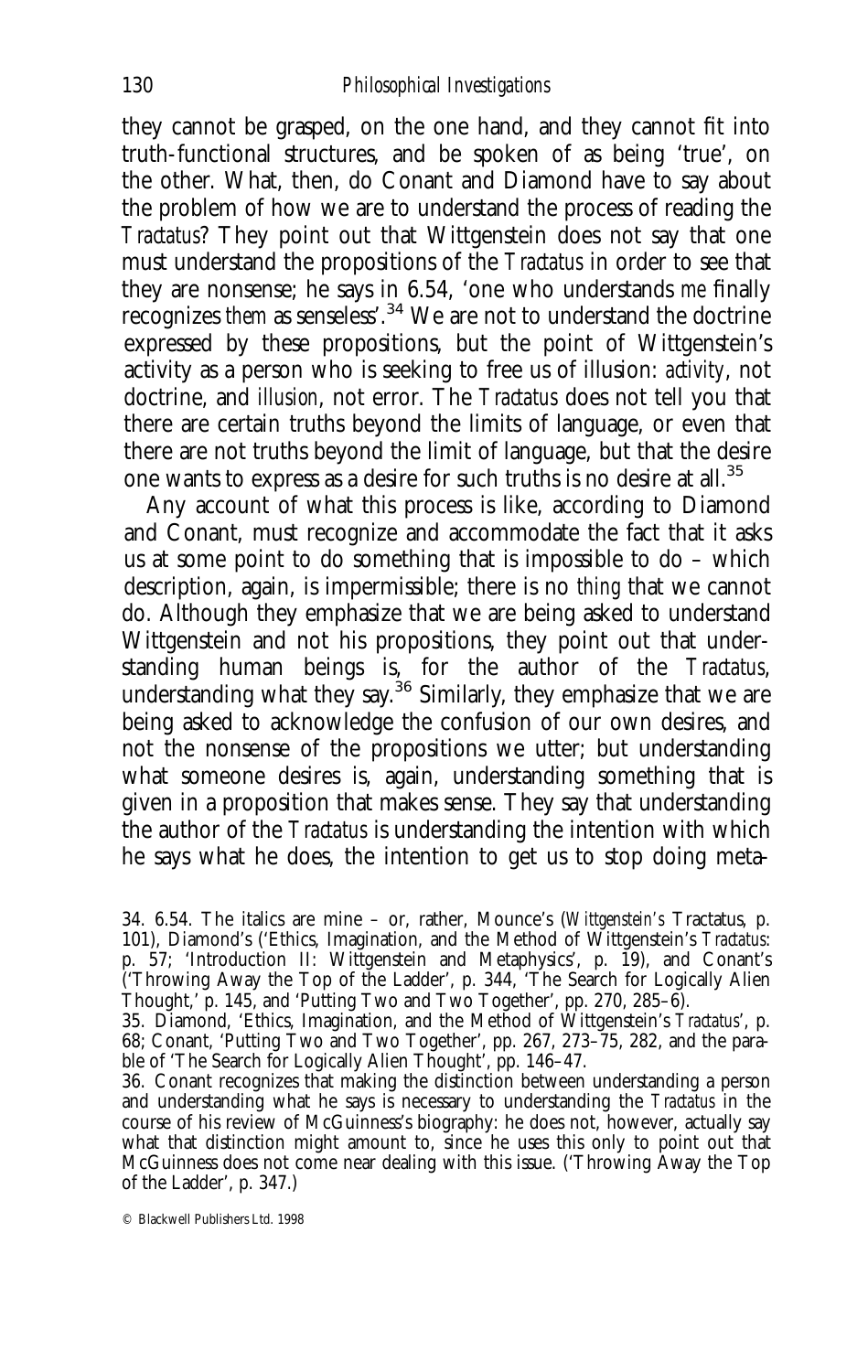physics. But understanding the intention with which a proposition is uttered, an intention such that it might be in accord with or stand in conflict with the proposition, or even with any possible interpretation of the proposition, is again understanding something that can only be given in a proposition that makes sense; if we cannot specify in a proposition that makes sense what it is he wants us to stop doing, then we cannot specify the content of his intention. And what purchase is there to the idea of understanding an activity? Understanding an activity again will presumably have either a psychologistic or logical sense. Understanding a form of representation, in the terms of the *Tractatus*, is understanding an activity in which human beings represent and measure the world; this will be a logical matter, and so cannot encompass what stands outside of the realm of logic – that is, nonsense. But if we describe an activity in purely psychological terms, we will again not capture the sense in which this activity appears to be a logical one, while not really being such. Diamond appeals to the idea of imagination: the *Tractatus* is about achieving a certain kind of imaginative understanding of human beings. This kind of imaginative activity involves imagining the illusory viewpoint from which one thinks that one can catch glimpse of such things as 'the world'. Conant warns against the illicit treatment of 'the literary' as a category that can solve our problems here; $37$ with this warning in mind, we can't but be conscious of the question whether appeal to 'the imaginative' clarifies our problem or merely postpones it yet again. After all, what are we to imagine? This presumably has to be given in a proposition, and understood. Diamond points this out: it is further proof for her that there is no getting at these things without entering into the activity of imaginatively taking nonsense for sense. Indeed she does describe it as 'a very particular use of imagination<sup>38</sup> – but to describe something as a 'very particular' instance of its kind ought always in philosophy to introduce a description of the particularities in question. Diamond, however, would take any such description to be mere empirical psychology, unless the description also does this impossible thing of describing something that does not belong to logic as though it did belong to logic.

<sup>37.</sup> See Conant, 'Throwing Away the Top of the Ladder', pp. 334–6.

<sup>38.</sup> See Diamond, 'Ethics, Imagination, and the Method of Wittgenstein's *Tractatus*', p. 68.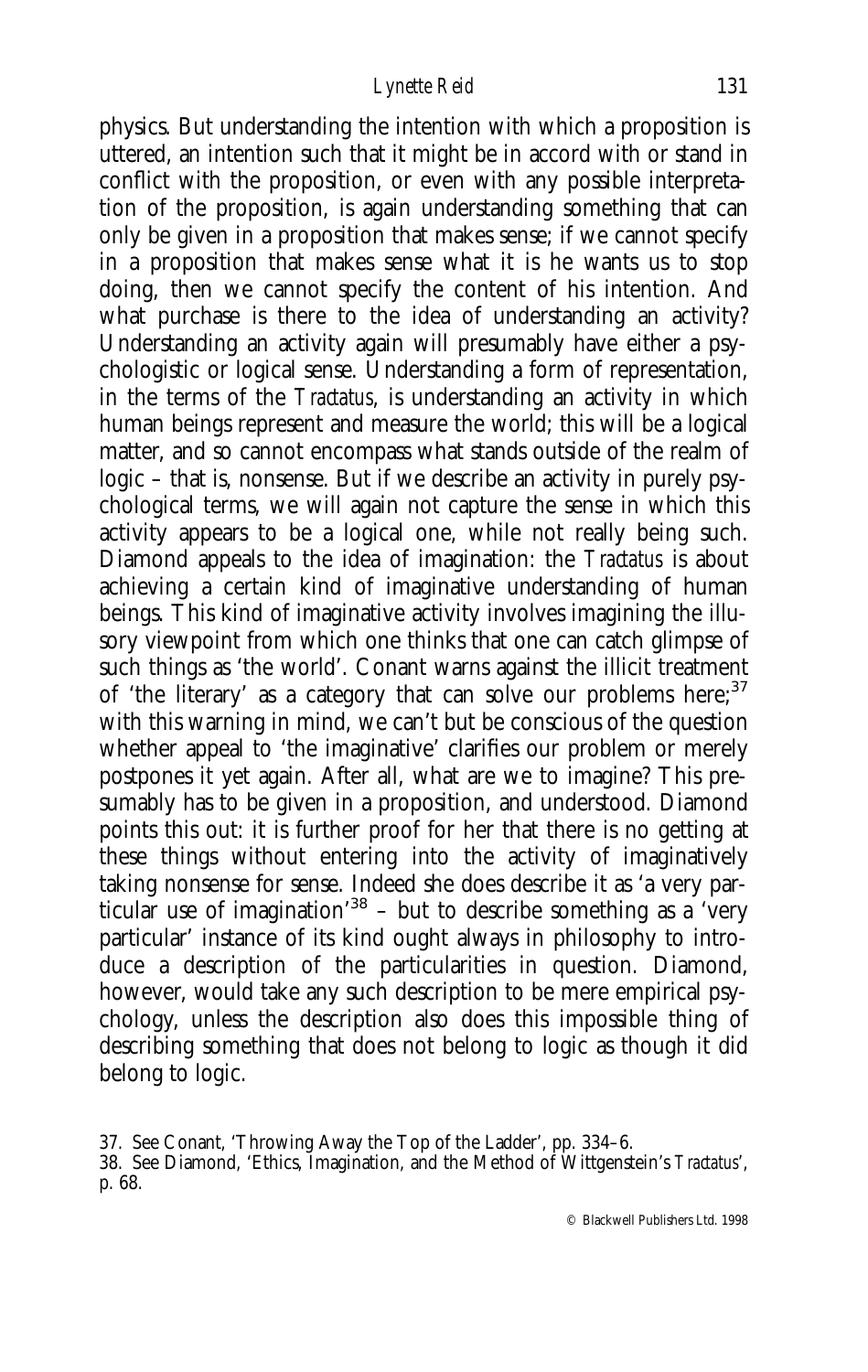I have traced out no consequences in the last paragraph that Conant and Diamond would not embrace; one can hardly argue, against the view that reading the *Tractatus* with understanding is recognizing that we are being asked to do something impossible, that what this view asks us to do is impossible. It is not clear why we who have been successfully persuaded by Diamond and Conant that the idea of a fundamentally ineffable truth is hopeless should welcome the idea of a fundamentally ineffable form of imagination, or activity, or aspiration; but their reading has to recommend it that it sees a deep and serious puzzle in the *Tractatus* where commentators have traditionally accepted solutions that are obviously inadequate. The questions I am raising are whether it is a good idea to embrace this claustrophobic feeling as what is best in the *Tractatus*, and whether it is continuous with his later thought.

The author of the *Tractatus* attempts to convince us that the claustrophobia we feel at this point is not real claustrophobia, because, after all, the one fundamental proscription for the use of language he gives is merely that we use it to say things that might be true or false, and that appears to the author of the *Tractatus* to be no proscription at all; after all, one can say anything one likes. Wittgenstein differentiates his view from Frege's (in the 5.47s discussed above) by saying that for Frege some of what is possible is impermissible, while for him, whatever is possible is permissible. Whether or not that still involves Wittgenstein in legislating metaphysically will be seen in how restrictive his notion is of what is possible. Wittgenstein came to think that the *Tractatus'* method for treating this feeling of claustrophobia was mistaken. The sharp distinction between logic and psychology that goes with it is based upon a distorting emphasis on truth and falsity as of the essence to language: what is possible in language is whatever is an instance of, or stands in some transparent relationship to, the practice of making pictures that can be true or false, according to the *Tractatus*.

The *Tractatus* countenances one set of terms for intellectual criticism: what someone says can be praised for its truth or condemned for its falsehood. Parasitic on this, the *Tractatus* recognizes a kind of criticism one makes when one says that what someone says is nonsense: what he says contains some element or elements that have not been given any bearing on the truth or falsity of the whole. And one can criticize a line of thought by pointing out that some term is being used in an ambiguous way: it sometimes makes a contribution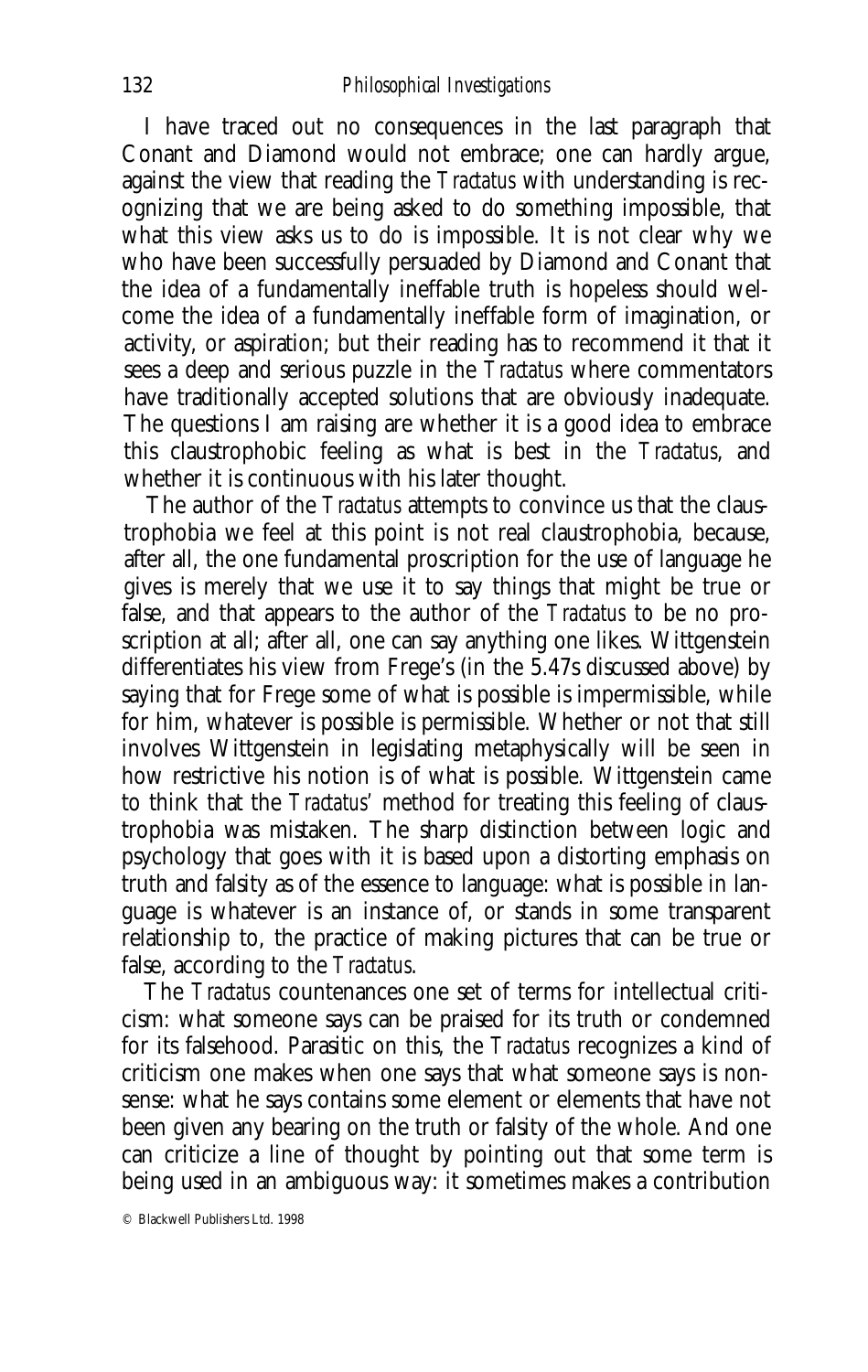to the truth-value of the whole in one way, and sometimes in another way. In saying these things, and in describing examples in the previous section, I have been following this very schematic way of describing what goes on in the use of language. I am speaking as a philosopher who has a certain view about what the essential nature of language is, and who uses the word 'nonsense' to label any apparent use of language that fails to meet that condition. How things people say confront one another, stand in relation to one another, follow from one another, contradict one another: these all essentially take one form, according to the author of the *Tractatus*. Anything that falls outside that form is not real contradiction at all. A philosopher who approaches language like this will take things that look like contradictions but appear not to be related as *p* and not-*p* are, and show that, appearances to the contrary, they really are contradictions about matters of fact, or, appearances to the contrary, they are merely illusions of contradiction. Similarly, all intentional attributions have the same transparent form, according to the *Tractatus*:

But it is clear that 'A believes that *p*', 'A thinks *p*', 'A says *p*', are of the form ' "*p*" says *p*' . . . (5.542)

It is essential to the transparency the *Tractatus* requires of logical terms that the attribution of a thought to a particular person cannot disturb the patterns in which we employ terms like 'true', 'false', 'sense', and 'meaning'. This contrasts with the approach of a philosopher who can describe with sensitivity a broad range of cases of human understanding and misunderstanding, of harmony, discord, cases in which not only words like 'true', 'false', and 'nonsense' are exchanged between human beings in particular contexts, but also a great number of other terms of intellectual criticism, and who can describe a variety of patterns of action and response that express understanding and misunderstanding. This latter philosopher is, of course, the later Wittgenstein. In *Zettel*, §328, he writes: 'In philosophy it is significant that such-and-such a sentence makes no sense; but also that it sounds funny'.<sup>39</sup>

I discuss first a comment Diamond makes about intentional attribution, and then Conant's discussion of a case of disagreement that does not fit the form of *p* disagreeing with not-*p*.

<sup>39.</sup> *Zettel*, Second Edition, eds. G. E. M. Anscombe and G. H. von Wright; trans. G. E. M. Anscombe (Oxford: Basil Blackwell, 1981).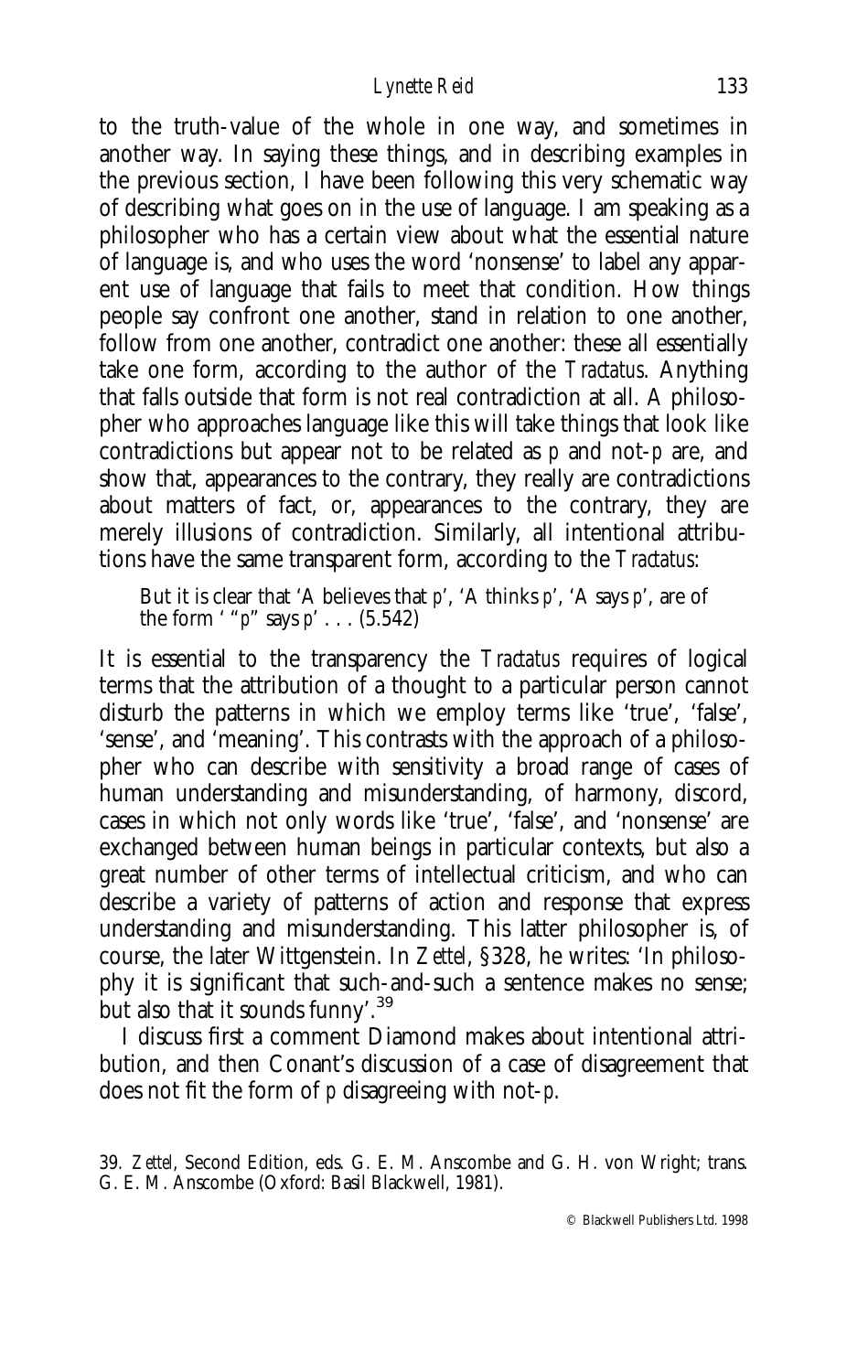Diamond gives the *Tractatus'* view of understanding what a person says with the following example:

. . . if you cannot make sense of the sentence 'God is three persons' then you can say that Smith uttered the words 'God is three persons' and you can say that he uttered them with the intonation of asserting something, but you cannot say of him that he said that God is three persons. 'Smith said that  $p'$  is itself nonsense unless what we put for 'p' makes sense.<sup>40</sup>

She says that an understanding of someone as asserting something is the same thing as the capacity to assert what he does yourself in your own language. The particular example she has chosen ought immediately to make us suspicious of the *Tractatus'* account: particularly in matters like this, we very often find ourselves attributing beliefs to people that we could never imagine ourselves being in a position to hold. I might say all sorts of things in describing to you views Peter Winch expressed in the last philosophy of religion seminar he taught, and I might even discuss these views intelligently, some with understanding, and some with a sense that I cannot quite see what he was saying; I am quite certain that I cannot imagine myself being in a position to assert the same things he did on this topic. One might object that the sense in which I claim that I cannot imagine myself saying what Winch did is merely psychological and irrelevant to logic: in the logical sense, I *can* imagine it, if I suppose myself to take on some relevant characteristic that Winch had and I lack. What Diamond says in characterizing what it is for something to be a sentence in my language – 'i.e., a sentence with its logical relationships to other sentences of [my] language and its possibility of being either true or false' (p. 67) – rather uncharacteristically places logical categories in control of the possibility of a real human being making or understanding an assertion in context, rather than the other way around. To say that I could say what Winch did if I shared some of his characteristics is to say that I could imagine myself saying what he did if I imagined myself to be him instead of me – and if this is how logic takes the idea of what it is for *me* to say something, then I might wonder what logic had to do with me anyway. In a remark published in *Culture and Value*, Wittgenstein writes to himself:

<sup>40.</sup> Diamond, 'Ethics, Imagination, and the Method of Wittgenstein's *Tractatus*', p. 65.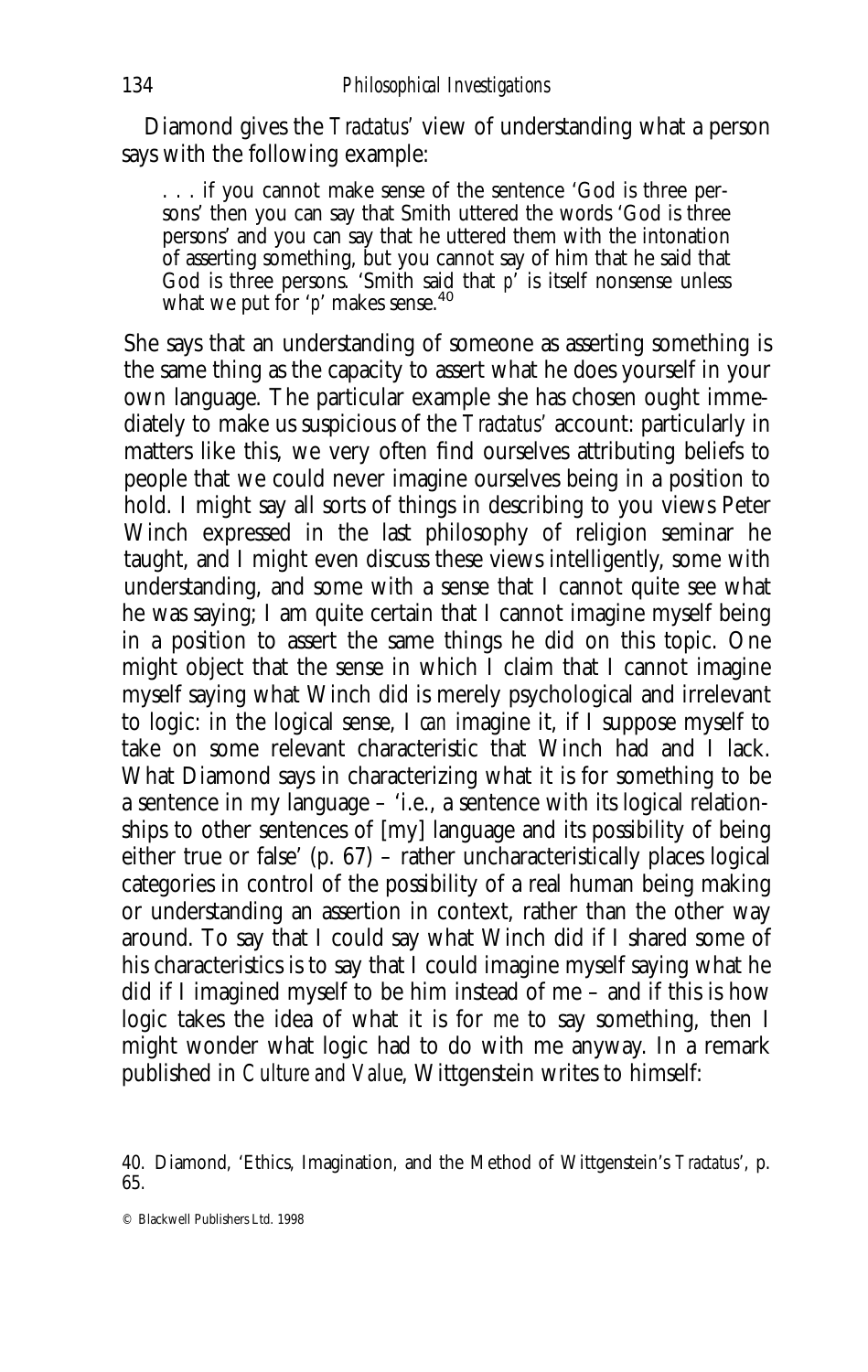It is important for our view of things that someone may feel concerning certain persons that their inner life will always be a mystery to him. That he will never understand them. (Englishwomen in the eyes of Europeans.) $41$ 

It might seem fruitful to say that in cases where we understand another but cannot imagine ourselves saying what he does, or in cases where we feel like we could never understand him, our attribution of beliefs to him is 'different' than it is in the case where we can ourselves assert the same thing he does. Probably there are differences here; we will have to see the differences and similarities by describing cases, which we cannot do if we have a view of language that tells us that one of the things we want to describe here is fundamentally impossible. Furthermore, it is important to note that in a great number of cases, the question of whether I can *really* imagine myself to assert what the other person does when I am reporting his views simply does not arise.

With the philosophical schema of the *Tractatus* in hand, Conant describes Kierkegaard's attack on the 'monstrous illusion' of Christendom, an attack that employs a method of uncovering confused desires that he claims Kierkegaard shares with Wittgenstein. The disagreement there is between Kierkegaard and those whose definition of 'Christian' he wants to dispute cannot be a 'straightforward disagreement about matters of fact', but if it is not that, it seems that there must be some fundamental difficulty about characterizing Kierkegaard as disputing with them. Conant characterizes the 'disagreement' like this:

Kierkegaard . . . does not take himself to be differing with his countrymen about what the word 'Christian' means. His claim is simply that by *their own lights –* if they reflect upon what it is to become a Christian and if they reflect upon their lives and get into focus how much of a claim Christianity actually exacts upon them – they will find that they are not Christians. They are tempted into various (categorical) confusions in order to disguise this fact from themselves. But, if provided with a perspicuous overview of the category of the religious, he thinks, they themselves will be in a position to acknowledge their confusions as confusions. . . .

41. *Culture and Value*, ed. G. H. von Wright; trans. Peter Winch (Chicago: University of Chicago Press, 1977), p. 74e. Winch often said in conversation that he would now translate '*Betrachtung*' not as 'view of things' but as 'considerations', or 'argument', in order to bring out the importance of this remark for Wittgenstein's philosophy.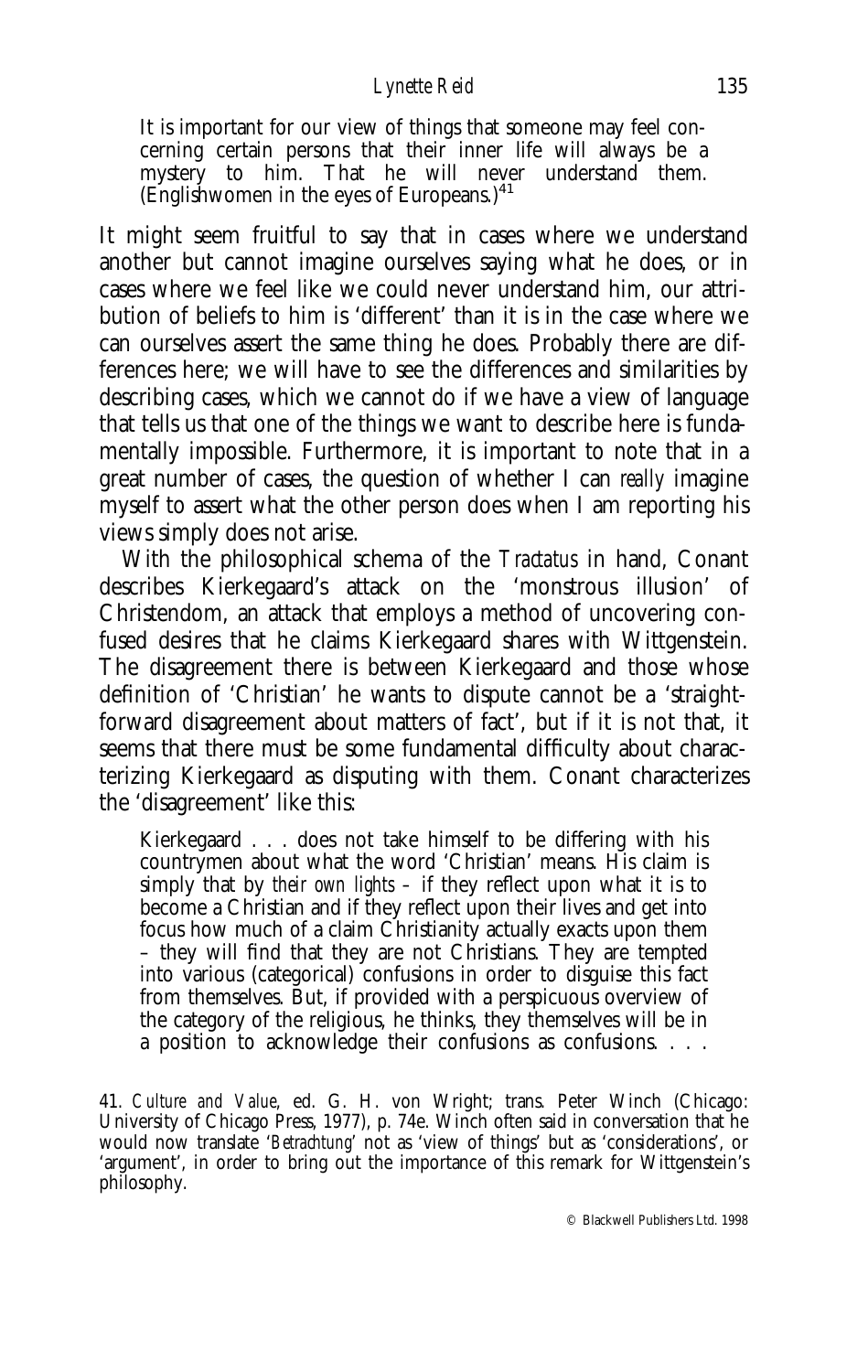Kierkegaard's procedure here closely resembles what Wittgenstein calls a 'grammatical investigation'.<sup>42</sup>

According to this passage, both Kierkegaard and his countrymen understand (on some level) what it is to be Christian. The demands of true Christianity being arduous, there is a temptation to disguise from oneself the fact that one fails to satisfy them: in this case there is a kind of systematic error available to one. One can think of the Christian life as a matter of following a set of commandments, and not as a matter of struggling with the significance of these commandments within the relationship one has to the one who gives these commandments. I have said, summarizing Conant, that those Kierkegaard criticizes understand 'on some level', but obviously they do not understand on all levels. That is to say, they (for example) acknowledge in words that the gospel demands an attitude of love towards their neighbours – a task that is difficult and whose fulfilment makes demands on their entire way of living – but they live their lives most of the time as though they think nonetheless that they achieve the status of being Christians merely by virtue of being citizens of Denmark. This fact that they (sometimes at least) profess one thing and (at the same time) live another is presumably what leads Conant to say in this passage that they know by their own lights – these lights being ones that Kierkegaard shares – that they are not Christians, and in other passages to say either that they are completely confused about what it means to be a Christian (p. 273) or that what they mean and what Kierkegaard means are entirely different things (p. 274). Between thought and deed there is an equivocation: Kierkegaard merely needs to point out that defining a Christian both as one who lives in relationship with Christ and as one who lives in Denmark leaves us with 'Christian' an equivocal term. If you mean the one thing by 'Christian', you are not a Christian; if you mean the other, you are. Clarifying which one you mean might well involve a change in your whole way of speaking and living. It might not be possible to go on living life as you do and mean a certain thing by 'Christian'. Such a change might involve not so much counting claims you once made as false, but withdrawing them. It might, for example, involve handing the authority to judge whether you are or are not saved to someone else – there would, so to speak, no longer be a first-person conjugation for that particular verb.

42. Conant, 'Putting Two and Two Together', p. 267.

<sup>©</sup> Blackwell Publishers Ltd. 1998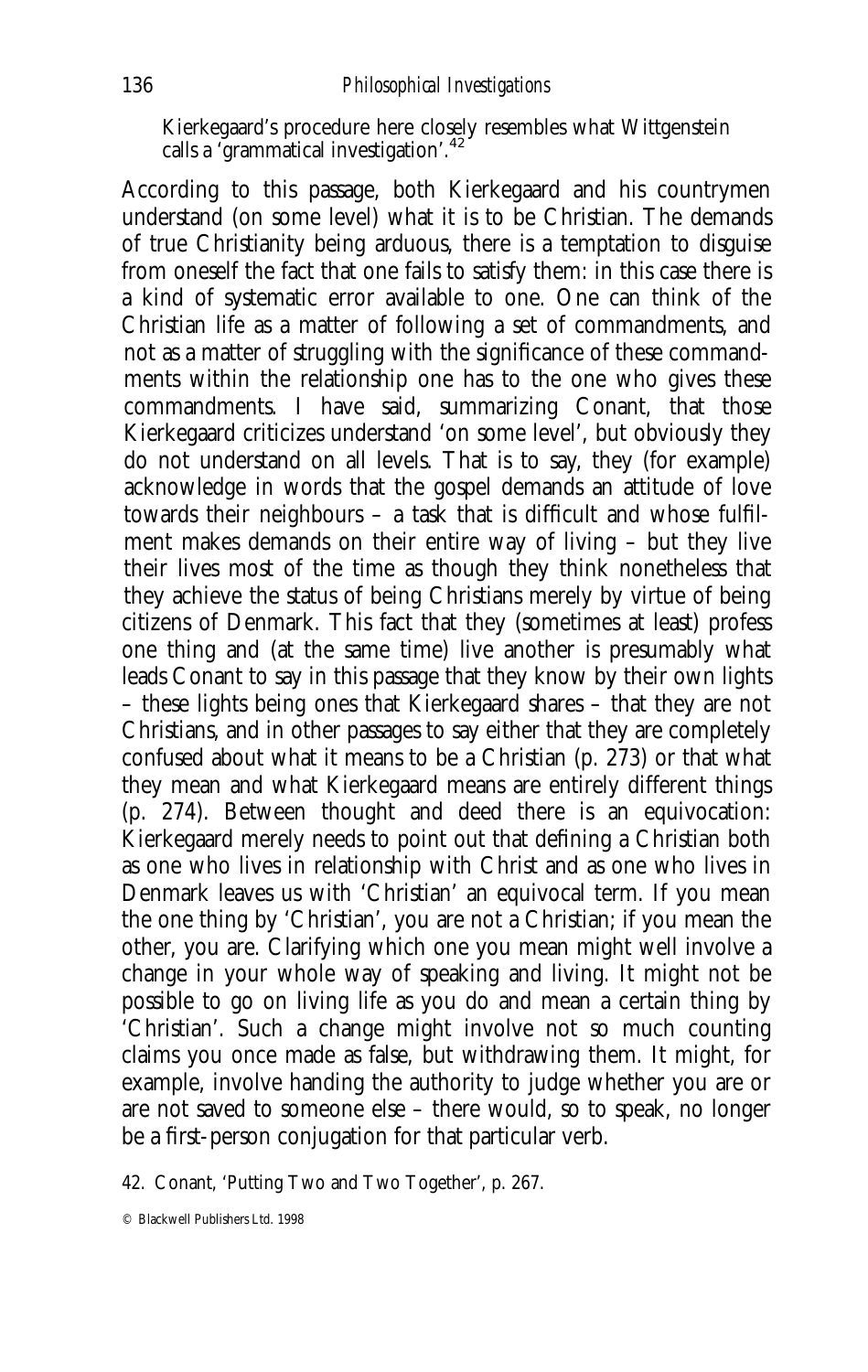I am suggesting that there is a simplicity in this disagreement, such that it does not require any heavy consideration of the nature of attempting to do something that is not only impossible to do, but that is no thing at all (possible or impossible), but the simplicity must not be over-emphasized. What does make it look impossible to describe these cases where a person means sometimes one thing and sometimes another by his words is that our description of him as meaning the one or the other on any particular occasion must have reference to much that goes beyond each particular occasion. I can only establish that someone means one thing or the other by 'Christian' if I can refer to how he uses the word on a variety of different occasions, or, at least, if I can tie his use of the word to its use by a number of different people on a number of different occasions. If he uses the words differently on different occasions, I may have difficulty establishing exactly what he does mean on a particular occasion. But here there is no fundamental philosophical barrier to describing such a situation: I can say that, insofar as some considerations go, he means the one thing by 'Christian', and insofar as other things are taken into consideration, he means something else. Where criteria seem to clash like this, judgments will differ as to what it is a person does in fact mean by 'Christian'. There may well be cases where there is such a degree of inconsistency that we say he doesn't mean one thing or the other by his words: he is simply too confused to mean anything. Cases where criteria conflict and there is an indeterminacy in what we are going to say about them are not at all uncommon in our practices of speaking language and ascribing beliefs to one another. It is part of the fabric of our lives with concepts of belief and understanding, and not a violation of the fundamental logical structure of our life with language.<sup>43</sup> As Wittgenstein says in the *Investigations* of a case in which our definition of a proper name is unsettled:

Should it be said that I am using a word whose meaning I don't know, and so am talking nonsense? – Say what you choose, so long as it does not prevent you from seeing the facts. (And when you see them there is a good deal that you will not say.) (§79)

The criterion 'lives in Denmark' is one whose application is tremendously different than the criterion 'lives in the light of the

<sup>43.</sup> See Hertzberg, 'The Indeterminacy of the Mental', *Proceedings of the Aristotelian Society*, Supplementary Volume 57 (1983), pp. 91–109.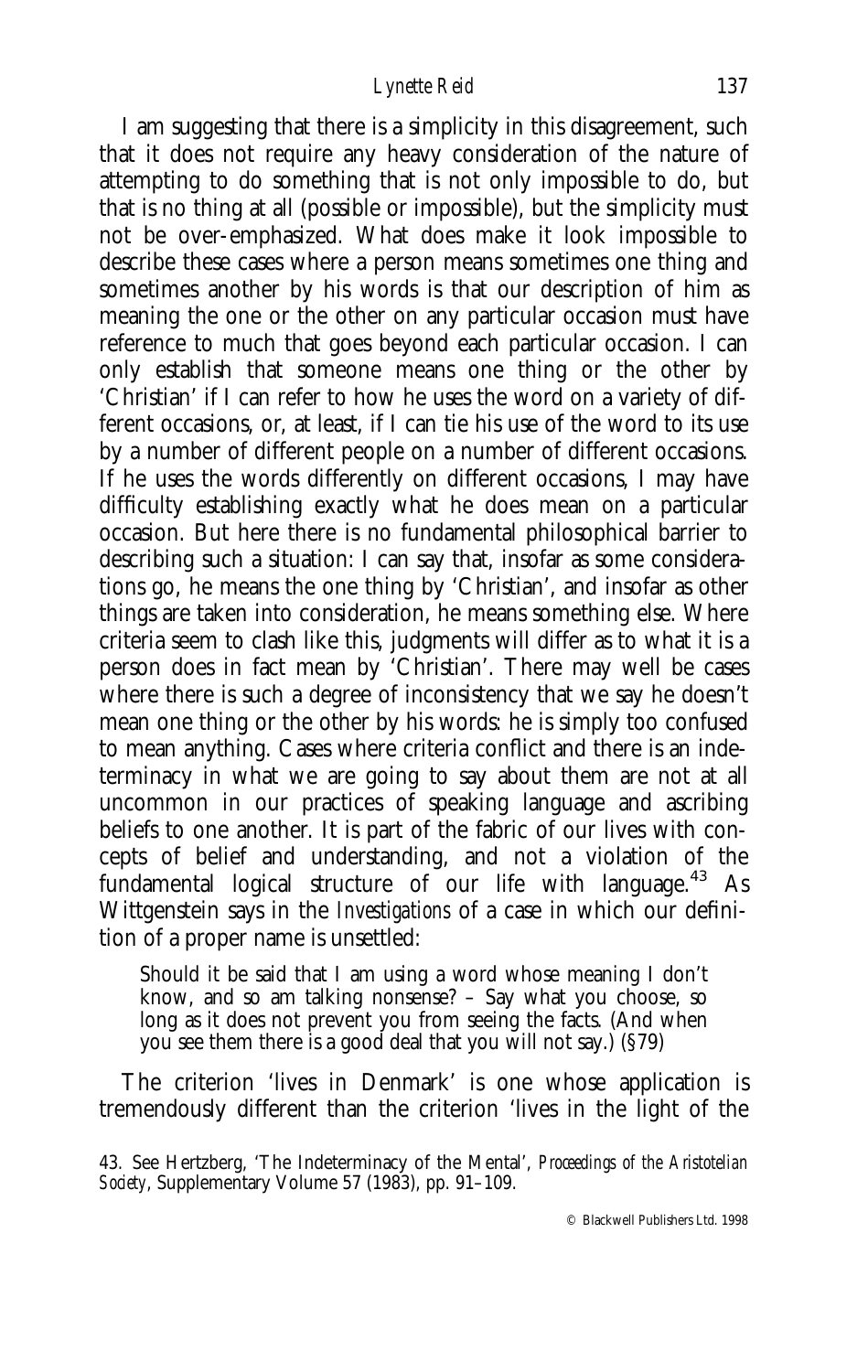gospels'. It is the depth of this difference that leads Conant to speak of the error of confusing the two as 'categorical'. In order to describe the 'categorical' difference, it is natural to speak in this context in terms of internal and external perspectives: there is a fairly simple procedure whereby I or anyone else can settle the question of whether I am (or am not) a Dane; it is something that goes on whether I pay attention to it, or cultivate it, or not; whether I treat it as a source of pride or humility, whether or not I reflect on what it means to be a Dane and live in accordance with the struggle that is that reflection, and so on. None of those things could be said of 'living in accordance with the gospels'. Perhaps the depth of this difference makes it appear that we have here a real difference of logical kind that any grammatical description of the different kinds of uses of language ought to mark: what we have here, perhaps, is what the later Wittgenstein tells us to classify as two different language-games. But this would be a misunderstanding of the later Wittgenstein. When the idea of classifying words into different kinds of uses comes up early in the *Investigations*, Wittgenstein objects: 'But how we group words into kinds will depend on the aim of the classification – and on our own inclination' (§17). Kierkegaard's aims are served by such a distinction between the internal and the external, but the 'internal/external' distinction cannot be pushed too far. A deeper understanding of what it is to be a citizen of a country would similarly bring in some of these 'internal' elements: I have little grasp of what it means to be Canadian, for example, if I don't understand what it is to live with the perpetual and over-stated identity crisis that the question expresses; and it might be said that I have little grasp on the nature of citizenry if I don't see it as demanding from me a certain kind of engagement with my fellow-citizens, one that has little to do with merely possessing a passport and much to do with the form my life takes from day to day. It would still be wrong to identify having such a relationship to the people around me with being a Christian, of course; and there *might* still be such a tremendous difference between being a citizen and being a Christian that we would speak of it as categorical.

Perhaps it seems that the aim of our classification could be simply to avoid confusion: a grammatical investigation, we might think, needs to mark the distinction between (for example) religious concepts and other concepts because people are inclined to confuse them. But a philosophical exploration of what it is to be a member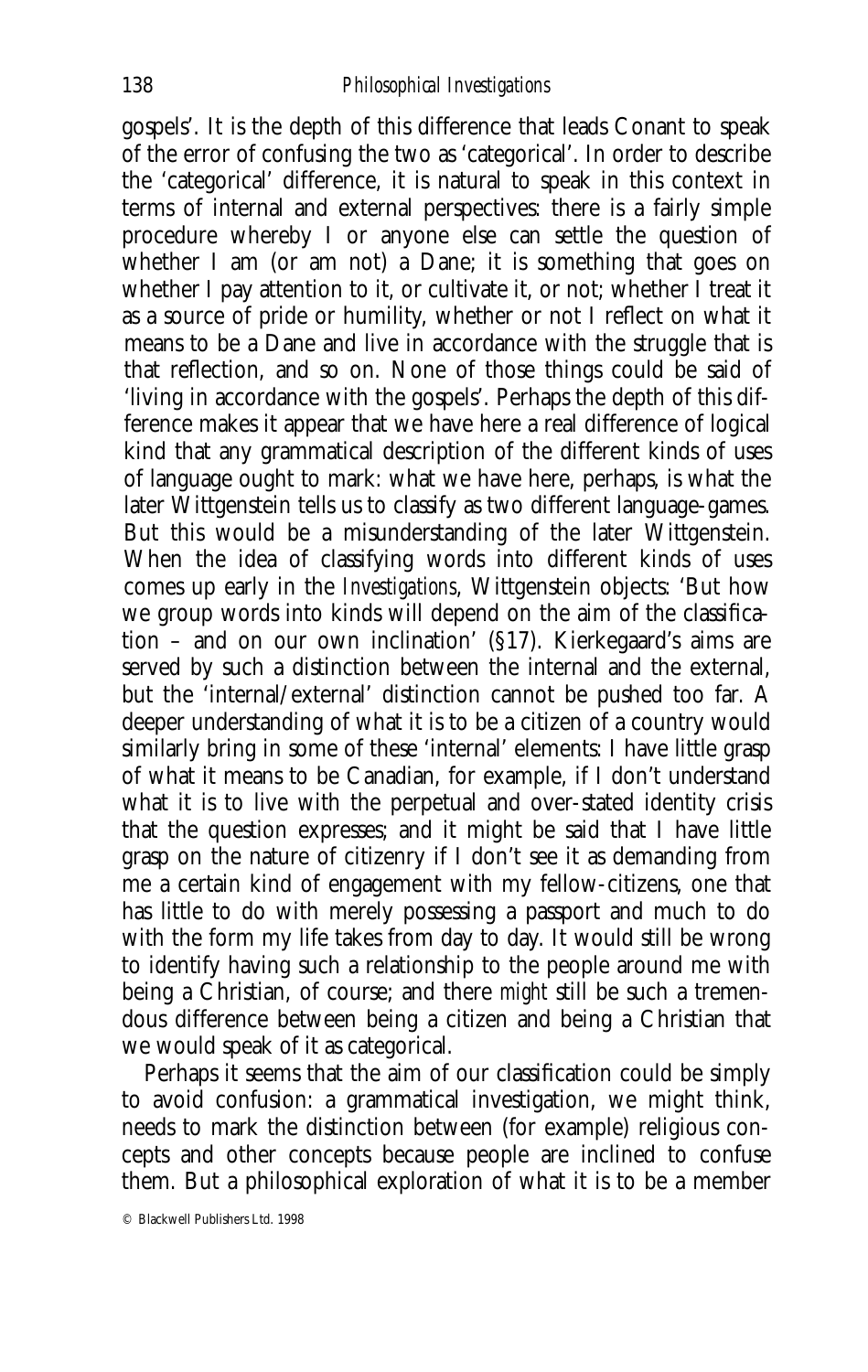of a religious community or a citizen of a country would be one that encompassed not just the characteristic disagreements surrounding it, but *also* the characteristic *confusions* surrounding it – not just what the disputed or confused points are, but what confusion looks like in these cases. Even more significantly, philosophical exploration will bring out the characteristic disagreements about what counts as disagreement and what counts as confusion. Such disagreements are absolutely typical of human conflict and human community. We can see this more clearly if we give a description of what it is for someone to utter a proposition that makes sense that is slightly more substantial than 'to make a claim about the world that might be true or false'. It draws us somewhat closer to the application of language in human life if we say that making sense of a proposition is a matter of seeing it as something that someone might seriously assert in conversation with another human being or in her own thoughts. Then we can see that struggles over whether something can or cannot be taken seriously as a contribution to debate are extremely common. The leader of the marginal Confederation of Regions party attempts to introduce the idea of a 'trial separation' to the unity debates in Canada; the mainstream political parties respond with 'Nonsense!' And the discussion turns to other possibilities. One might have had the same reaction ('Nonsense!') when the Parti Québecois introduced the term 'sovereignty association' in the 1970s. After all, it seemed to have nothing more going for it than that it attempted to combine two incompatible ideas. But that struggle played out differently, and 'sovereignty association' is now one of the only two options playing a serious role in the debate. A woman objects that a course of action planned by her husband will be a source of grief for their families; he responds with 'nonsense!' We might say that here he is expressing his determination that those sorts of responses in the people around him will not count as considerations in his own deliberations. Is that because he means something different by the word 'grief' than his wife does when she uses the word? He certainly uses it differently, and in particular reasons with it differently. But it would be highly artificial to say that he must therefore mean something different by it; it would in any case falsify the character of their disagreement to insist that logical clarity requires that she use one word where they now both use 'grief ' and he use another. If it would falsify the character of their disagreement, it would not give us logical clarity. An investigation that describes sensitively particular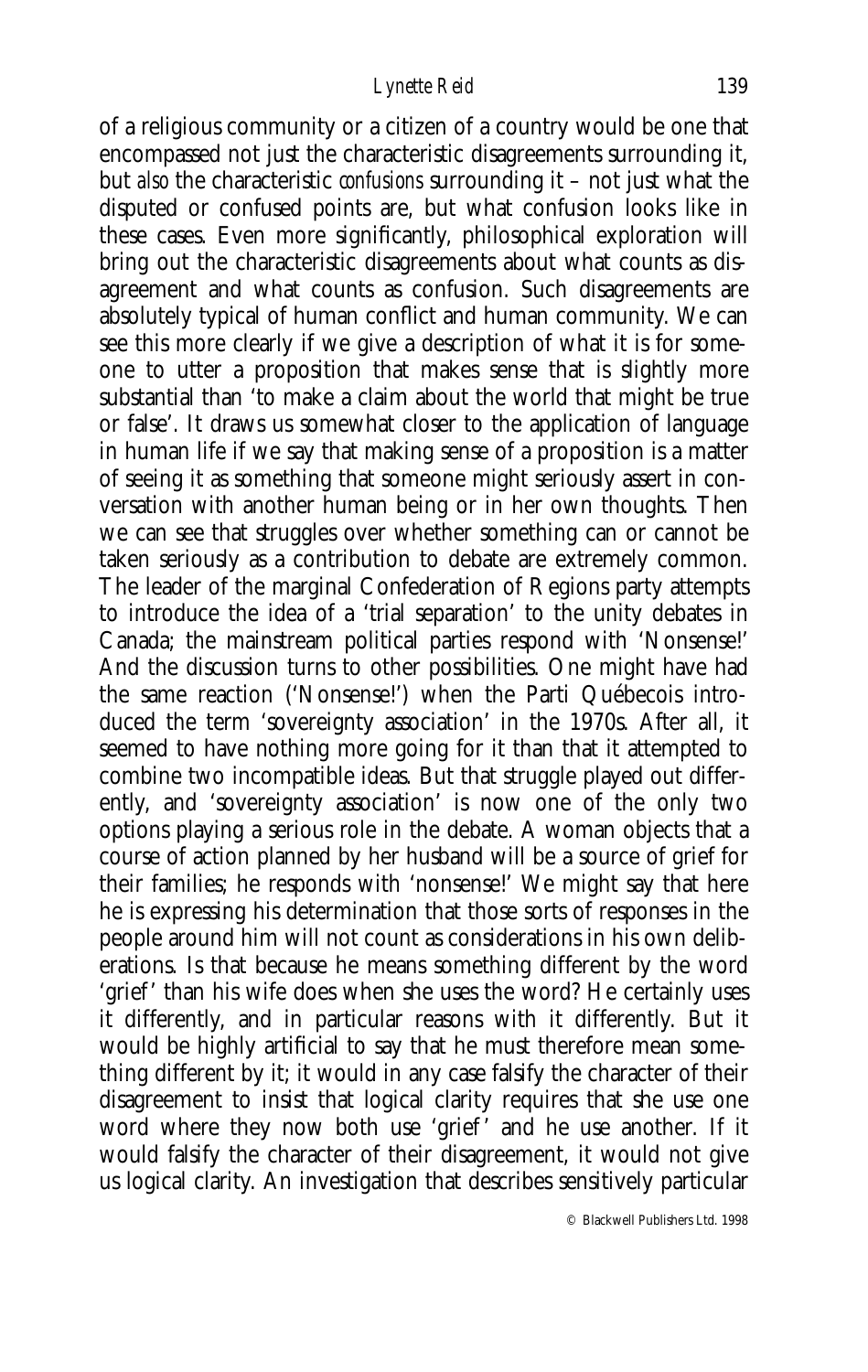cases in order to remove philosophical blinders that prevent us from seeing the character of such disputes is a 'grammatical investigation' as understood by the later Wittgenstein. Conant's characterization of what a grammatical investigation would accomplish in the case of 'Christian' does indeed sound like the *Tractatus*, or the period of the *Blue and Brown Books*: the idea seems to be that philosophy will uncover where the boundary lines are settled, so that the question 'are you in or out?' can be faced properly, without illusion, etc. – and the answer to that question will then go however it goes, given the facts of the matter. Such an approach is, however, in opposition to the understanding expressed in the *Investigations*, according to which the variation in what might or might not count as coherence, meaning, contradiction and so on is part of the pattern of our lives with the concepts in question, the religious concepts *and* the concepts of meaning, coherence, understanding and so on, and the philosopher who arrives on the scene to 'sort things out' with his notions of meaning and coherence distorts rather than illuminates what we seek to understand. We can tell someone, as Conant seems to recommend in this article, that he commits a 'category-error' when he uses the same word for his feelings for his wife of twenty years' standing, for the place that the erotic occupies for them and its history in their marriage, and for his feelings for a woman he glimpses on the street or encounters in some brief sexual exchange, that he is using it both 'inside' and 'outside' 'the language-game' in which it has its home: or we can accept that it *is* for us characteristic of the terrain of these concepts that forms of human interaction that are in some ways fundamentally different should be brought together and into relation with one another under one word. And no grammatical investigation is going to sort out what it is to live coherently this dimension of our lives.

### VII. Psychologism and the *Investigations*

Frege explicitly takes psychologism to be the idea that logic describes thoughts in the sense of 'what happens to run through people's heads', but his reasons for excluding 'the inner' from logic are reasons that exclude much more than that.<sup>44</sup> What Frege really sees

44. See 'Thoughts', in *Collected Papers*, ed. Brian McGuinness (Oxford: Basil Blackwell, 1984), pp. 351–2.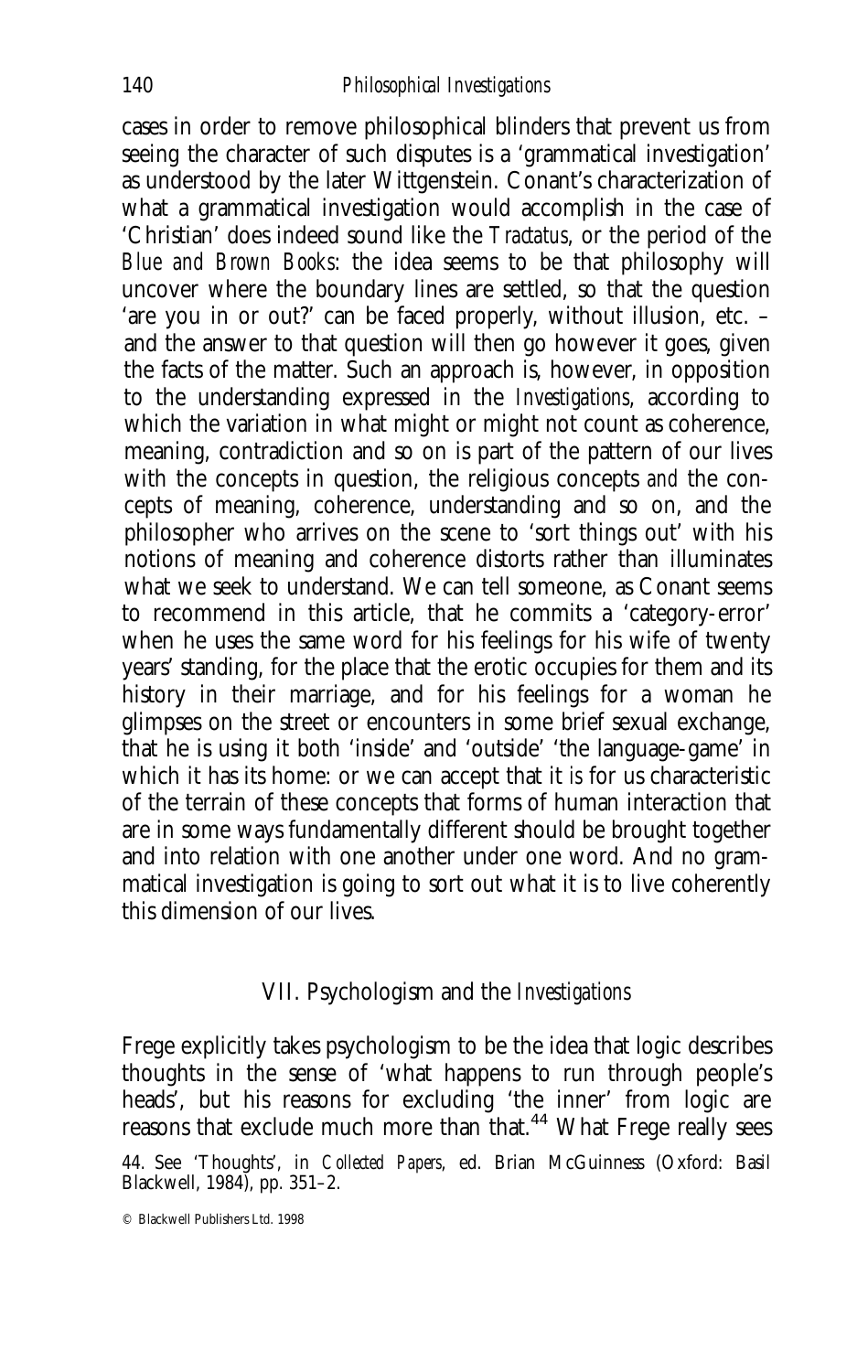as irrelevant to logic is any description of how people as a matter of fact happen to reason. Such things, Frege says in many places, are irrelevant to logic. Logic describes how people ought to think: people happen to think in all sorts of mistaken ways, and logic gets nowhere by describing that. Frege uses the notion of truth to draw a dividing line between logic and psychology: logic is interested in language insofar as its employment is aimed at the assertion of truths.

The *Tractatus* and the *Investigations* both agree with Frege in rejecting the view that meaning is constituted by some peculiar mental act from which the logical properties of language flow. And Wittgenstein in the *Tractatus* too casts his net wider than this in hunting down the philosophical error of psychologism: no other mysterious mental act (for example, of thinking of *all* the uses of a word) constitutes meaning either.<sup>45</sup> But his net is not Frege's. Frege casts his net wider by saying that not only is what happens to be running through a person's head at a given time irrelevant to logic, any description of what goes on in a particular case as a particular person reasons (even if he should happen to reason correctly) is irrelevant to logic. Wittgenstein too would say that no description of what happens at a particular place and time describes what constitutes meaning – that is, describes what it is that endows words with logical powers. But such descriptions *are*, according to Wittgenstein and in opposition to Frege, descriptions of meaning. In the *Tractatus*, what has meaning is a part of a system of representation, and it is mastering that system of representation, a mastery that is demonstrated in its application, that is grasping meaning. The *Tractatus* view of the purpose of language suggests that there can be no such thing as a *description* of language in its application. His idea in the *Tractatus* is that there can only be translation from one application of language to another logically equivalent one. That is, one demonstrates one's mastery of a method of representation in applying it, which is a matter of making and evaluating assertions about the world; the attempt to say anything about the method of representation itself results at best in translations of assertions about the world made using that method of representation into assertions about the world made using another, logically equivalent, method of representation. The idea that there is something here that it is impossible to do – describe the application of a method of representation – goes along with the

<sup>45.</sup> See Diamond, 'Frege and Nonsense', p. 79.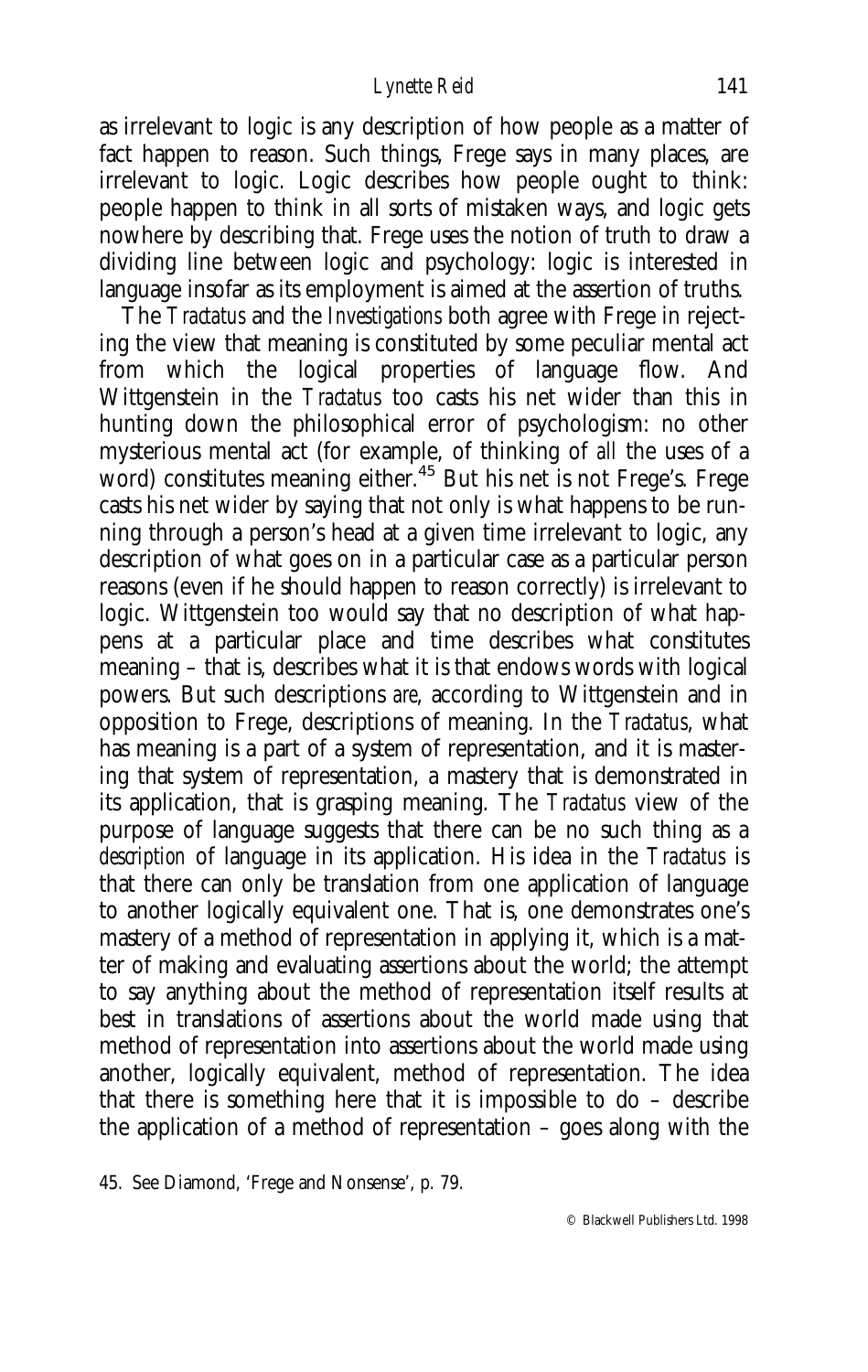*Tractatus'* view of the function of language: the general form of the proposition is 'such-and-such is the case'.

The *Tractatus* wants to understand this 'impossibility' in a nonmetaphysical way: there is nothing about the meaning of individual words, and nothing about the nature of the world, and nothing about the powers of the human mind that rules out our being able to do some determinate thing here; on the contrary, the problem is that there is no determinate thing we are trying to do. To do this it must suppose a tight fit among all of the terms that we might use in these attempts to say what it is that rules out our doing what we imagine we want to do here. Making sense of an assertion is making sense of the demands it makes on the world in terms of its own truth or falsity: this is fundamental to language. All of the other terms must stand in transparent relationship to that: understanding a human being comes to no more than making sense of her assertions; understanding the meaning of a part of a proposition, again, is no different from understanding the demands made on the world by a great number of propositions that share that part in common; grasping an argument comes to no more than grasping the demands made on the world by the individual assertions that are truth-functionally combined in the argument. This is how the *Tractatus* denies that we can get anything out of logical considerations, or considerations about the capacity of the human mind, or considerations about the nature of reference, that can act as an a priori limitation on the possibility of our making sense of assertions. Making sense of assertions is fundamental; all the rest is parasitic on it. I have emphasized that Conant's and Diamond's reading of the *Tractatus* maintains as central to our understanding of it certain ideas at the heart of the modern semantic tradition: the close fit between what it is for something to express a possibility for truth or falsehood, and for it to be the sort of thing that enters into patterns of reasoning that are of interest to logic, and enters into our descriptions of human beings as thinking, and the close fit between the idea of the meaning of a word and the truthvalues of the propositions in which it appears. Wittgenstein's goal in the *Tractatus* is to throw us back on our capacity for making sense of assertions in context whenever we want to look instead at the world, or logic, or names and the objects they stand for, or the capacities of the human mind for answers to philosophical questions: the emphasis on this in Conant and Diamond's work is well-placed. But for us to take the account of nonsense that underlies this approach to

<sup>©</sup> Blackwell Publishers Ltd. 1998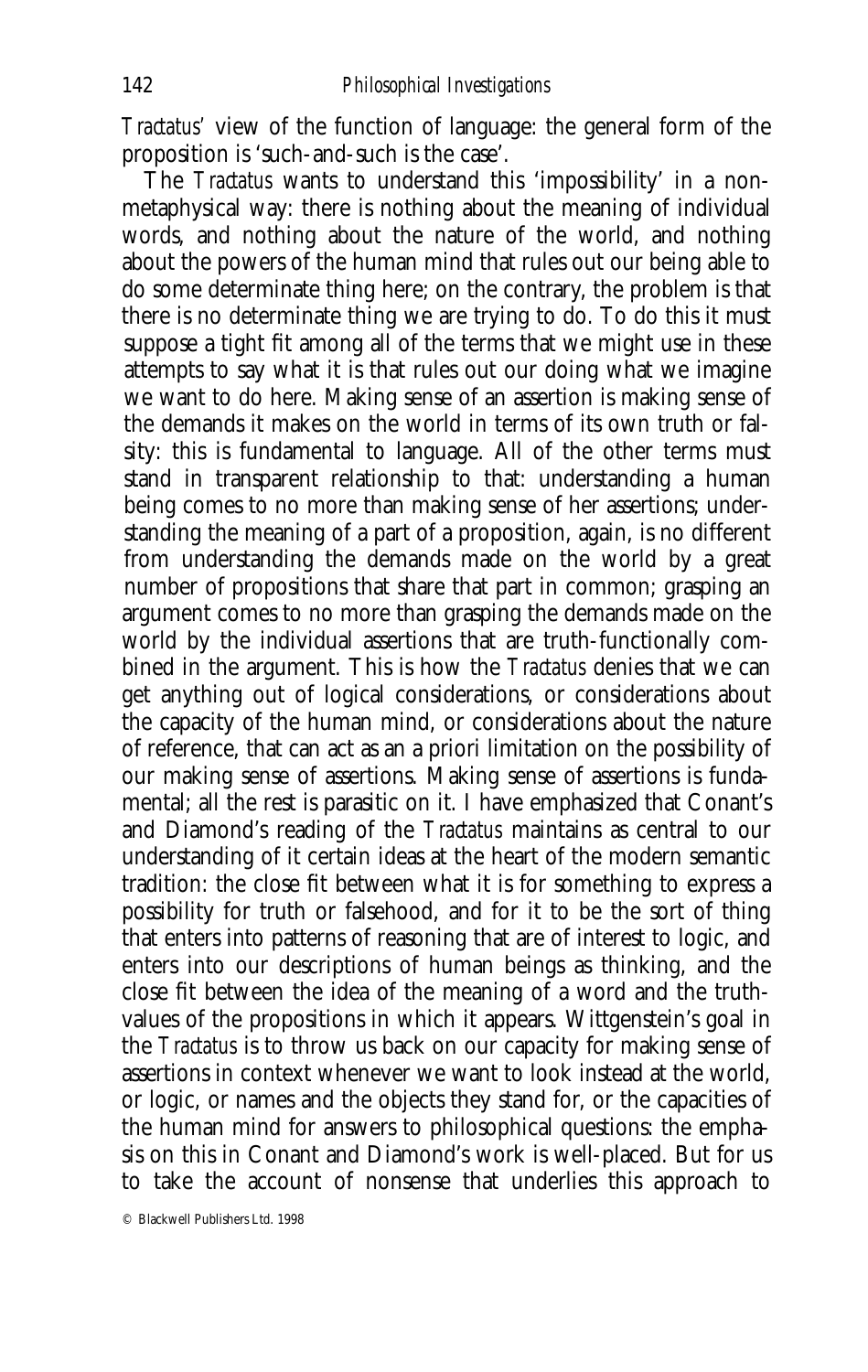rejecting metaphysics to be the best of the *Tractatus* and continuous with the *Investigations* requires us to accept many unlikely commitments about the transparency of terms like 'meaning', 'understanding', 'contradiction', 'argument', 'true' and 'false' – and, of course, the term 'nonsense'.

In each of the last two sections I took what Conant and Diamond had to say about these topics and how they said one had to apply words like 'meaning', 'argument', 'belief', and 'contradiction' in the descriptions of their examples. I approached their examples first by giving a somewhat fuller description of their surroundings than Conant and Diamond had given, or by giving a relevant simpler case and describing its surroundings, and reserving questions about the application of the semantic terms. When I came to those questions, I pointed out that some considerations might lead a person to apply these terms as Conant and Diamond do, and some might lead him in other directions. In this procedure I have been attempting to follow what Wittgenstein does in §1 of the *Investigations*: there he confronts philosophical statements about what the structures of language, meaning, etc. must be with a description of people using language, without raising or answering in the first instance the questions about meaning that drove the philosophical account.

The *Investigations* then moves in §2 to a description of a language that would be an affront to almost everything that the author of the *Tractatus* thought essential to language and to the *Tractatus'* understanding of what it is to refuse metaphysics: there is no such thing as making an assertion, and so no such thing as truth or falsity, and no such thing as negation; there is no such thing as attributing beliefs based on people's assertions; there are only single words, and so no composition of names into sentences. The builders' language contains nothing that the author of the *Tractatus* would recognize as a language. In §18, Wittgenstein blandly reassures the reader who thinks as he himself did in the *Tractatus*: 'Do not be troubled by the fact that languages (2) and (8) consist only of orders'. We might say that there is a commonality between the *Tractatus* and the *Investigations* in his concern to look at the application of language in human lives, and this is important. But then we must notice that he does not approach the idea of the application of language in human life with the instrument of the opposition between 'truth' and 'falsity' with which he is planning to distinguish between what is mere psychology and what properly belongs to logic or grammar.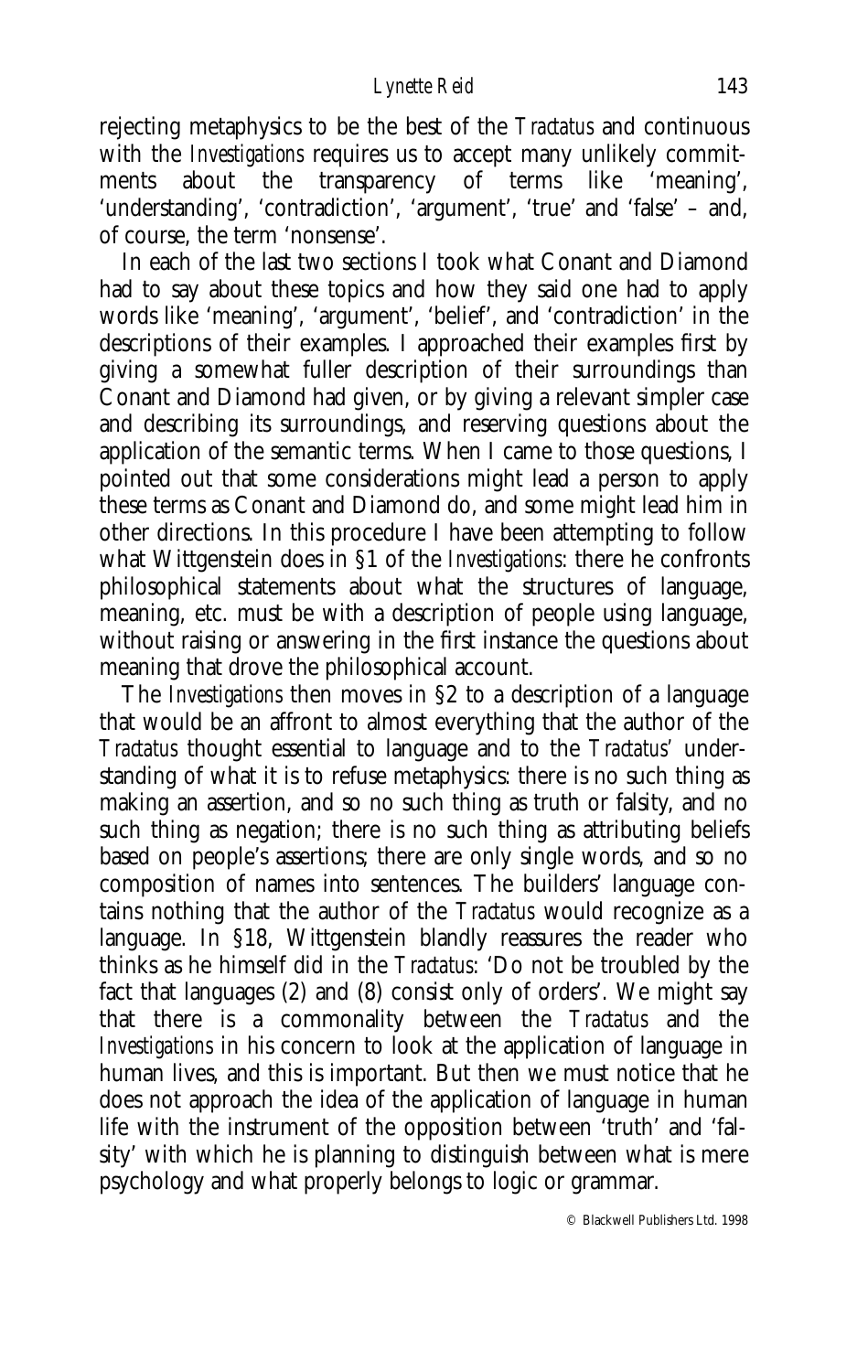It seems that we have nothing beyond the realm of empirical psychology in the builders' language-game, and nothing that has anything to do with logic, because we have nothing like the opposition between truth and falsity: that is, it seems that for the builders' language the only connection between the word and its meaning is simply that when people make these noises people respond to them in certain predictable ways. Falsehood – where the thing meant by the proposition does not exist, and so can hardly stand in a naturalistic relationship to what does the meaning – seems to mark the point at which empirical psychology can no longer give an account of language. What looks like falsehood first enters the builders' language in §41: there Wittgenstein imagines A giving B the name for a tool that is broken. In this language-game, with no distinction between single words and sentences, a name whose bearer is broken stands in for a proposition that asserts something false. There is no suggestion here in the *Investigations* that we have at this moment passed from psychology to logic: instead, Wittgenstein describes the different possible ways such an event might or might not be encompassed in the language, and gives descriptions no different from the descriptions that have come before. He imagines several cases in which one *might* say that the sign is now meaningless – where B stands at a loss, or shows A the broken tool, or where a name simply falls out of use when a new name is given to a tool. The italicized 'might' is Wittgenstein's: his entire philosophy does not hang on whether we say that the sign is meaningless or retains a meaning. If we do say it has become meaningless, it is because of these features of the lives of the people using the language, features which he has described, not because we have come through a process in which we come to realize that there is no thing we desire when we desire to say that they mean something by this word. On the other hand, B might shake his head in reply, and here we have something like the negation of the *Tractatus*, where we preserve a false sentence by using it with a negation sign to say something true. Wittgenstein imagines in the next section that made-up names for non-existent tools might be a kind of joke between the builders. Are we to count the response of laughter as a form of negation and so a logical operation, or is it purely psychological, or is it a response to nonsense, insofar as the one who laughs takes up the imaginary viewpoint from which the name that has been given no use appears to have brought one with it? The depth of the criticism given here of the *Tractatus* cannot be

<sup>©</sup> Blackwell Publishers Ltd. 1998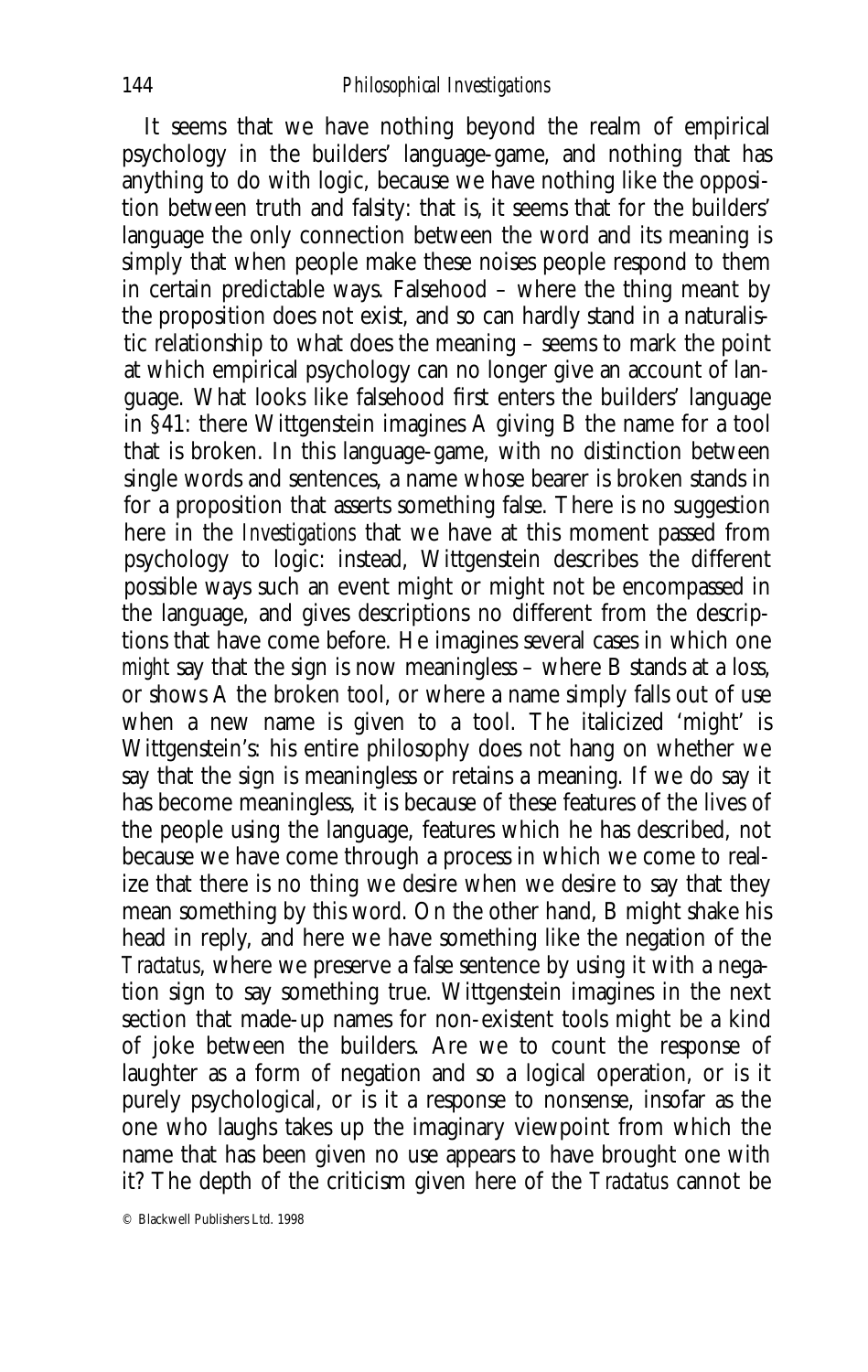over-emphasized: where the *Tractatus* saw an operation that brought us entirely out of the realm of psychology and into the realm of the logical, the *Investigations* poses a variety of possibilities, none of which is more fundamental to language than the other: a shake of the head, for example, or laughter. Even where one of the possibilities expresses the name's remaining a part of language (a shake of the head) and another expresses its no longer being a part of language (standing at a loss), there is no difference here in whether or not we can *describe* the application of language in the two cases.

Conant and Diamond appeal to this passage in the *Investigations* in support of their view of the undifferentiated nature of nonsense:

When a sentence is called senseless, it is not as it were its sense that is senseless. But a combination of words is being excluded from the language, withdrawn from circulation. (§500)

This passage comes at the end of a number of discussions that challenge the distinction between the psychological and the logical. The §§490s place in question the feeling that if a mechanism standing behind the response of a person to a command were described, the command would lose its character as a sentence. In §492, he writes:

To invent a language could mean to invent an instrument for a particular purpose on the basis of the laws of nature (or consistently with them); but it also has the other sense, analogous to that in which we speak of the invention of a game.

Here I am saying something about the grammar of the word 'language', by connecting it with the grammar of the word 'invent'.

What is being said about the grammar of the word 'language' here is that very different sorts of things are called 'language', in particular, things that are very differently related to the laws of nature, and so, presumably, to any science that gives those laws. But if we want to place a great deal of weight on the opposition that is apparently set up in this paragraph between rules for games and natural laws, we should remember what he writes in §54: one of the senses in which we say that a game is played according to a definite rule is that 'an observer can read these rules off from the practice of the game – like a natural law governing the play'. And when the interlocutor objects that (to give the point in philosophical jargon) this leaves normativity out, Wittgenstein appeals to 'the behavior characteristic of correcting a slip of the tounge'. The account of sense and nonsense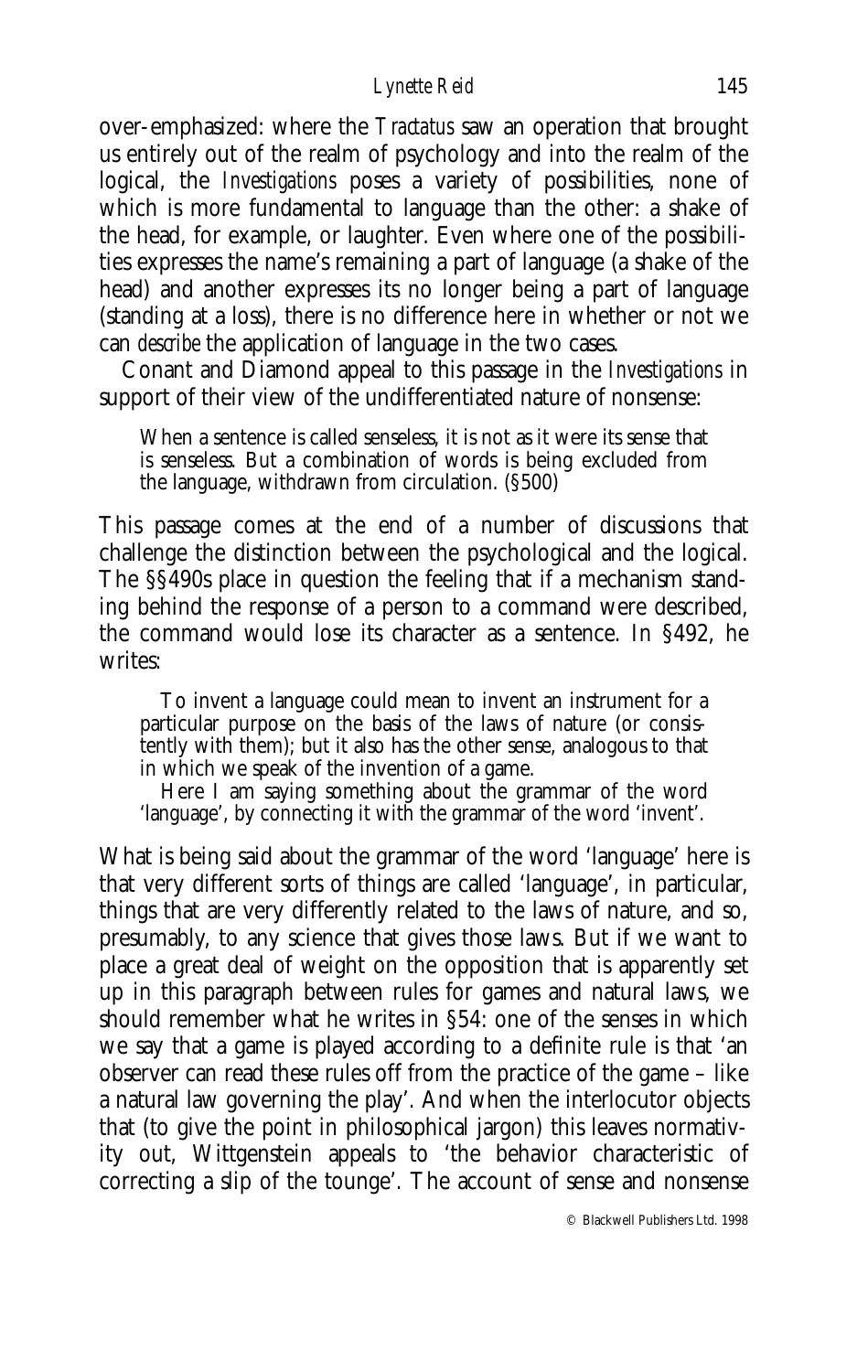appealed to in §500 cannot be underwritten by a strong distinction between the psychological and the logical.

§500 is preceded by the following crucial discussion, which casts a light on it quite different from the one Conant and Diamond encourage us to see in it:

To say 'This combination of words makes no sense' excludes it from the sphere of language and thereby bounds the domain of language. But when one draws a boundary it may be for various kinds of reason. If I surround an area with a fence or a line or otherwise, the purpose may be to prevent someone from getting in or out; but it may also be part of a game and the players be supposed, say, to jump over the boundary; or it may shew where the property of one man ends and that of another begins; and so on. So if I draw a boundary line that is not yet to say what I am drawing it for. (§499)

This does not of course simply say that we can have different motivations for excluding something as nonsense; it says that what it looks like, *what it is*, to exclude something as nonsense can vary. That this statement should be placed by Wittgenstein immediately before the statement that when a proposition is called senseless, it is not its sense that is senseless, but a combination of words is excluded from the language, seems to be a strong warning from the perspective of his later thought that the frame of the *Tractatus* is not the expression of a clear grasp on the part of the author of the *Tractatus* of what it is to label some use of language 'nonsense' – and to intend thereby to express an opposition to metaphysics. Where the *Tractatus* offers us only the options of 'rejecting' a proposition in such a way that we keep it by forming a true negated proposition from it (i.e. 'rejecting' it as false), or rejecting it in such a way that we completely lose interest in the combination of words, the *Investigations* says that the bare formula 'excluding a combination of words from the language' can signify many different ways of operating with, or not operating with, that combination of words. What §500 in combination with §499 gives us is not the idea of *einfacher Unsinn*, but the idea of *vielfältiger Unsinn*. And if nonsense is *vielfältig*, then it is not all essentially the same as 'piggly-wiggle'.

If 'nonsense' (and hence 'sense' and 'understanding' and so on) are not single things, and not all-or-nothing matters, then the question of whether we 'grasp' the propositions of the *Tractatus* does not need to land us in a paradox. In some ways, these propositions resemble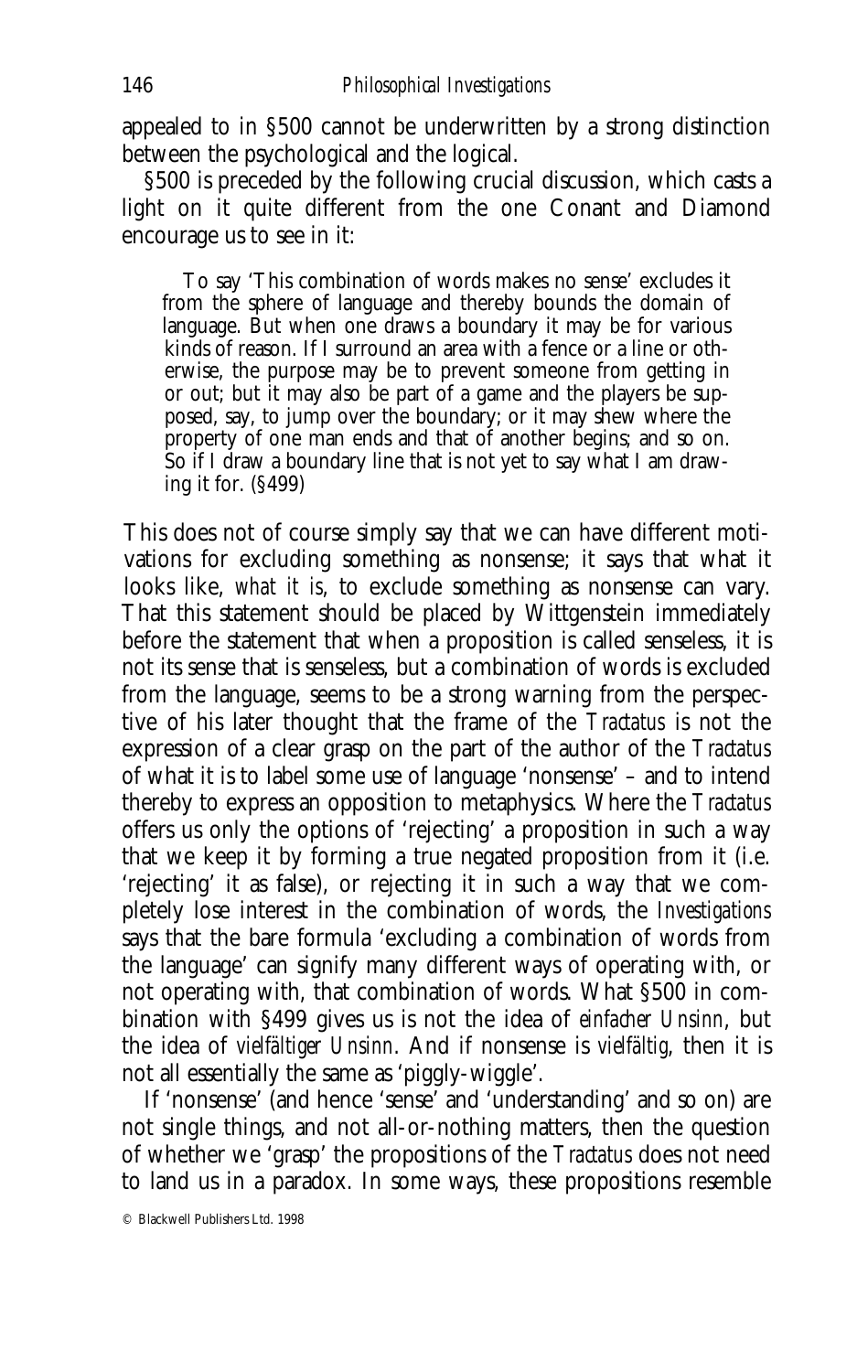other propositions that we uncontroversially understand, in their appearances, in the ways we treat them, and how they enter into our conversations with one another; in some ways they do not.

Diamond can say nothing about our attraction to nonsensical phrases beyond the role that a psychologistic account of meaning plays in aiding and abetting such attraction, nothing that does not reproduce the claustrophobic feeling of the *Tractatus*. <sup>46</sup> What is missing in that account is how in the world we should ever have mistaken this attraction to words and this psychological association as *meaning* in the first place. Why should that appearance be the *appearance of meaning*? She speaks of illusion, but what is the illusion involved in simply mistakenly thinking that associating a mental image with a word is giving it a meaning? I am posing the issue of §§354–5 of the *Investigations*. Much of the *Investigations* is devoted to a deep consideration of what goes into the appearance of meaning being just that. People take what we might call meaningless words to have meaning because what really are criteria – logical features of language – in some contexts can be over-ruled in others and thereby appear to be 'mere psychological surroundings' (that is, symptoms) of language. As Wittgenstein says in §354:

The fluctuation in grammar between criteria and symptoms makes it look as if there were nothing at all but symptoms.

That nothing on its own has the power to produce the logical properties of language – that we can imagine situations in which *this* criterion is given the lie by other considerations – makes it appear that all such phenomena are merely externally related to logic: permitting their description into logic would be psychologism. Rejecting that view gives one the perspective from which to see that the sources of our illusions that something means something are the sorts of features of language that are indeed logically significant. If we are to make any distinction between error and illusion, then surely we have to be able to speak of criteria, genuine criteria, as sometimes being given too much, or the wrong kind, or a distorting kind of emphasis.

A particularly interesting example of something the *Investigations* is willing to treat as a logical feature of language in opposition to the *Tractatus* appears shortly after our §§499–500. Diamond and Conant

46. See Diamond, 'Ethics, Imagination and the Method of Wittgenstein's *Tractatus*', p. 71.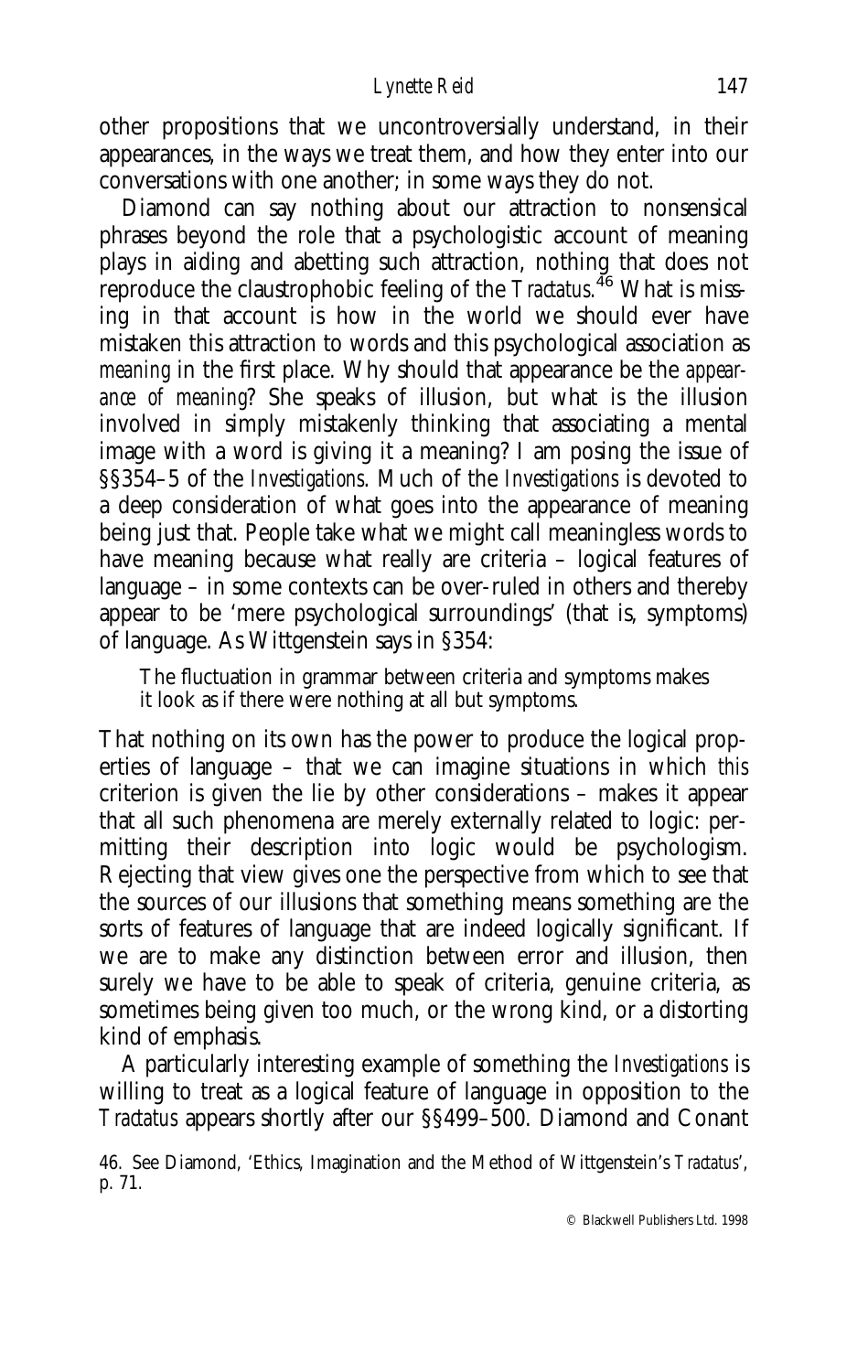need to think that the tendency to use 'the same sign' where we have what are, in fact, logically distinct symbols is merely psychological and unimportant to logic. Where our application of the same word in rather different contexts is apt to confuse the philosopher, we can clarify things by substituting different words, or simply by pointing out that it is inessential that we use the same word in these contexts, the thought goes. The *Investigations* treats the fact that we care about words in such a way as to unify extremely diverse phenomena under them as a phenomenon of logical interest, that is, something that characterizes our relation to language in ways important to the treatment of philosophical puzzles. Wittgenstein writes:

§531 We speak of understanding a sentence in the sense in which it can be replaced by another which says the same; but also in the sense in which it cannot be replaced by any other. (Any more than one musical theme can be replaced by another.)

In the one case the thought in the sentence is something common to different sentences; in the other, something that is expressed only by these words in these positions. (Understanding a poem.)

§532 Then has 'understanding' two different meanings here? I would rather say that these kinds of use of 'understanding' make up its meaning, make up my *concept* of understanding.

For I *want* to apply the word 'understanding' to all this.

That we should *want* to apply the same word in these cases where logical investigation might tell us to distinguish different uses – and keep them clear with different signs (*Tractatus* 3.325) – is something that logical investigation in a deeper sense ought to note and respect as a phenomenon that characterizes what it is for us to speak a language.

#### VIII. Conclusion

Any attempt at *Tractatus* exegesis must come to some terms with its anti-metaphysical thrust and with its 'frame' that warns us that it speaks nonsense: coming to terms with them, however, might not mean taking them at face value. So far we have two anti-metaphysical slogans: 'the logic of language must be seen in its application', and 'the propositions of philosophy are simply nonsense'. We need to be conscious of the possibility that the application of these slogans by Wittgenstein in the period of the *Tractatus –* indeed, his very ten-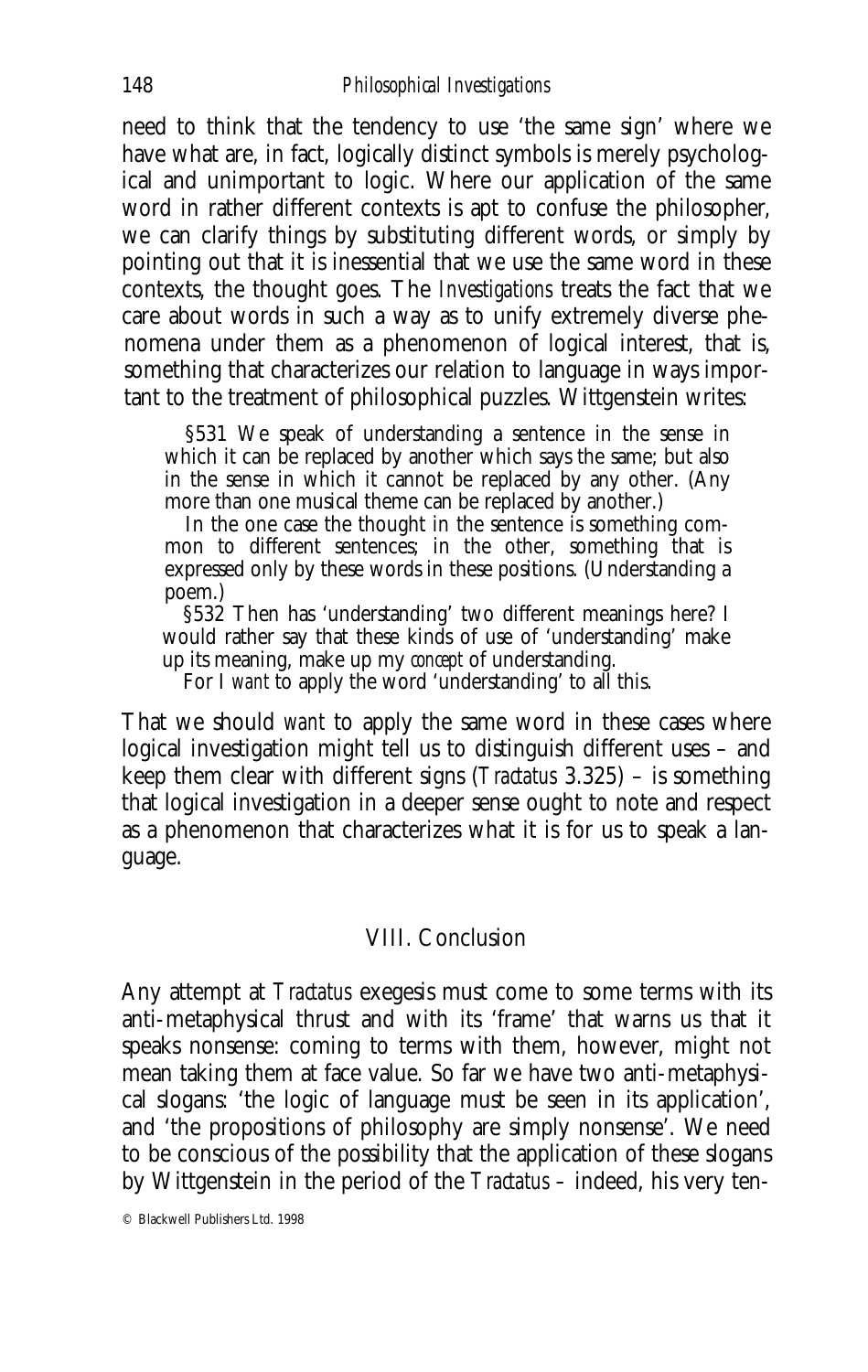dency to insist on them and to expect them to bear great weight in dispelling philosophical problems – might be conditioned by a problematic understanding of their key terms, 'nonsense' and 'the application of language'. What we need is to maintain the measured appreciation of pictures and slogans in philosophy – how they can illuminate and mislead – that Wittgenstein's later writings teach us. It is hard to see what the *face value* of the central methodological image of the *Tractatus* is. The image of a ladder that, once climbed, must be thrown away is a problematic one. Conant and Diamond's suggestion for how to place this in the centre of our exegesis is that we must realize that the ladder must be *completely* thrown away at the end, that the propositions in question are *completely* nonsensical. But, as is often the case in philosophy, intensifiers mask more than they clarify. If we treat the question of how much weight the notion of nonsense can bear as the question of whether there is a part of the *Tractatus* that must not be jettisoned but must be kept, whether there is a part of the *Tractatus* that is nonsense without Wittgenstein's being aware that it is nonsense, or whether the whole thing must be discarded, the central problem is still slipping through our fingers. I have argued in this paper that the more important question is how we are to understand this metaphorical talk of 'throwing things away', 'excluding them' from language. The second question places in doubt one's sense of the importance of the first question.

While Conant and Diamond are right that it is wrong and misleading to say that we have to *grasp* the truth of the propositions of the *Tractatus* in order to reach the point of seeing that they cannot be stated, still we can note that one is not going to get very far in the *Tractatus* if one stops at the first line and asks when and where in human life we actually talk about 'the world' and what variety there is in the different cases that are brought together by the locution 'something's being the case'. The image of the ladder encourages a very different treatment of philosophical statements than the careful, repeated scrutiny of words and gestures and their contexts that is suggested by his later image of a traveller criss-crossing a landscape in various different directions, and the treatment encouraged by the image of the *Tractatus* must be treated critically, whether we call it 'grasping ineffable truths', or 'imaginatively entering into the taking of nonsense for sense', or anything else. This change in methodology from the *Tractatus* to the *Investigations* also implies a change in status for the question 'is this or is this not nonsense?'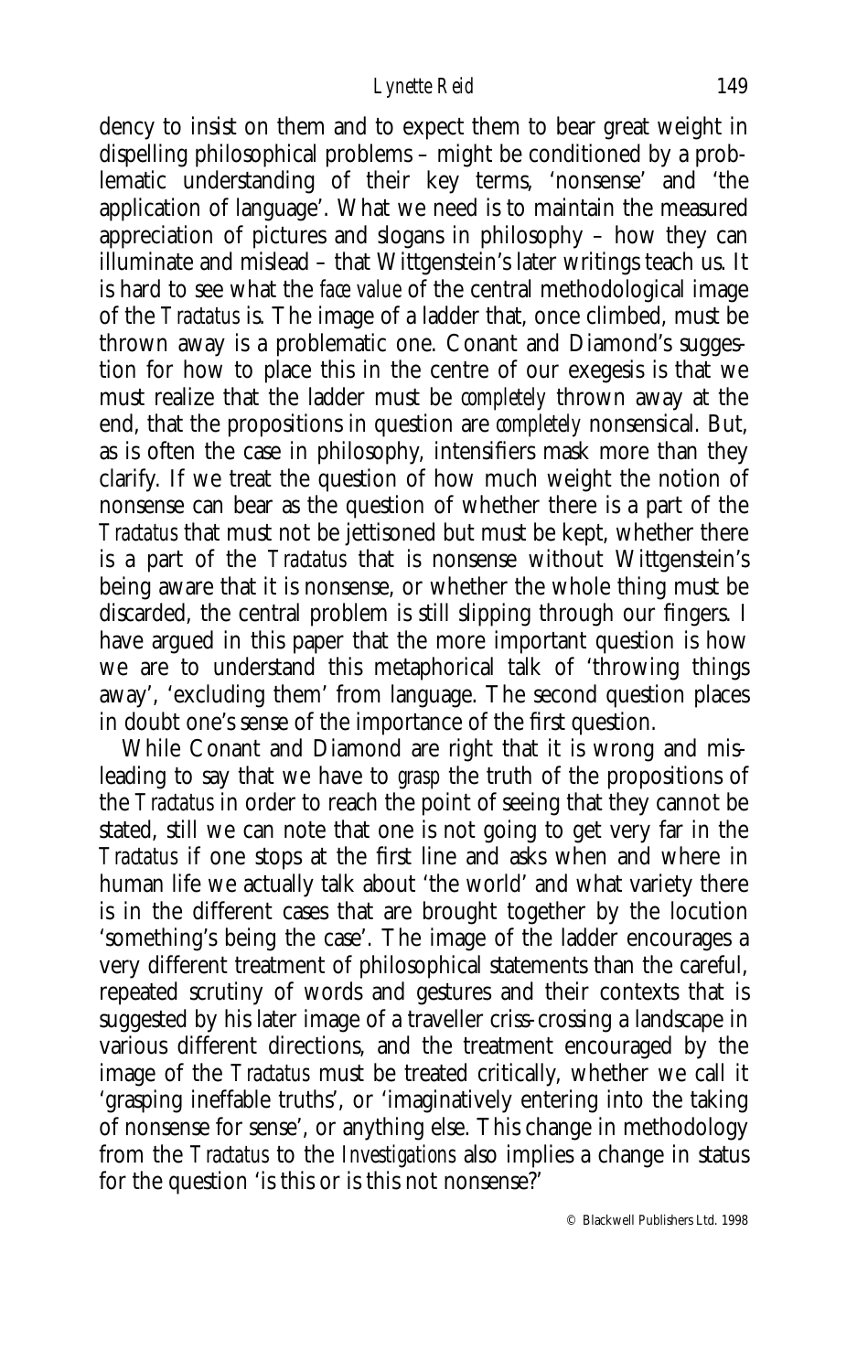The *Tractatus* meets its opponent on its opponent's ground: at the very least, it says that if one is going to make a choice between the world being composed of objects and the world being composed of facts, one must take the second option: the world is composed of facts. Whether Wittgenstein's motivation for saying that the world is composed of facts is linguistic rather than ontological, and whether we say that his commitment to it is part of the process that will lead us to reject all such talk of facts and objects, he requires our provisional commitment to it. If we dispute that point, and do not accept what Wittgenstein says here, we will never reach the top of the ladder, and never come to the point where we throw away the idea that it makes sense to dispute whether the world is composed of facts or objects at all. It is for this reason that I said at the outset that the *Tractatus* invites the metaphysical reading, the reading that says there is such a thing as substantive nonsense. The *Investigations*, on the contrary, describes a language from whose point of view it might make sense to say that the world is composed of objects (the builders' language-game); it also describes a language-game for which it might make sense to say that the world is composed of facts (the simples language-game of §48). It refuses to take the stand that if we are going to introduce this vocabulary of facts and objects, then we must say the one thing or the other about language as such, or about any particular language.

We do the *Investigations* a disservice if we read into it the *Tractatus'* problematic understanding of 'nonsense', and we do the *Tractatus* a disservice if we treat its treatment of the nature of nonsense as its most important and plausible feature. 'Passing from disguised to patent nonsense' as the *Investigations* conceives it (§464) is not showing that, as far as logic goes, 'everything is identical to itself ' is *essentially the same* as 'piggly-wiggle'. We can set a piece of patent nonsense beside a bit of philosophy; we can discuss the similarities and differences between the two of them: the similarities will go however far they go, and the differences will go however far they go. How far this is has to be seen in particular cases, and people will to *some* extent differ in their responses. That we should accept that as much or more light should be shed on the philosophical utterance by comparing it to a piece of patent nonsense than could be had by refusing to see the former in comparison with the latter, that we should pass from disguised to patent nonsense in the sense of taking such a comparison to heart and finding it interesting: this is all the